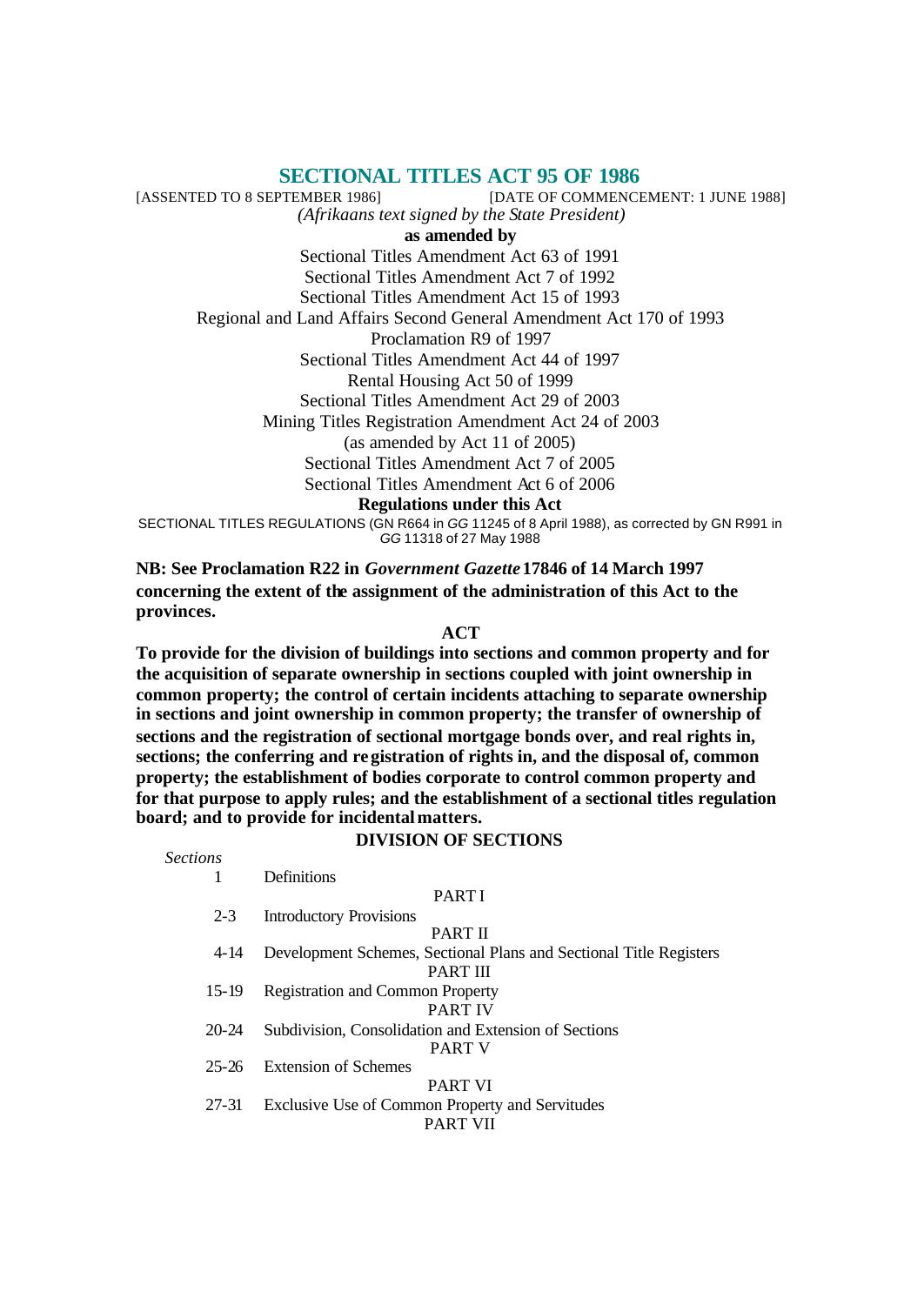35-43 Rules and Bodies Corporate PART IX

44-51 Owners, Administrators and Buildings PART X

52-61 Miscellaneous

Schedule

Laws repealed

### **DEFINITIONS**

### **1 Definitions**

(1) In this Act and the rules, unless the context otherwise indicates-

**'Administrator'** ......

[Definition of 'Administrator' substituted by s. 1 *(a)* of Act 63 of 1991 and deleted by s. 1 *(a)* of Act 44 of 1997.]

**'architect'** means a person registered as an architect in terms of section 19 of the Architects' Act, 1970 (Act 35 of 1970);

**'body corporate'**, in relation to a building and the land on which such building is situated, means the body corporate of that building referred to in section 36 (1);

**'building'** means a structure of a permanent nature erected or to be erected and which is shown on a sectional plan as part of a scheme;

### **'Chief Director'**......

[Definition of 'Chief Director' deleted by s. 1 *(a)* of Act 7 of 1992.]

**'Chief Surveyor-General'** means the Chief Surveyor-General appointed in terms of section 2 of the Land Survey Act, 1997 (Act 8 of 1997);

[Definition of 'Chief Surveyor-General' inserted by s. 1 *(b)* of Act 7 of 1992 and substituted by s. 1 *(a)* of Act 6 of 2006.]

**'common property'**, in relation to a scheme, means-

- *(a)* the land included in the scheme;
- *(b)* such parts of the building or buildings as are not included in a section; and
- *(c)* land referred to in section 26;

**'conveyancer'** means a conveyancer as defined in the Deeds Registries Act; **'Council'** means, in relation to architects, the South African Council for

Architects established in terms of the Architects' Act, 1970 (Act 35 of 1970), and, in relation to land surveyors, the South African Council for Professional Land Surveyors and Technical Surveyors established in terms of the Professional Land Surveyors' and Technical Surveyors' Act, 1984 (Act 40 of 1984);

**'Court'** means the provincial or local division of the High Court having jurisdiction and, for the purposes of section 44, a magistrates' court having jurisdiction; [Definition of 'Court' substituted by s. 1 *(b)* of Act 44 of 1997.]

**'Deeds Registries Act'** means the Deeds Registries Act, 1937 (Act 47 of 1937), and any regulation made thereunder;

**'deeds registry'** means a deeds registry as defined in the Deeds Registries Act;

**'developer'** means a person who is the registered owner of land, situated within the area of jurisdiction of a local authority, on which is situated or to be erected a building or buildings which he has divided or proposes to divide into two or more sections in terms of a scheme, or the holder of the right referred to in section 25 to extend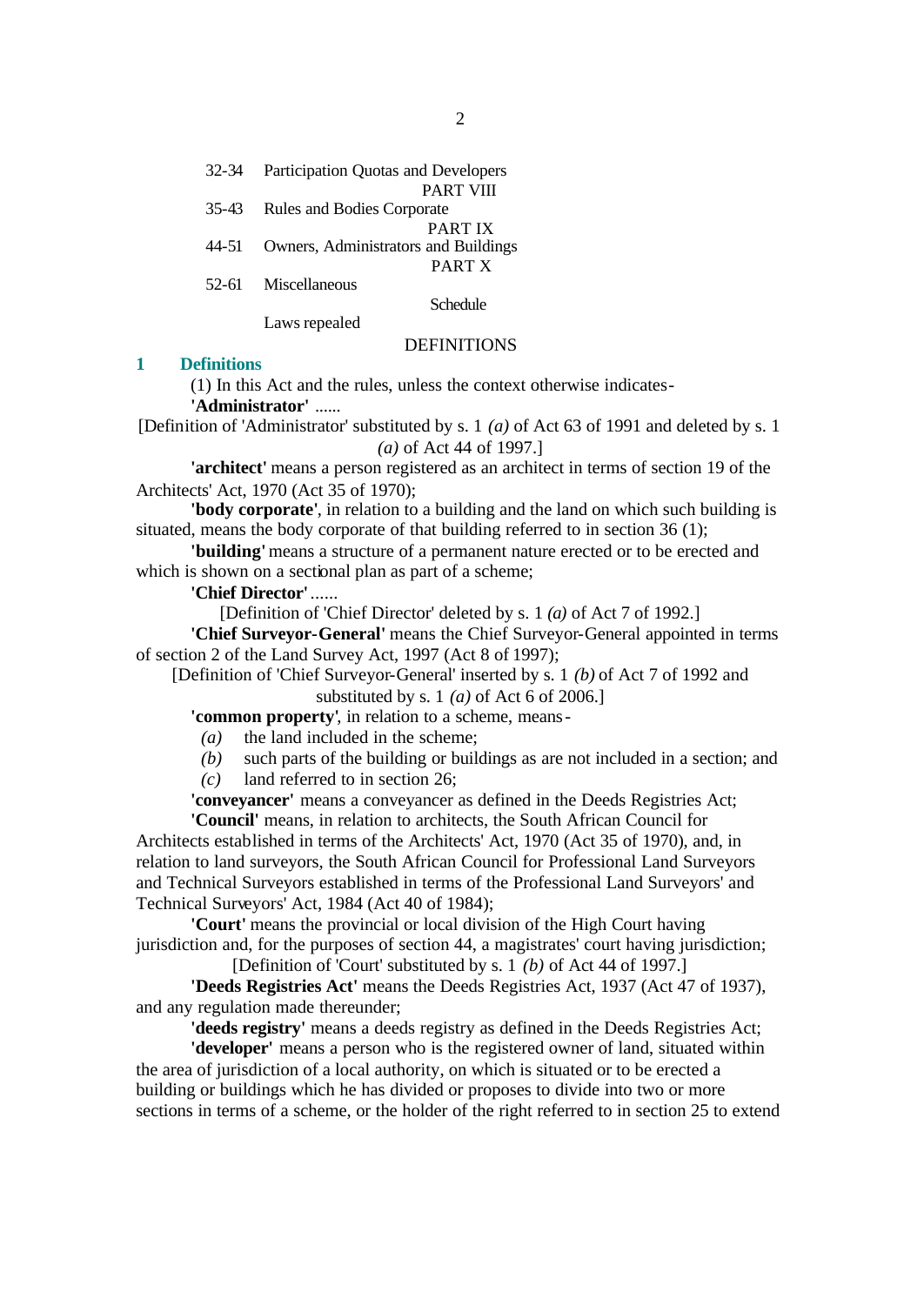a scheme, or his successor in title, and includes-

*(a)* for the purposes of sections 10 and 15B (3) *(c)*, also the agent of any such person or his or her successor in title, or any other person acting on behalf of any of them; and

[Para. *(a)* substituted by s. 1 *(b)* of Act 44 of 1997.]

*(b)* for the purposes of rebuilding any building that is deemed to have been destroyed, as contemplated in section 48, the body corporate concerned; [Definition of 'developer' amended by s. 1 *(b)* of Act 63 of 1991.]

**'development scheme'** means a scheme in terms of which a building or buildings situated or to be erected on land within the area of jurisdiction of a local authority is or are, for the purposes of selling, letting or otherwise dealing therewith, to be divided into two or more sections, or as contemplated in the proviso to section 2 *(a)*;

**'draft sectional plan'** means a sectional plan prepared in accordance with the provisions of section 5, but not yet approved by the Surveyor-General; and '**draft sectional plan of subdivision', 'draft sectional plan of consolidation'** and **'draft sectional plan of extension'** have a corresponding meaning;

**'exclusive use area'** means a part or parts of the common property for the exclusive use by the owner or owners of one or more sections;

[Definition of 'exclusive use area' substituted by s. 1 of Act 7 of 2005.]

**'land'** means the land comprised in a scheme as shown on a sectional plan;

**'land surveyor'** means a person registered as a professional land surveyor in the register prescribed in section 7 (4) *(a)* of the Professional Land Surveyors' and Technical Surveyors' Act, 1984 (Act 40 of 1984);

**'lease'** for the purposes of section 17 (1) means a lease which-

- *(a)* was entered into for a period of not less than ten years;
- *(b)* was entered into for the natural life of the lessee or of any other person mentioned in the lease; or
- *(c)* is renewable from time to time at the will of the lessee indefinitely or for periods which, together with the first period, amount in all to not less than 10 years;
	- [Definition of 'lease' inserted by s. 1 *(d)* of Act 44 of 1997.]

**'local authority'** means a municipality contemplated in section 151 of the Constitution of the Republic of South Africa, 1996 (Act 108 of 1996), exercising jurisdiction in the area in which the land is situated;

[Definition of 'local authority' substituted by s. 1 *(c)* of Act 63 of 1991 and by s. 1 *(e)* of Act 44 of 1997.]

**'Minister'** means the Minister of Land Affairs;

[Definition of 'Minister' substituted by s. 1 *(d)* of Act 63 of 1991, by s. 1 of Act 15 of 1993 and by Proclamation R9 of 31 January 1997.]

**'notary public'** means a notary public as defined in the Deeds Registries Act; **'operative town planning scheme'** means a town planning scheme map and accompanying town planning scheme clauses prepared in terms of any law;

- [Definition of 'operative town planning scheme' inserted by s. 1 *(h)* of Act 44 of 1997.] **'owner'** means, in relation to-
	- *(a)* immovable property, subject to paragraph *(b)*, the person registered as owner or holder thereof and includes the trustee in an insolvent estate, a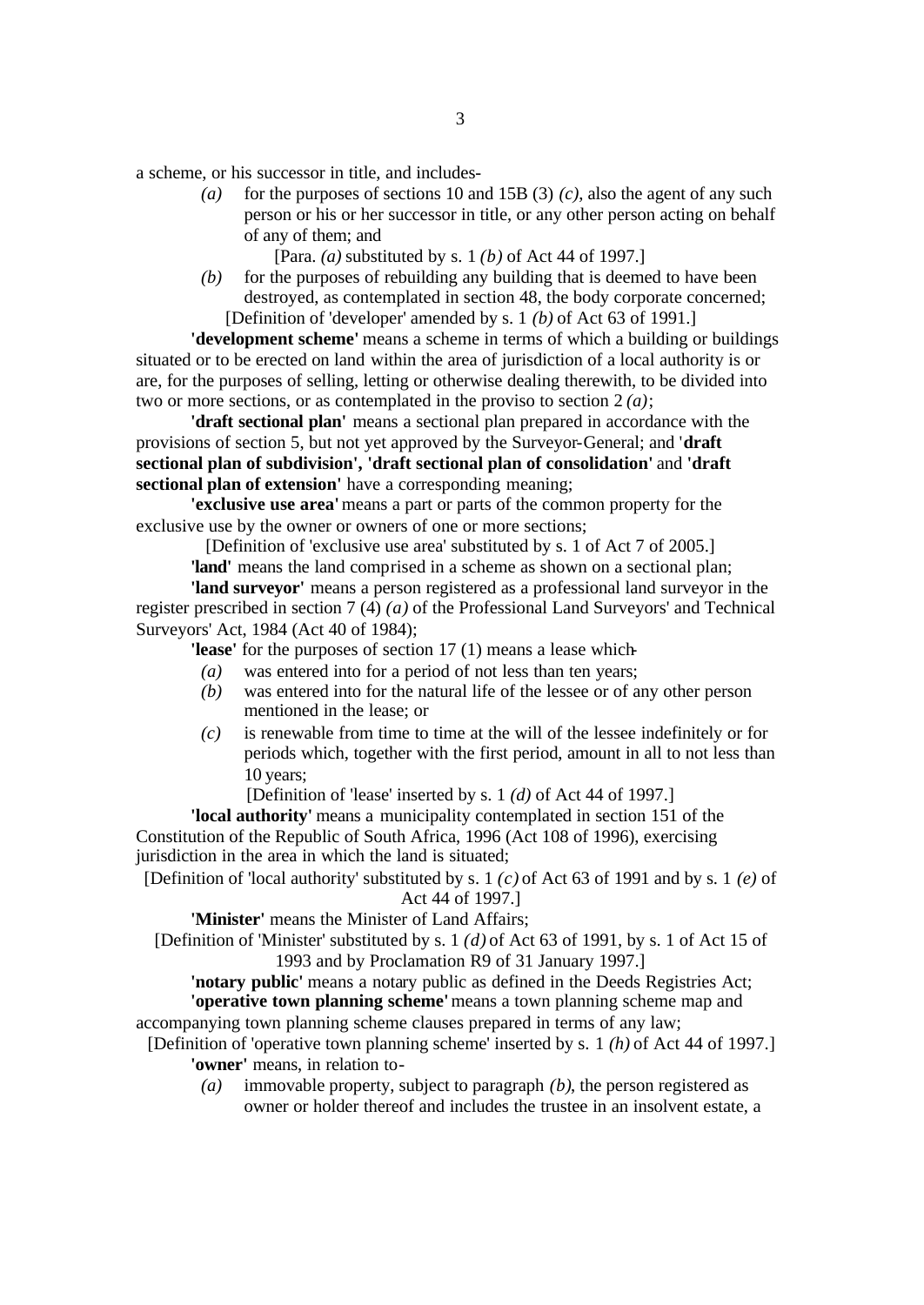liquidator or trustee elected or appointed in terms of the Agricultural Credit Act, 1966 (Act 28 of 1966), the liquidator of a company or close corporation which is an owner, and the executor of an owner who has died, or the representative, recognised by law, of an owner who is a minor or of unsound mind or is otherwise under a disability, if such trustee, liquidator, executor or representative is acting within the scope of his or her authority;

- *(b)* immovable property and real rights in immovable property-
	- (i) registered in the names of both spouses in a marriage in community of property, either one or both of the spouses;
	- (ii) registered in the name of only one spouse and forming part of the joint estate of both spouses in a marriage in community of property, either one or both of the spouses,

[Para. *(b)* amended by s. 1 *(a)* of Act 29 of 2003.]

and **'owned**' and **'ownership'** have a corresponding meaning;

[Definition of 'owner' substituted by s. 1 *(c)* of Act 7 of 1992 and by s. 1 *(f)* of Act 44 of 1997.]

**'participation quota'**, in relation to a section or the owner of a section, means the percentage determined in accordance with the provisions of section 32 (1) or (2) in respect of that section for the purposes referred to in section 32 (3), and shown on a sectional plan in accordance with the provisions of section 5 (3) *(g)*;

**'prescribed'** means prescribed by this Act or by regulation;

**'quota'**, in relation to a section or the owner of a section, means the participation quota of that section;

**'registrable'** means capable of being registered in terms of the Deeds Registries Act;

**'registrar'** means a registrar of deeds as defined in the Deeds Registries Act; **'regulation'** means a regulation made and in force under this Act;

**'rules'**, in relation to a building or buildings which has or have been divided into a section or sections and common property, means the management rules and conduct rules referred to in section 35 (2) for the control, management, administration, use and enjoyment of the sections and common property;

**'scheme'** means a development scheme;

**'section'** means a section shown as such on a sectional plan;

**'sectional mortgage bond'** means a mortgage bond hypothecating-

- *(a)* a unit or an exclusive use area, land or an undivided share in such unit, area or land held under a separate sectional title deed; or
- *(b)* a registered lease or sub-lease of any such unit, exclusive use area or land or an undivided share in such unit, area or land, which when it was entered into, was for a period of not less than 10 years or for the natural life of the lessee or any other person mentioned in the lease, or which is renewable from time to time at the will of the lessee indefinitely or for periods which together with the first period amount in all to not less than 10 years; or
- *(c)* any other registered real right in or over any such unit or undivided share in a unit or common property or the rights referred to in sections 25 and 27;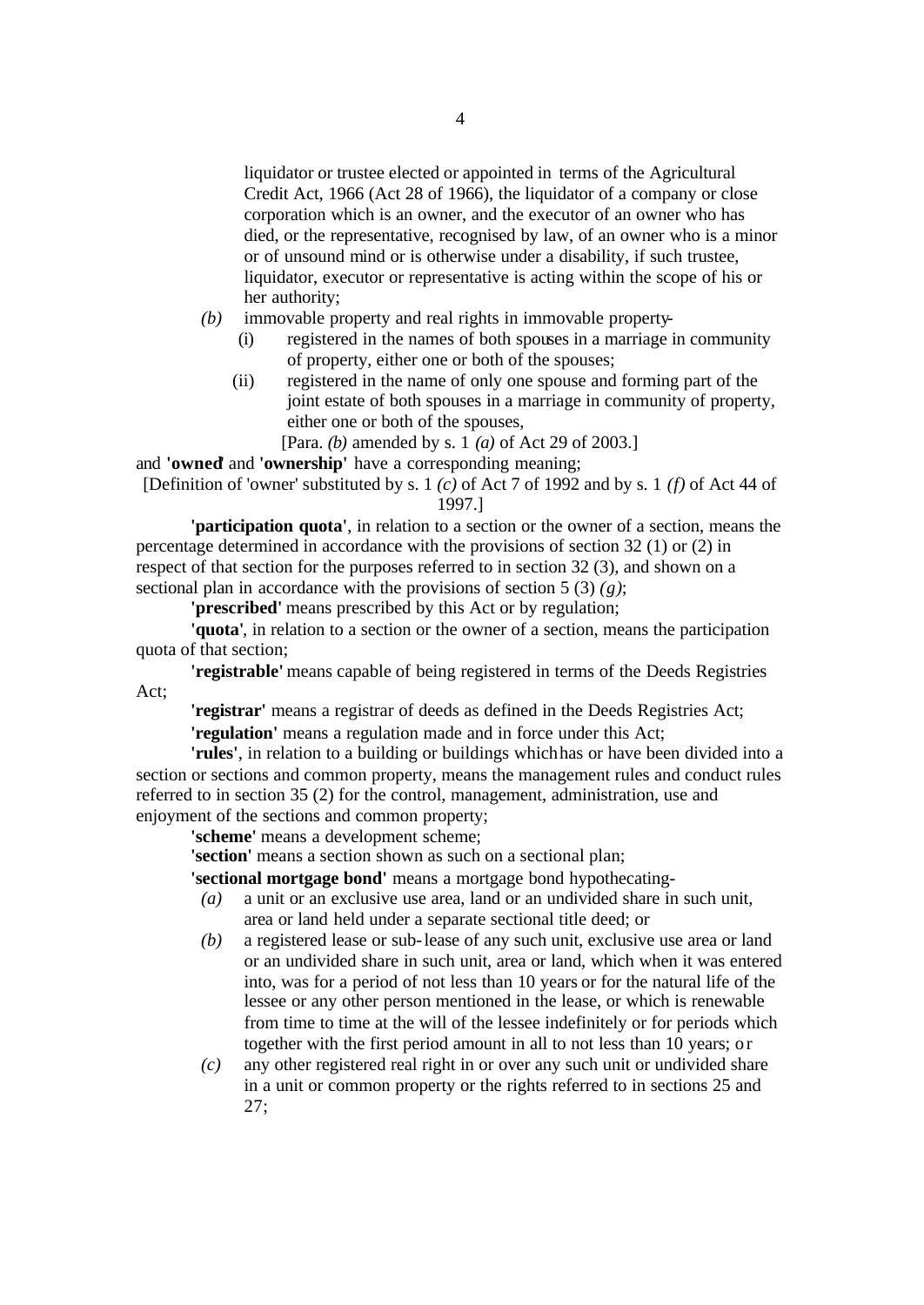[Definition of 'sectional mortgage bond' amended by s. 1 *(e)* of Act 63 of 1991 and by s. 1 *(d)* of Act 7 of 1992 and substituted by s. 1 *(g)* of Act 44 of 1997 and by s. 1 *(b)* of Act 6 of 2006.]

**'sectional plan'**, in relation to a scheme, means a plan approved by the Surveyor-General-

- *(a)* which is described as a sectional plan;
- *(b)* which shows the building or buildings and the land comprised in the scheme, as divided into two or more sections and common property; and
- *(c)* which complies with the requirements of section 5, and includes a sectional plan of subdivision, consolidation or extension as provided for in this Act;

**'sectional title deed'** means a certificate of registered sectional title or a deed of transfer;

[Definition of 'sectional title deed' substituted by s. 1 *(f)* of Act 63 of 1991.]

**'sectional title register'** means the register referred to in section 12 (1) *(b)*, and includes any sectional plan registered under this Act, and a deeds registry's duplicate of any certificate of registered sectional title deemed to be incorporated in such register;

**'special resolution'** means, subject to subsection (2), a resolution passed by a majority of not less than three-fourths of the votes (reckoned in value) and not less than three-fourths of the votes (reckoned in number) of members of a body corporate who are present or represented by proxy or by a representative recognized by law at a general meeting of which at least 30 days' written notice, specifying the proposed resolution, has been given, or a resolution agreed to in writing by at least 75% of all the members of a body corporate (reckoned in number) and at least 75% of all such members (reckoned in value) personally or by proxy or by a representative of any such member recognized by law: Provided that in circumstances determined in the rules, a meeting of the body corporate may be convened for a date 30 days or less after notice of the proposed resolution has been given to all the members of the body corporate;

**'statutory plan'** means a land development objective prepared in terms of Chapter IV of the Development Facilitation Act, 1995 (Act 67 of 1995), an integrated development plan prepared in terms of section 10D (4) *(b)* or section 2 of Schedule 2A to the Local Government Transition Act, 1993 (Act 209 of 1993), or any other integrated plan, layout plan or package of plans in force in the area and which has or have been approved by a competent authority in terms of any law;

[Definition of 'statutory plan' inserted by s. 1 *(i)* of Act 44 of 1997.] **'Surveyor-General'** means a Surveyor-General appointed in terms of section 5 of the Land Survey Act, 1997 (Act 8 of 1997);

[Definition of 'Surveyor-General' substituted by s. 1 *(c)* of Act 6 of 2006.] **'this Act'** includes the regulations;

**'unanimous resolution'** means, subject to subsection (3), a resolution-

*(a)* passed unanimously by all the members of a body corporate who are present or represented by proxy or by a representative recognized by law at a general meeting of the body corporate of which at least 30 days' written notice, specifying the proposed unanimous resolution, has been given, and at which meeting at least 80% of all the members of a body corporate (reckoned in number) and at least 80% of all the members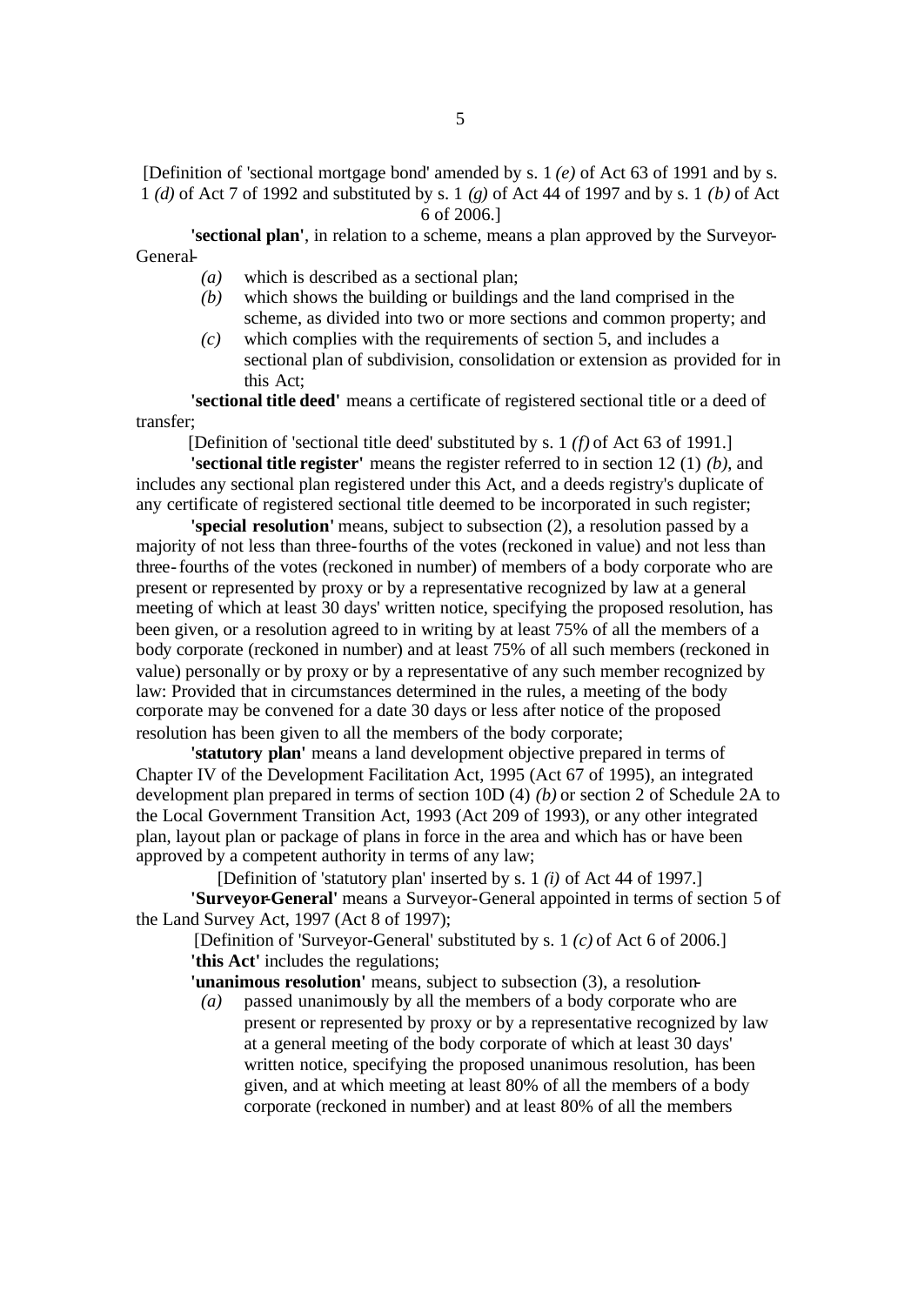(reckoned in value) are present or so represented: Provided that in circumstances determined in the rules, a meeting of the body corporate may be convened for a date 30 days or less after notice of the proposed resolution has been given to all the members of the body corporate; or

[Para. *(a)* substituted by s. 1 *(g)* of Act 63 of 1991.]

*(b)* agreed to in writing by all the members of the body personally or by proxy or by a representative of any such member recognized by law;

**'undivided share in common property'**, in relation to an owner, means an undivided share of that owner in common property as determined in accordance with the quota of the section of which he is the owner and, in relation to a section, means an undivided share in common property apportioned to that section in accordance with the quota of the section;

**'unit'** means a section together with its undivided share in common property apportioned to that section in accordance with the quota of the section.

(2) For the purposes of the definition of 'special resolution' in subsection (1), a notice contemplated in that definition shall be deemed adequate if-

- *(a)* it has been delivered by hand to a member not less than 30 days prior to the relevant general meeting; or
- *(b)* it was despatched by prepaid registered post not less than 30 days prior to such meeting to the address of a member's unit in the relevant scheme, or to such other address as a member may have indicated in writing for the purposes of such notice.

(3) For the purposes of the definition of 'unanimous resolution' in subsection (1)-

- *(a)* a notice contemplated in that definition shall be deemed adequate if it has been delivered to, or despatched to the address of a member, as contemplated in paragraphs *(a)* and *(b)*, respectively, of subsection (2);
- *(b)* a member present or represented at a meeting contemplated in that definition, who himself, or through a proxy or representative, as the case may be, abstains from voting on the resolution in question, shall be regarded as having voted in favour of the resolution; and
- *(c)* where the resolution in question adversely affects the proprietary rights or powers of any member as owner, the resolution shall not be regarded as having been passed unless such member consents in writing thereto.

(3A) If a body corporate is unable to obtain a unanimous resolution, it may, subject to the provisions of subsection (3) *(c)*, approach the court for relief.

[Sub-s. (3A) inserted by s. 1 *(b)* of Act 29 of 2003.]

(4) The Minister may by notice in the *Gazette* declare any institution or body established by or under the provisions of any other law and which exercises powers and performs duties which, in the opinion of the Minister, correspond with the powers and duties ordinarily exercised or performed by an institution or body referred to in the definition of 'local authority', to be a local authority for the purposes of this Act.

[Sub-s. (4) added by s. 1 *(h)* of Act 63 of 1991.]

### **PART I**

# **INTRODUCTORY PROVISIONS (ss 2-3)**

**2 Ownership and real rights in or over parts of buildings, and registration of title to ownership or other real rights in or over such parts**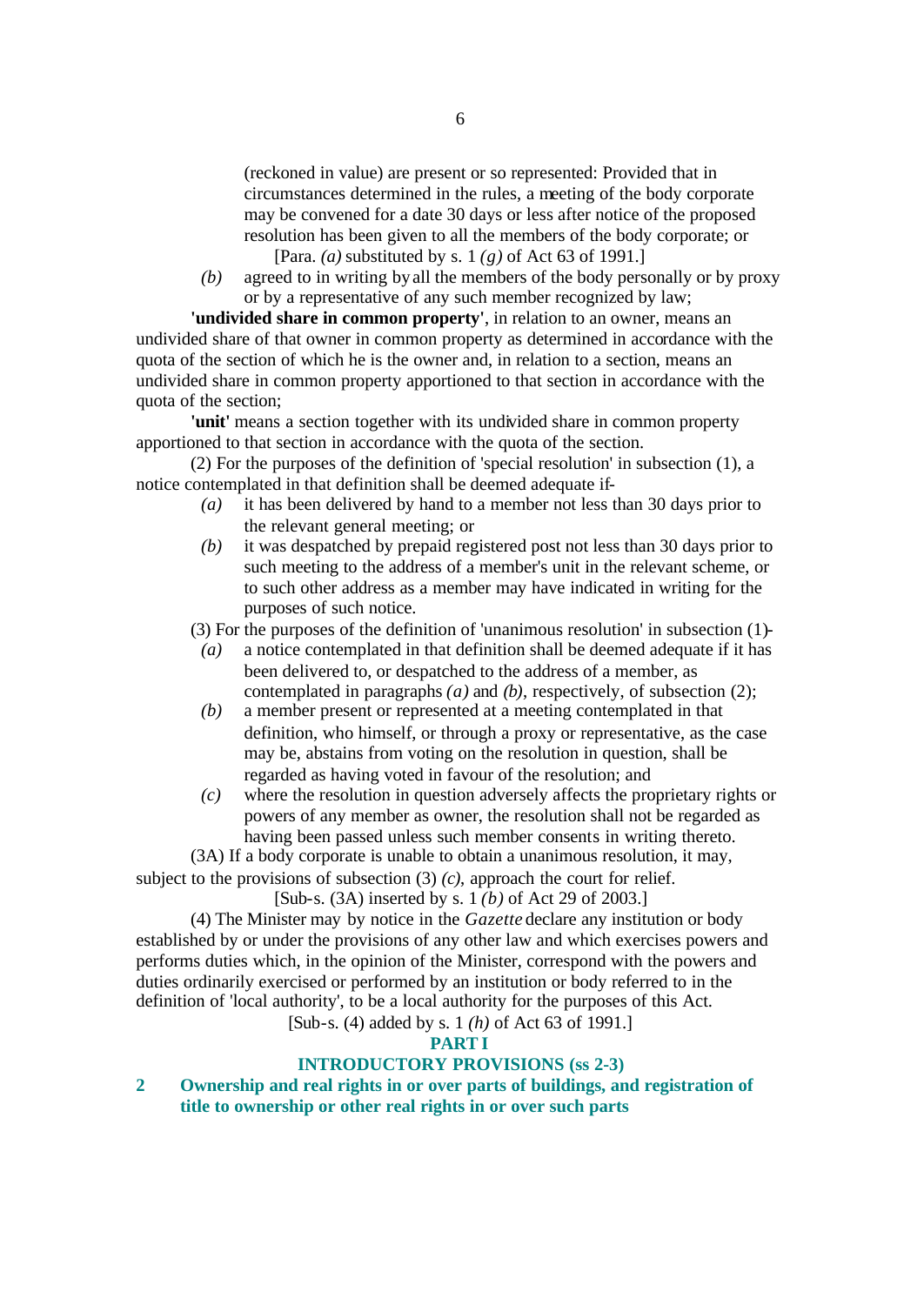Notwithstanding anything to the contrary in any law or the common law contained-

- *(a)* a building or buildings comprised in a scheme and the land on which such building or buildings is or are situated, may be divided into sections and common property in accordance with the provisions of this Act: Provided that where a scheme comprises more than one building, any such building may, subject to section  $5(4)$ , be so divided into a single section and common property;
- *(b)* separate ownership in such sections or an undivided share therein may be acquired in accordance with the provisions of this Act;
- *(c)* the owners of such sections shall own such common property in undivided shares in accordance with the provisions of this Act;
- *(d)* any real right may be acquired in or over any such section or an undivided share therein or common property in accordance with the provisions of this Act; and
- *(e)* a registrar may, in accordance with the provisions of this Act, register in a deeds registry a title deed whereby ownership in, or any lease of, or any other real right in or over, any such section or an undivided share therein or common property is acquired.

## **3 Application of Deeds Registries Act, reproduction of documents, and units deemed to be land**

(1) Save as is otherwise provided in this Act or any other law or the context otherwise indicates, the provisions of the Deeds Registries Act shall, in so far as such provisions can be so applied, apply *mutatis mutandis* in relation to all documents registered or filed or intended to be registered or filed in a deeds registry in terms of this Act.

(2) The registrar concerned may reproduce or cause to be reproduced any document referred to in subsection (1) by means of microfilming or any other process which in his opinion accurately and durably reproduces any such document, and may preserve or cause to be preserved such reproduction in lieu of such document.

(3) A reproduction referred to in subsection (2) shall, for the purposes of a deeds registry, be deemed to be the original document, and a copy obtained by means of such reproduction and which has been certified by the registrar as a true copy of such reproduction, shall be admissible in evidence and shall have all the effects of the original document concerned.

(4) A unit shall be deemed to be land.

#### **PART II**

# **DEVELOPMENT SCHEMES, SECTIONAL PLANS AND SECTION TITLE REGISTERS (ss 4-14)**

# **4 Approval of development schemes**

(1) A developer who intends to establish a scheme shall cause a draft sectional plan to be submitted to the Surveyor-General in terms of section 7.

[Sub-s. (1) substituted by s. 2 *(a)* of Act 44 of 1997.]

(2) A scheme may relate to more than one building situated, to be erected or being in the process of erection on the same piece of land, or on more than one piece of land, whether contiguous or non-contiguous: Provided that the building or buildings to be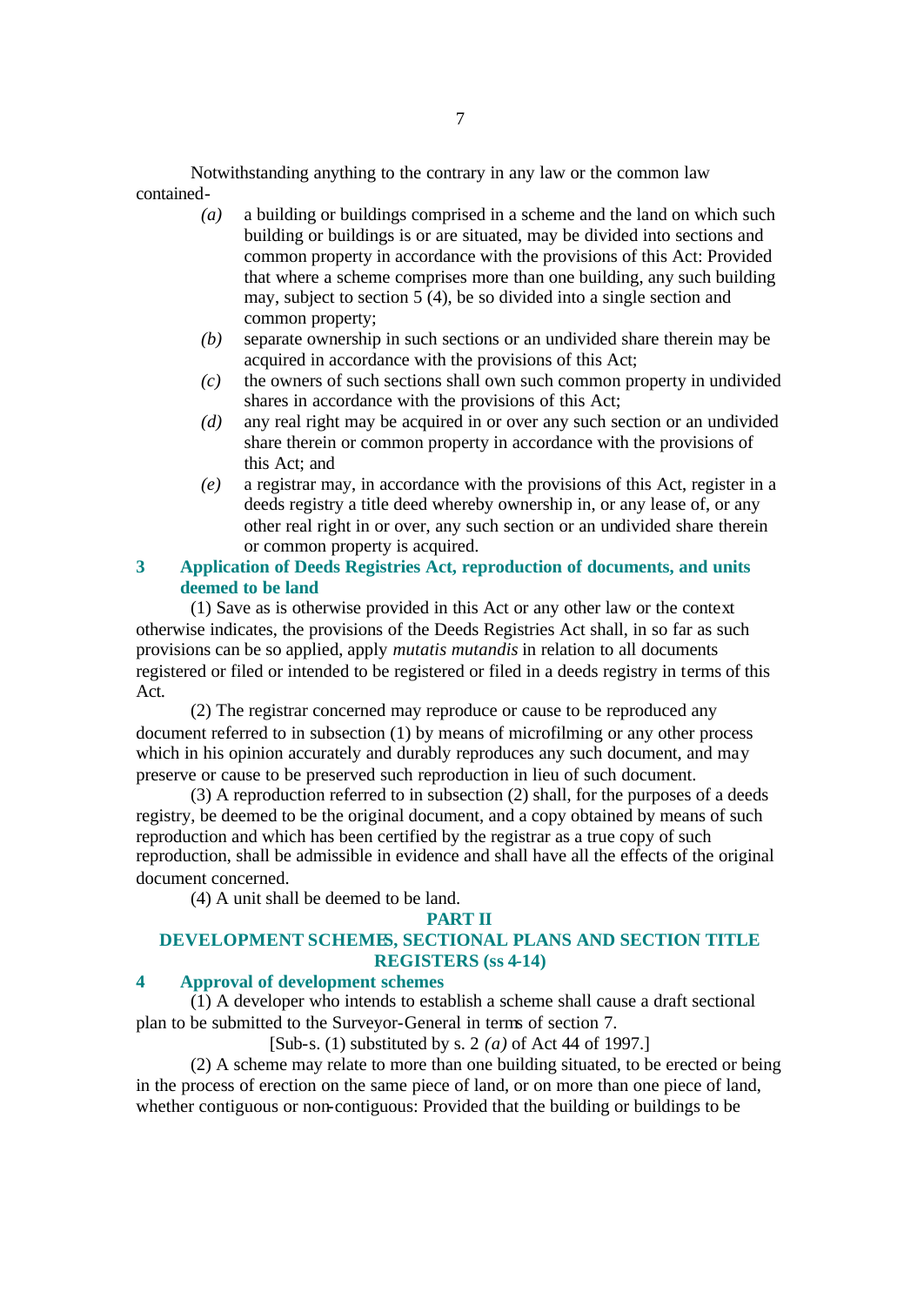divided into sections shall be situated only on one such piece of land or on two or more such contiguous pieces of land registered in the name of the same person and which have been notarially tied.

[Sub-s. (2) substituted by s. 2 *(a)* of Act 63 of 1991.]

(3) If a part of a building which is comprised in a proposed scheme and which after a division of the building will constitute a unit therein, is wholly or partially let for residential purposes, a developer shall not cause a draft sectional plan to be submitted as contemplated in subsection (1), unless-

- *(a)* every lessee of a part which is so let for residential purposes-
	- (i) has been notified in writing by the developer, by letter delivered either personally or despatched by registered post, of a date, at least 14 days after the delivery or despatch of such letter, as the case may be, of a meeting of such lessees to be held in the building in question, or in another building within a reasonable distance from the first-mentioned building, within the area of jurisdiction of the local authority concerned, at which the developer or his or her agent intends to be available to provide the lessees with-
		- *(aa)* such particulars of the relevant scheme as they may reasonably require from him or her; and
		- *(bb)* the information regarding their rights as set out in section 10 of this Act; and
	- (ii) has at the same time, with the notice referred to in subparagraph (i), been provided by the developer with a certificate containing the prescribed particulars in respect of the relevant building, and parts thereof or units therein, and of the relevant scheme; and
- *(b)* a meeting contemplated in paragraph *(a)* (i) has been held and the developer or his or her agent has been available thereat to provide the particulars contemplated in the said paragraph, and has answered all reasonable questions put to the developer or agent by the lessees present: Provided that a developer need not comply with this subsection if all such lessees have stated in writing that they are aware of their rights which shall also be set out in such statement and that they do not wish to purchase the proposed units which they occupy and a conveyancer has certified in writing that such statements have been received in respect of all the units in question: Provided further that a share block company applying for the approval of a development scheme need not comply with the requirements of this subsection if that share block company has, within a period of two years before such application, already complied with section 11 of the Share Blocks Control Act, 1980 (Act 59 of 1980). [Sub-s. (3) substituted by s. 2 *(b)* of Act 44 of 1997.]

(3A) For the purposes of subsection (3) 'lessee' means a lessee who is a party to a lease entered into with the developer or any of his or her predecessors in title. [Sub-s. (3A) inserted by s. 2 *(b)* of Act 63 of 1991 and substituted by s. 2 of Act 15 of

- 1993 and by s. 2 *(b)* of Act 44 of 1997.]
	- $(4)$  ......

[Sub-s. (4) deleted by s. 2 *(c)* of Act 44 of 1997.]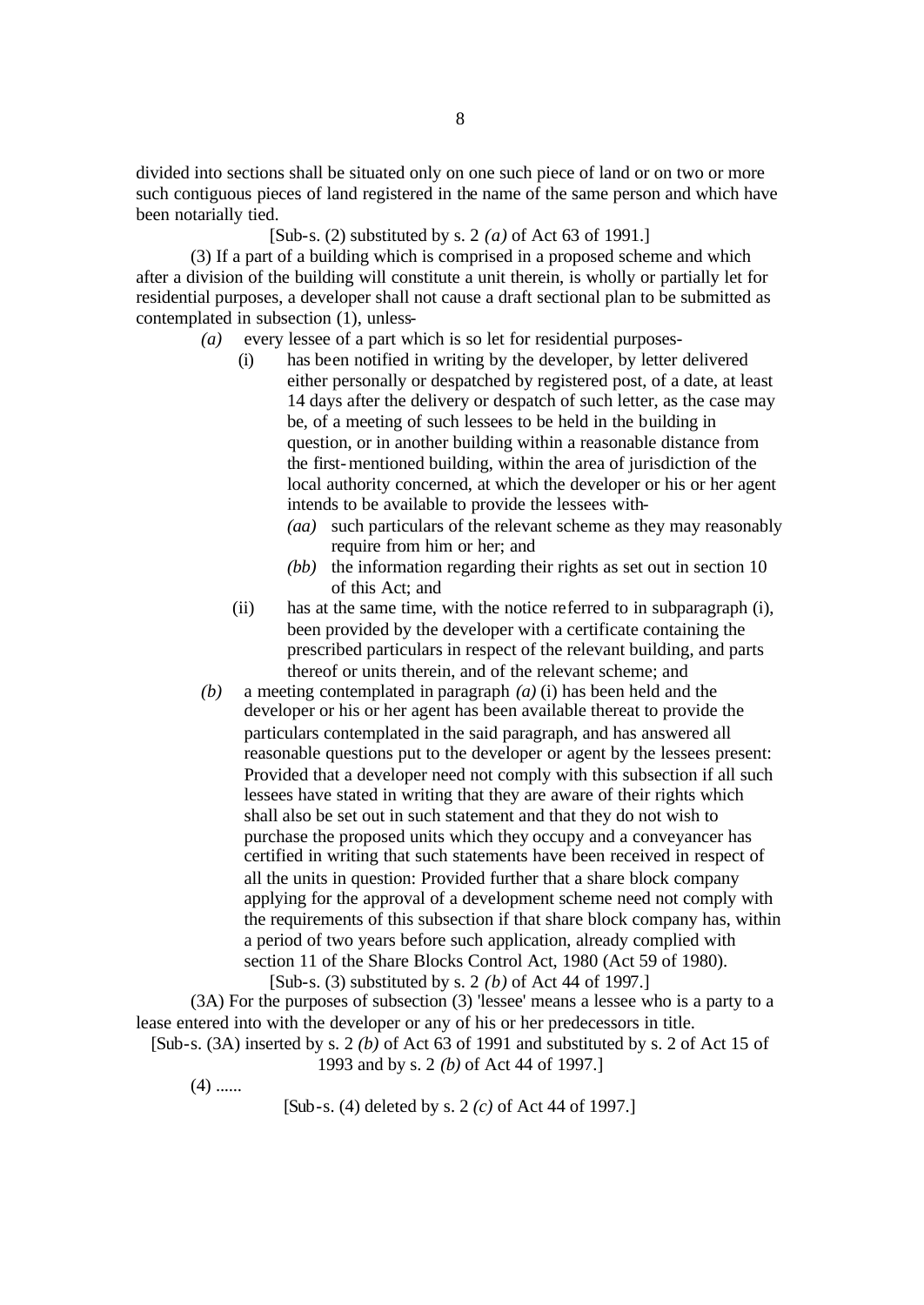(5) An architect or a land surveyor acting on behalf of a developer shall inspect the property, and, if-

- *(a)* in regard to any matter other than the proposed use, the building to which the scheme relates does not comply with any operative town planning scheme, statutory plan or conditions subject to which a development was approved in terms of any law at the date of approval of the building plans;
- *(b)* in regard to matters other than buildings, there is non-compliance with any applicable condition of any operative town planning scheme, statutory plan or conditions subject to which a development was approved in terms of any law;
- *(c)* the building to which the scheme relates, has not been erected in accordance with any applicable building regulations or building by-laws in operation at the date of erection,

apply to the local authority concerned for the condonation of such non-compliance and the local authority may condone such non-compliance by issuing a certificate to the applicant: Provided that no certificate shall be issued for condonation of non-compliance with a national building regulation regarding the strength and stability of any building unless a deviation has been permitted or an exemption has been granted in terms of section 18 (2) of the National Building Regulations and Building Standards Act, 1977 (Act 103 of 1977).

[Sub-s. (5) amended by s. 2 *(c)* of Act 63 of 1991 and substituted by s. 2 *(d)* of Act 44 of 1997.]

#### $(5A)$  ......

[Sub-s. (5A) inserted by s. 2 *(d)* of Act 63 of 1991, substituted by s. 2 *(d)* of Act 44 of 1997 and deleted by s. 2 of Act 29 of 2003.]

- $(6)$  to  $(11)$  inclusive ......
	- [Sub-ss. (6) to (11) inclusive deleted by s. 2 *(e)* of Act 44 of 1997.]

# **5 Manner of preparing draft sectional plans**

(1) A draft sectional plan shall be prepared and signed by a land surveyor or an architect in accordance with the provisions of this Act, and the numerical and other data recorded thereon shall be within the prescribed limits of accuracy: Provided that the part of a draft sectional plan referred to in subsection (3) *(a)*, and any delineation of an exclusive use area of which the boundaries are not represented by physical features of a permanent nature, shall be prepared by a land surveyor and signed by him.

(2) A draft sectional plan which has been prepared by a land surveyor or architect who has been required by the Chief Surveyor-General to sit for a prescribed examination in connection with the preparation of draft sectional plans, and which has been submitted to the Surveyor-General as required by section 7, shall not be accepted by the Surveyor-General unless the land surveyor or architect concerned has passed such examination.

[Sub-s. (2) amended by s. 11 of Act 7 of 1992.]

- (3) A draft sectional plan shall-
- *(a)* delineate the boundaries of the land in accordance with the relevant diagram or general plan and the location of the relevant building or buildings in relation thereto: Provided that any error in such diagram or general plan in regard to the boundaries of the land shall be rectified in terms of the Land Survey Act, 1997 (Act 8 of 1997), prior to the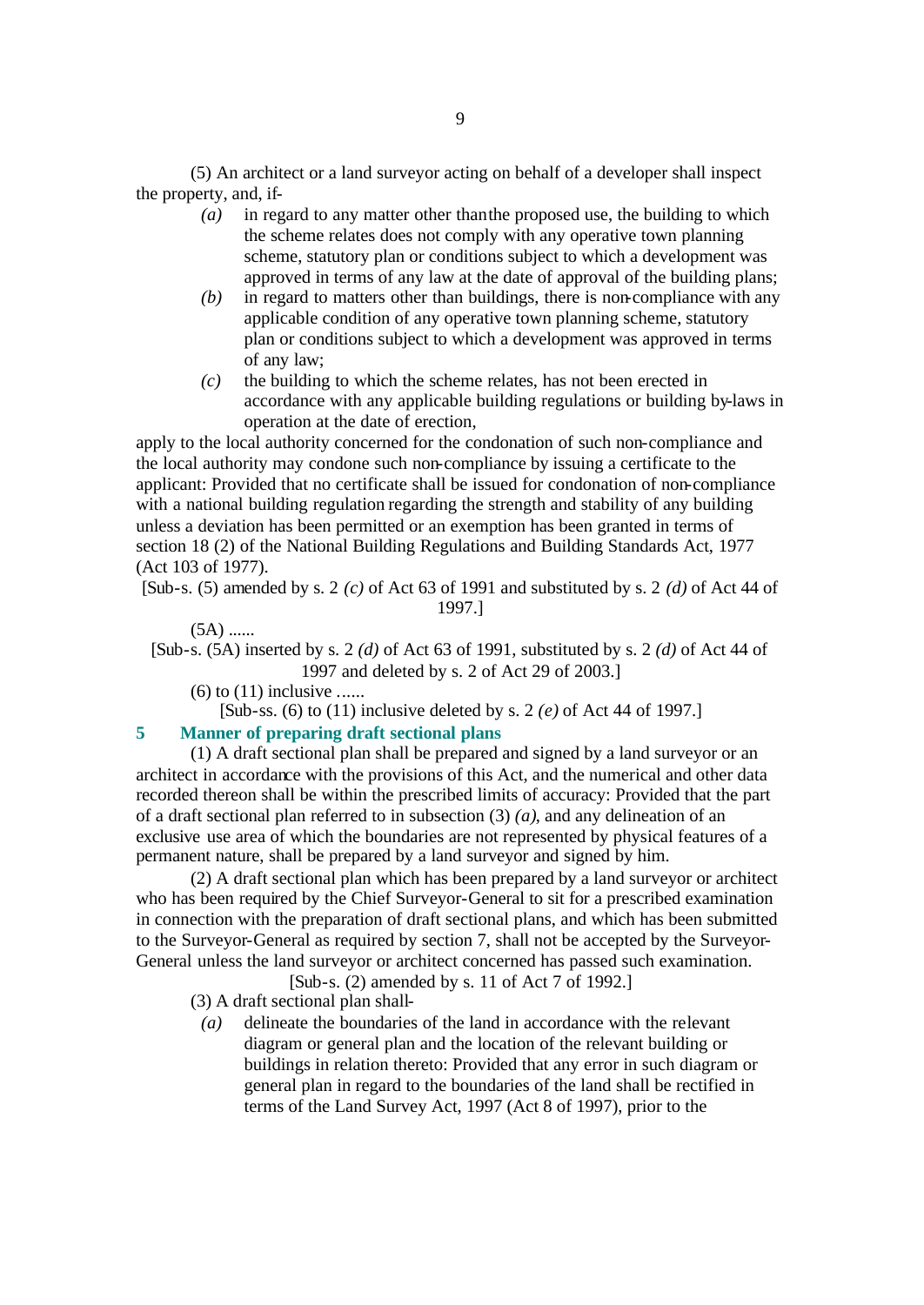preparation of the sectional plan: Provided further that if the Surveyor-General does not require rectification of such diagram or general plan, the land surveyor shall record his own dimensions on that part of the draft sectional plan referred to in this paragraph;

[Para. *(a)* amended by s. 5 of Act 6 of 2006.]

- *(b)* indicate the name of the scheme;
	- [Para. *(b)* substituted by s. 3 *(a)* of Act 63 of 1991.]
- *(c)* include a plan to scale of each storey in the building or buildings shown thereon;
- *(d)* subject to subsections (4) and (5), define the boundaries of each section in the building or buildings, and distinguish each section by a number;
- *(e)* show the floor area to the median line of the boundary walls of each section, correct to the nearest square metre, and the total of the floor areas of all the sections;
- *(f)* delineate in the prescribed manner any exclusive use area;
- *(g)* have endorsed upon or annexed to it a schedule specifying the quota of each section in accordance with section 32 (1) or (2) and the total of the quotas of all sections shown thereon; and
- *(h)* be drawn in such manner and contain such other particulars as may be prescribed.

(4) The common boundary between any section and another section or common property shall be the median line of the dividing floor, wall or ceiling, as the case may be.

(5) For the purposes of subsection (3) *(d)* the boundaries of a section shall be defined-

- *(a)* by reference to the floors, walls and ceilings thereof, or as may be prescribed; and
- *(b)* in respect of a part of a section (such as a stoep, porch, balcony, atrium or projection) of which the boundaries cannot be defined in terms of paragraph *(a)* but being appurtenant to a part of that section which can be defined in terms of that paragraph, in the manner prescribed.

(6) A section may consist of non-contiguous parts of a building or buildings.

 $(7)$  ......

# [Sub-s. (7) deleted by s. 3 *(b)* of Act 63 of 1991.]

## **6 Duties of land surveyors and architects and non-liability of State**

(1) A land surveyor or architect preparing a draft sectional plan shall prepare the draft sectional plan from an actual measurement undertaken by him or under his direction in such manner as well ensure accurate results, and in accordance with this Act.

(2) Neither the State nor any officer or employee in the service of the State shall be liable for any defective measurement or work appertaining thereto performed by any land surveyor or architect, notwithstanding the fact that the sectional plan relating to such measurement or work has been approved by the Surveyor-General.

# **7 Approval of draft sectional plans by Surveyor-General**

(1) When a draft sectional plan is submitted in terms of section 4, the land surveyor or architect concerned shall on behalf of the developer submit to the Surveyor-General, for his or her approval, the prescribed number of copies of the draft sectional plan.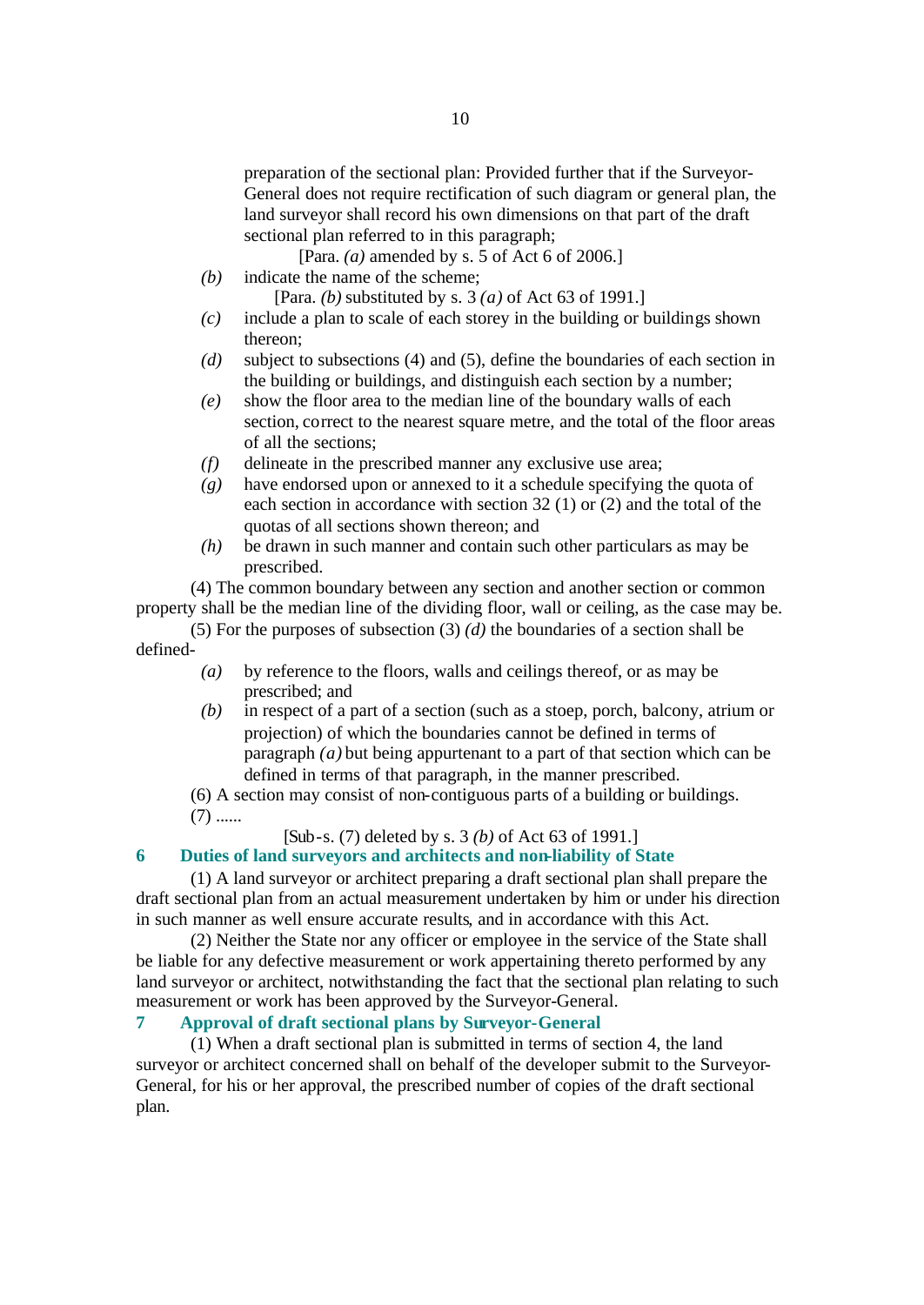### [Sub-s. (1) substituted by s. 3 *(a)* of Act 44 of 1997.]

(2) The submission of the draft sectional plan to the Surveyor-General shall be accompanied by-

> *(a)* a certificate issued by an architect or a land surveyor stating that the proposed division into sections and common property is not contrary to any operative town planning scheme, statutory plan or conditions subject to which a development was approved in terms of any law that may affect the development;

> > [Para. *(a)* substituted by s. 3 *(a)* of Act 29 of 2003.]

- *(b)* where applicable, a certificate issued by a local authority in terms of section 4  $(5)$ ;
- *(c)* and *(d)* ......

[Paras. *(c)* and *(d)* deleted by s. 3 *(b)* of Act 29 of 2003.]

- *(e)* if section 4 (3) applies to the scheme-
	- (i) an affidavit by the developer stating that that section has been complied with:
	- (ii) a copy of the notice referred to in section  $4(3)(a)$  *(i)* and the certificate referred to in section  $4(3)(a)$  (ii); and
	- (iii) where applicable, a certificate from a conveyancer in terms of the proviso to section 4 (3);
- *(f)* if section 4 (3) does not apply to the scheme, an affidavit by the developer to that effect.

[Sub-s. (2) substituted by s. 4 *(a)* of Act 63 of 1991 and by s. 3 *(b)* of Act 44 of 1997.] (2A) The Surveyor-General shall not be responsible for investigating the

correctness or accuracy of any document submitted to him or her in terms of subsection (2) or section 21, 24 or 25.

[Sub-s. (2A) inserted by s. 3 *(c)* of Act 44 of 1997.]

(3) The manner of submission of the draft sectional plan and of all other documents to the Surveyor-General, shall be as prescribed.

(4) A Surveyor-General shall not approve a draft sectional plan, unless the applicable documents have been submitted to him or her in terms of subsection (2) and such plan has been prepared in accordance with this Act.

[Sub-s. (4) substituted by s. 3 *(d)* of Act 44 of 1997.]

 $(5)$  ......

[Sub-s. (5) deleted by s. 4 *(b)* of Act 63 of 1991.]

### **8 Imprope r conduct of land surveyors and architects**

A land surveyor or architect shall for the purposes of the Professional Land Surveyors' and Technical Surveyors' Act, 1984 (Act 40 of 1984), and the Architects' Act, 1970 (Act 35 of 1970), as the case may be, be guilty of improper conduct, if he-

> *(a)* signs, except as provided in such circumstances as may be prescribed, a draft sectional plan, a sectional plan or any other plan referred to in this Act, required in connection with the registration thereof, and in respect of which he or she has not carried out or supervised the measurements, and has not carefully examined and satisfied himself or herself of the correctness of the entries in any records and of the calculations in connection therewith which may have been made by any other person;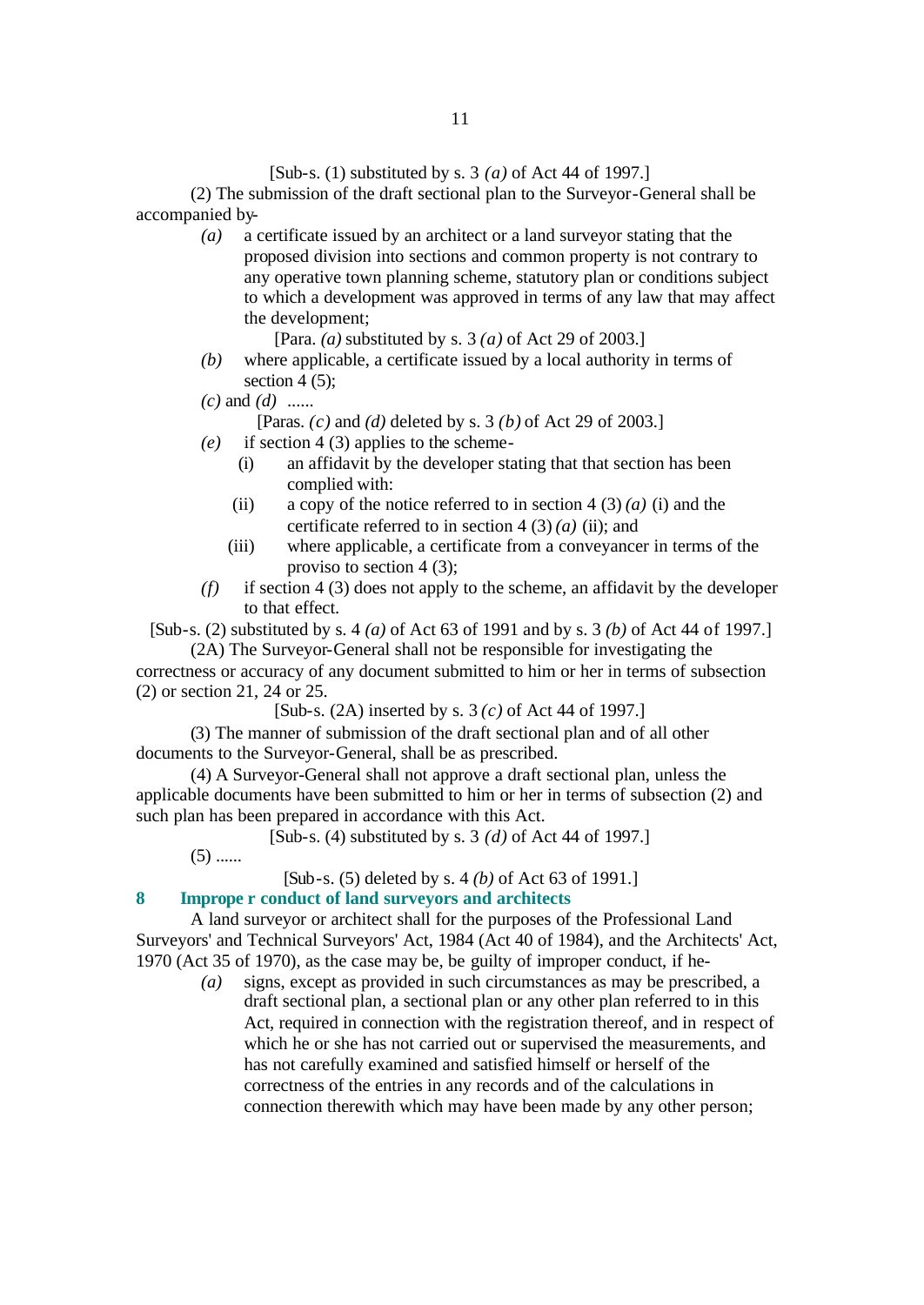[Para. *(a)* substituted by s. 4 *(a)* of Act 44 of 1997.]

- *(b)* signs any defective plan knowing it to be defective;
- *(c)* repeatedly performs defective sectional title surveys in respect of which adequate checks have not been applied;
- *(d)* makes an entry in a field record, a copy of a field record or other document which purports to have been derived from actual measurement in the field, when it was in fact not so derived;
- *(e)* supplies erroneous information to the Surveyor-General in connection with any scheme, knowing it to be erroneous;
- *(f)* carries out his duties in terms of this Act in a manner which the Chief Surveyor-General finds after investigation to be incompetent or unsatisfactory; or

[Para. *(f)* amended by s. 11 of Act 7 of 1992.]

*(g)* contravenes a provision of this Act or fails to comply therewith, and in the case of land surveyors, the Director-General: Land Affairs or in the case of architects, the Director-General: Public Works, or any other official authorized thereto by the Director-General concerned, may refer a complaint in this regard to the relevant Council for investigation and the taking of such steps as the Council may deem fit. [S. 8 amended by s. 4 *(b)* of Act 44 of 1997.]

**9 ......**

[S. 9 repealed by s. 5 of Act 44 of 1997.]

# **10 Sale by developers of certain units occupied by certain lessees**

(1) A developer shall subject to subsection (5), not offer for sale or sell any unit in that building which is occupied by a lessee who was entitled to be notified in terms of section 4 (3) (*a*) (i), to any person other than such lessee, unless the developer has, by letter delivered either personally or by registered post, offered the unit for sale to the lessee and the lessee has refused the offer within a period of 90 days.

[Sub-s. (1) substituted by s. 6 *(a)* of Act 44 of 1997 and by s. 18 of Act 50 of 1999.]

(2) If a lessee refuses an offer referred to in subsection (1) within the applicable period mentioned therein, or has at the expiration of such applicable period not accepted the offer, the developer shall not, within a period of 180 days from the date on which the lessee has refused the offer, or on which such applicable period has expired, as the case may be, offer for sale or sell the relevant unit to any person other than the lessee concerned at a price lower than the price at which it was offered for sale in terms of subsection (1) to the lessee, unless the developer has again offered the unit at that lower price for sale to the lessee and he has refused the offer within a period of 60 days from the date thereof, or has on the expiration of that period not accepted the offer.

(3) A developer-

- *(a)* shall as from the date on which a lessee has been notified in terms of section  $4(3)(a)(i)$  by the developer of the meeting referred to in that section-
	- (i) subject to subparagraph (ii), as long as the lessee continues to occupy the relevant unit and to comply with the conditions of the relevant lease; or
	- (ii) after the unit has been offered for sale in accordance with subsection (1) to the lessee and the lessee has refused the offer or the relevant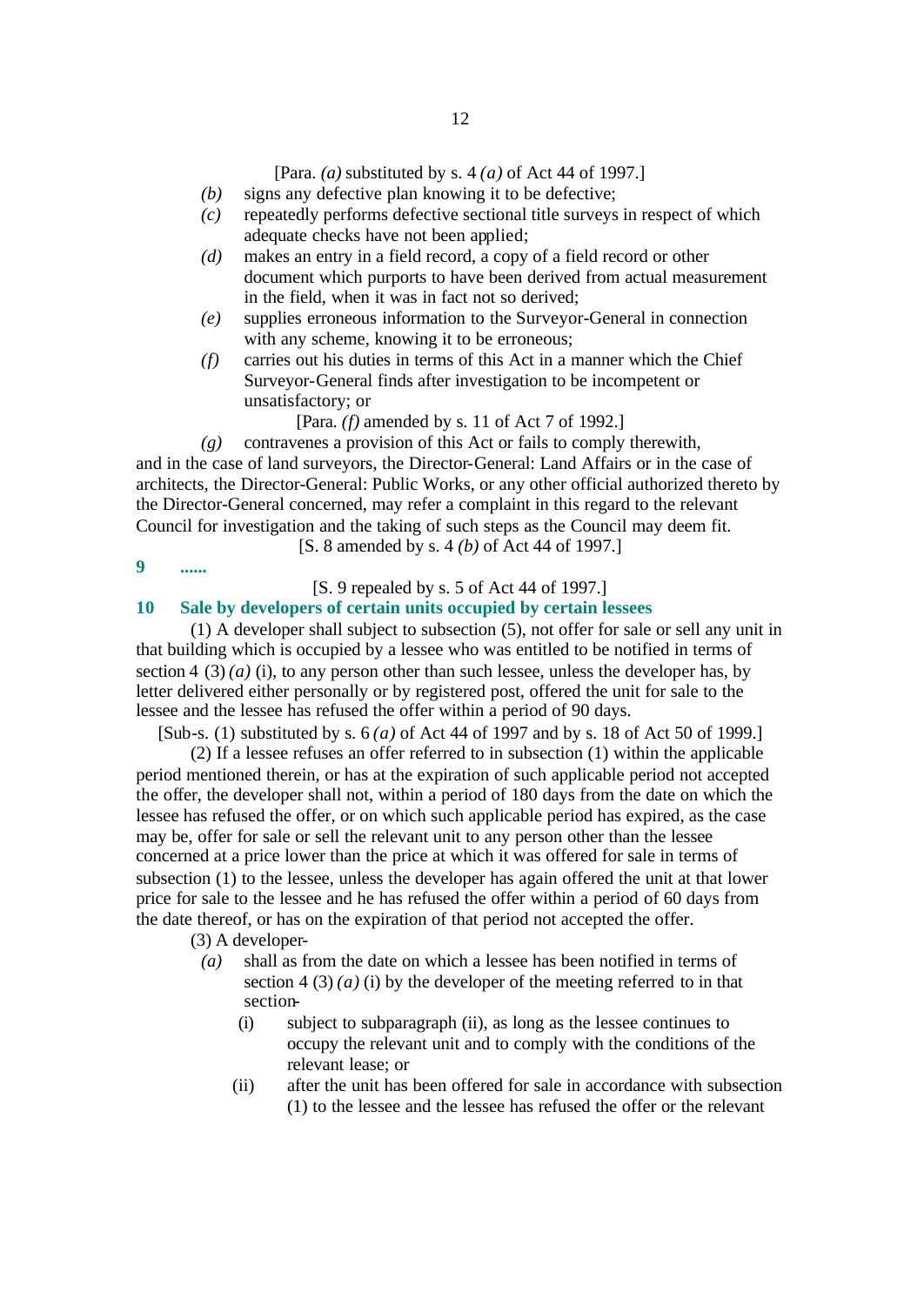period referred to in subsection (1) has expired, as the case may be, until the date of expiry of the applicable period of 180 days referred to in subsection (2) or, where applicable, the period of 60 days referred to in the last-mentioned subsection, whichever date occurs last,

not require the lessee concerned to vacate the unit unless the lessee has been guilty of non-payment of rent, or has inflicted material damage to the unit, or has been guilty of conduct which is a nuisance to occupiers of other units in the building concerned; and

*(b)* shall in any case contemplated in paragraph *(a)* (ii), until the date of expiry of the applicable period of 180 days mentioned therein or, where applicable, the period of 60 days mentioned in that paragraph, whichever date occurs last, not require or permit the lessee to pay an amount of rent higher than the amount which was payable by the lessee on the date contemplated in subsection (1) on whic h the lessee refused the offer referred to in that subsection, or on which the relevant period referred to in that subsection expired, as the case may be:

Provided that the foregoing provisions of this subsection shall not derogate from any applicable provision of the Rent Control Act, 1976 (Act 80 of 1976).

(4) If any unit referred to in subsection (1) is controlled premises as contemplated therein and the lessee is 65 years old or older and his monthly income does not exceed the maximum amount of income from time to time mentioned in any proclamation issued under section 52 (1) of the Rent Control Act, 1976 (Act 80 of 1976), for lessees of premises in respect of which rent control is in terms of that section established by such proclamation, such unit may as long as such lessee continues to occupy the unit and his income does not exceed such maximum amount, only be offered for sale or sold to that lessee or in the case of any other person only be offered for sale or sold to that person subject to the provisions of subsection (1) and the right of that lessee to continue to occupy that unit for as long as his income does not exceed such maximum amount.

[Sub-s. (4) substituted by s. 2 of Act 7 of 1992.]

(5) *(a)* Any contract of purchase and sale concluded contrary to the provisions of subsection  $(1)$ ,  $(2)$  or  $(4)$  shall be void.

*(b)* A developer or any person who has performed partially or fully in terms of a contract which is void by virtue of this subsection shall have a claim against the other party to the extent of such performance.

*(c)* A developer may in addition claim from any such person-

- (i) reasonable compensation for the use which the person may have had of the building and land in question or any part thereof; and
- (ii) compensation for any damage caused to that building or land or any part thereof by the person, or any other person for whose acts or omissions such person is delictually liable;

*(d)* A person to whom an option has been granted or a purchaser may in addition claim from the developer-

- (i) interest at the prescribed rate on any payment made in terms of the contract, from the date of payment to the date of recovery thereof;
- (ii) reasonable compensation for any expenses incurred by him or her with or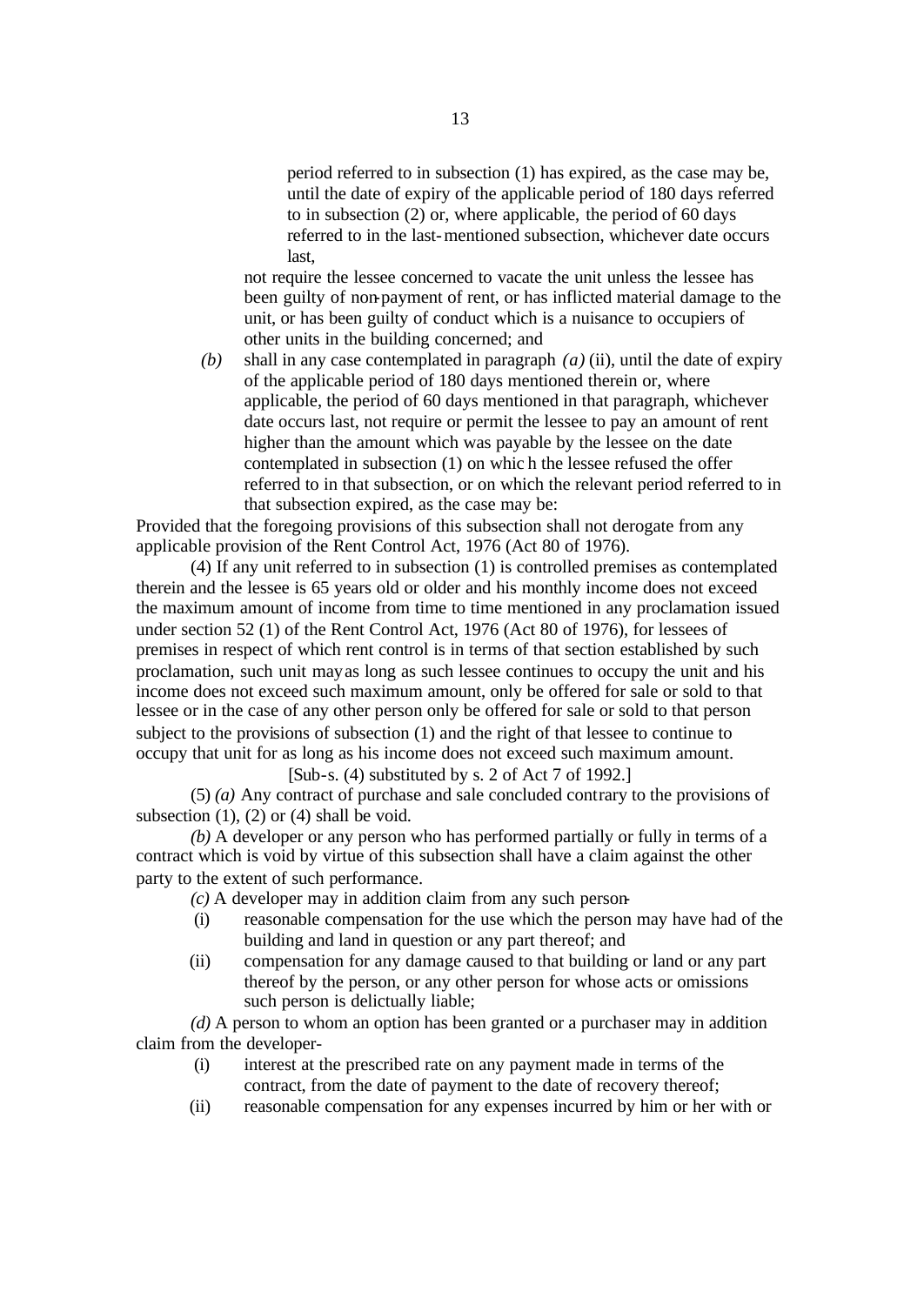without the authority of the developer for the preservation of the building or land, or part thereof, or in respect of any improvements which enhance the market value thereof and which were effected by him or her with the express or implied consent of the developer; and

- (iii) compensation for any damage or loss suffered by him or her which he or she would otherwise have been entitled to claim from the developer on the ground of breach of contract had the contract not been void and had the developer failed to effect any transfer in accordance with the contract. [Sub-s. (5) substituted by s. 6 *(b)* of Act 44 of 1997.]
- (6) A developer who-
	- *(a)* commits an act which, were it not for the provisions of subsection (5), would have constituted the sale of a unit contrary to any provision of subsection  $(1)$ ,  $(2)$  or  $(4)$ ; or
	- *(b)* contravenes any provision of subsection (3),

shall be guilty of an offence, and liable on conviction to a fine not exceeding R2 000 or to imprisonment for a period not exceeding twelve months or to both such fine and such imprisonment.

### **11 Applications for opening of sectional title registers**

(1) A developer may, after approval of a draft sectional plan by the Surveyor-General, apply to the registrar in charge of the deeds registry in which the land comprised in the scheme is registered, for the opening of a sectiona l title register in respect of the land and building or buildings in question, and for the registration of the sectional plan.

(2) When making application for the opening of a sectional title register and the registration of a sectional plan, a developer may in the schedule referred to in subsection (3) *(b)* impose registrable conditions.

- (3) An application in terms of subsection (1) shall be accompanied by-
	- *(a)* two copies of the sectional plan;
	- *(b)* a schedule certified by a conveyancer setting out the servitudes and conditions of title burdening or benefiting the land and the other registrable conditions imposed by the developer in terms of subsection (2), as well as such other particulars as may be prescribed;

[Para. *(b)* substituted by s. 3 *(a)* of Act 7 of 1992 and by s. 7 *(a)* of Act 44 of 1997.]

- *(c)* the title deed of the land in question;
- *(d)* any mortgage bond to which the land may be subject, together with the consent of the mortgagee to the opening of the sectional title register and to the endorsement of such bond to the effect that it attaches to-
	- (i) the sections and common property shown on the sectional plan;
	- (ii) the certificate of real right in respect of a right reserved by him in terms of section 25 (1); and
	- (iii) the certificate of real right in respect of a right of exclusive use as contemplated in section 27 (1);

Provided that section 40 (5) of the Deeds Registries Act shall apply with the necessary changes to any bond which is registered against one or more pieces of land shown on the sectional plan;

[Para. *(d)* substituted by s. 5 of Act 63 of 1991 and amended by s. 7 *(b)* of Act 44 of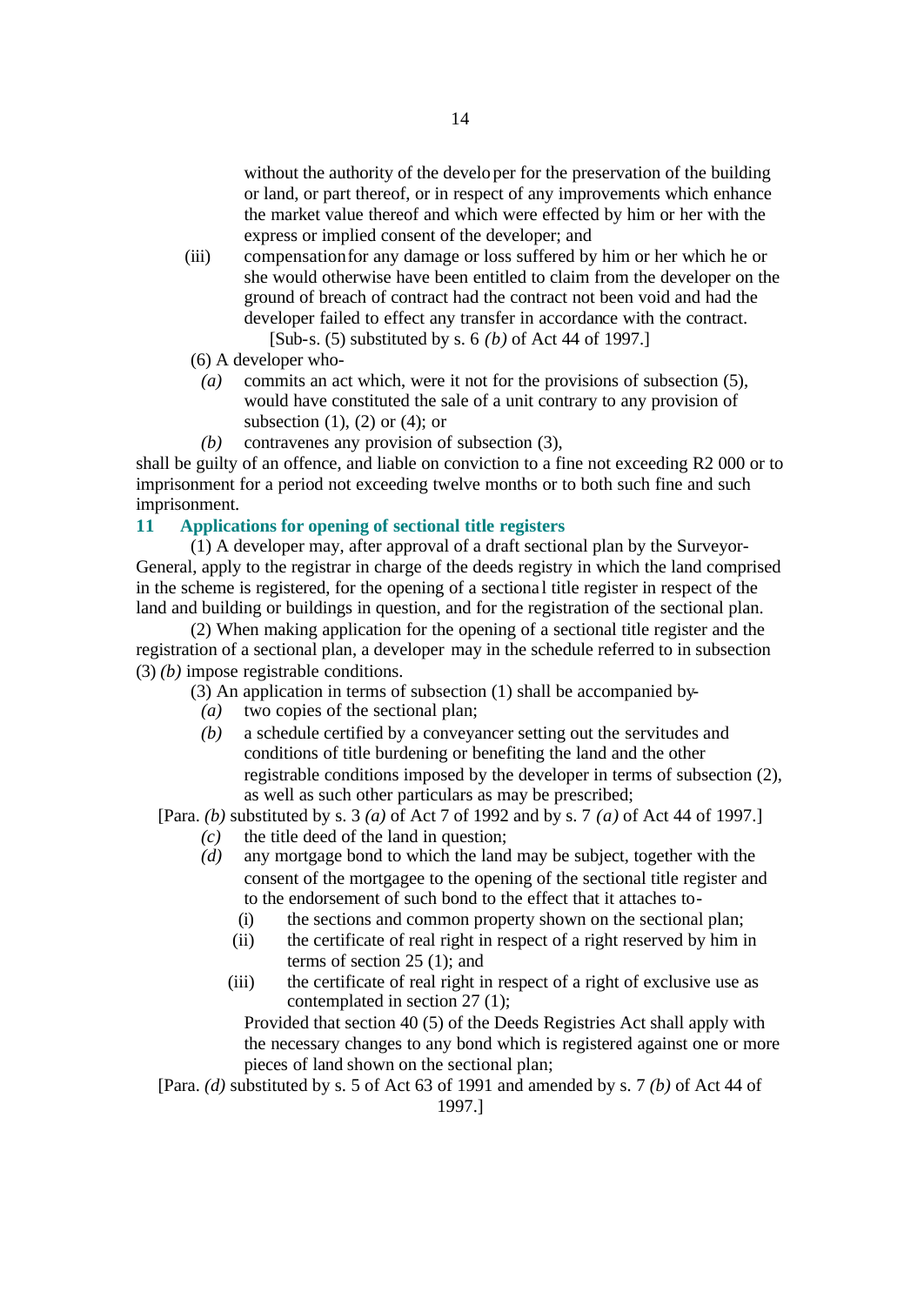- *(e)* a certificate by a conveyancer stating that the rules prescribed in terms of section 35 (2) are applicable, and containing the other rules (if any) substituted by the developer for those rules as contemplated in that section;
- *(f)* certificates of registered sectional title in the prescribed form in respect of each section and its undivided share in the common property, made out in favour of the developer;

*(f*A*)* ......

[Para. *(f*A*)* inserted by s. 3 *(b)* of Act 7 of 1992 and deleted by s. 7 *(c)* of Act 44 of 1997.] *(g)* such other documents and particulars as may be prescribed.

# **12 Registration of sectional plans and opening of sectional title registers**

(1) When the requirements of this Act and any other relevant law have been complied with, the registrar shall-

- *(a)* register the sectional plan and allot a distinctive number to it;
- *(b)* open a sectional title register in respect of the land and building or buildings thereon in the manner prescribed;
- *(c)* keep by means of a computer or in any other manner or by means of a computer and in any other manner, such registers containing such particulars as are necessary for the purpose of carrying out the provisions of this Act or any other law and of maintaining an efficient system of registration calculated to afford security of title and ready reference to any registered deed;
- *(d)* simultaneously with the opening of the sectional title register, issue to the developer in the prescribed form a certificate of registered sectional title in respect of each section and its undivided share in the common property, subject to any mortgage bond registered against the title deed of the land;
- *(e)* issue to the developer, in the prescribed form, a certificate of real right in respect of any reservation made by him in terms of section 25 (1), subject to any mortgage bond registered against the title deed of the land;
- *(f)* issue to the developer, in the prescribed form, a certificate of real right in respect of a right of exclusive use as contemplated in section 27 (1), subject to any mortgage bond registered against the title deed of the land; and

[Para. *(f)* substituted by s. 6 of Act 63 of 1991.]

*(g)* make the necessary endorsements on the title deed, any mortgage bond or other document, or in his records.

(2) The registrar shall notify the Surveyor-General and the local authority of the registration of the sectional plan and furnish the local authority with a copy thereof.

# **13 Effect of registration of sectional plans**

(1) Upon the registration of a sectional plan the building or buildings and the land shown thereon shall, subject to the provisions of this Act, be deemed to be divided into sections and common property as shown on the sectional plan.

(2) A sectional plan, together with the schedule of servitudes and conditions referred to in section 11 (3) *(b)*, shall upon the registration of such plan be deemed to be part of the sectional title deed, and an owner's title to his or her section and his or her undivided share in the common property shall be subject to or shall be benefited by the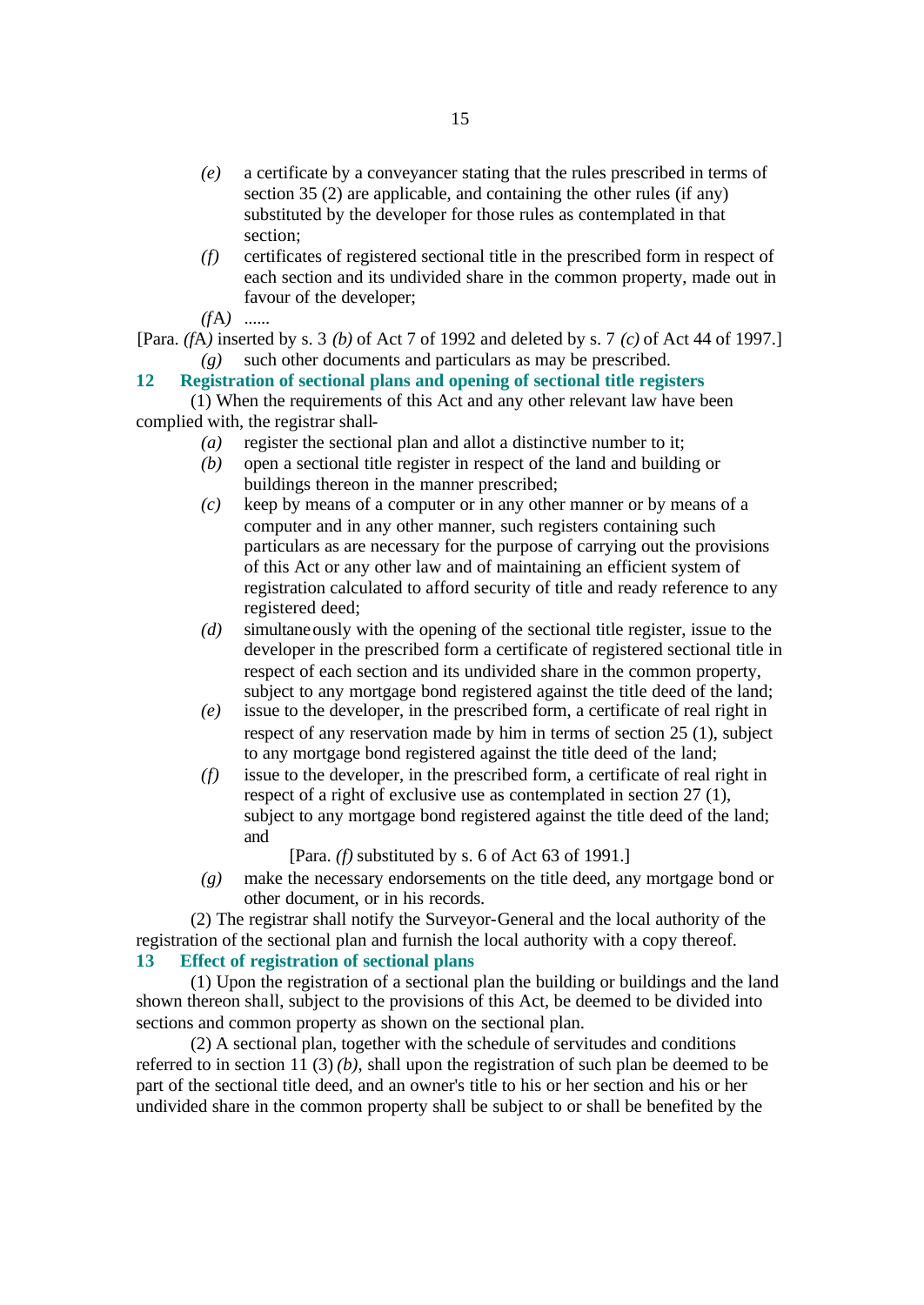servitudes, other real rights or conditions (if any) which burden or benefit the land shown on the sectional plan, and shall also be subject to any registrable condition imposed by a developer in terms of section 11 (2).

[Sub-s. (2) substituted by s. 7 of Act 63 of 1991 and by s. 8 of Act 44 of 1997.]

(3) Upon the registration of a sectional plan, any mortgage bond, lease, other real right or condition then registered against or affecting the land shown on the sectional plan, shall be deemed to be converted into a bond, lease, other real right or condition registered against or affecting the sections and common property shown on the sectional plan.

## **14 Amendment and cancellation of sectional plans**

(1) The Surveyor-General may require a land surveyor or architect who has prepared a registered sectional plan to alter or amend, or the developer or the body corporate to cause to be altered or amended, any registered sectional plan bound to be incorrect, or to substitute another sectional plan for the incorrect sectional plan.

(2) The body corporate may recover the costs incurred as a result of an alteration or amendment to a sectional plan, or the substitution thereof, in terms of subsection (1), from the developer, land surveyor or architect concerned.

(3) If in the opinion of the Surveyor-General any person could be prejudiced by an incorrect sectional plan, he shall advise the registrar as to which sections are affected by any such defect in question, and thereafter no transfer of such section and its undivided share in the common property or the registration of a real right therein shall be registered until the defect in the sectional plan has been rectified, unless the registrar is satisfied that the delay in causing the defective sectional plan to be rectified will cause undue hardship and the person in whose favour transfer of the section and its undivided share in the common property or of a real right therein is to be registered, consents in writing to the transfer or other registration being effected prior to the rectification of the defect.

(4) The formalities for the alteration, amendment or substitution of a sectional plan in terms of subsection (1), shall be as prescribed.

(5) The Surveyor-General shall advise the registrar and the local authority of any alteration, amendment or substitution of a sectional plan in terms of subsection (1) which affects the description or extent of any section, and thereupon the registrar shall make the necessary endorsements reflecting any change of description or extent upon the deeds registry copy of the sectional title deed and upon any other registered document affected by such change, and shall likewise endorse the owner's or holder's copy of that sectional title deed or any such other registered document whenever subsequently lodged at the deeds registry for any purpose.

[Sub-s. (5) substituted by s. 8 of Act 63 of 1991.]

(6) The registrar may on application by a developer, which application shall be accompanied by a certificate by a conveyancer in which he certifies-

- *(a)* that all the units of a scheme are registered in the developer's name;
- *(b)* that, if applicable, the developer is the holder of a right referred to in section 25 or 27; and
- *(c)* that no unit or right referred to in section 25 or 27 is encumbered by a sectional mortgage bond or a lease or in any other way,

close the sectional title register, and notify the Surveyor-General and the local authority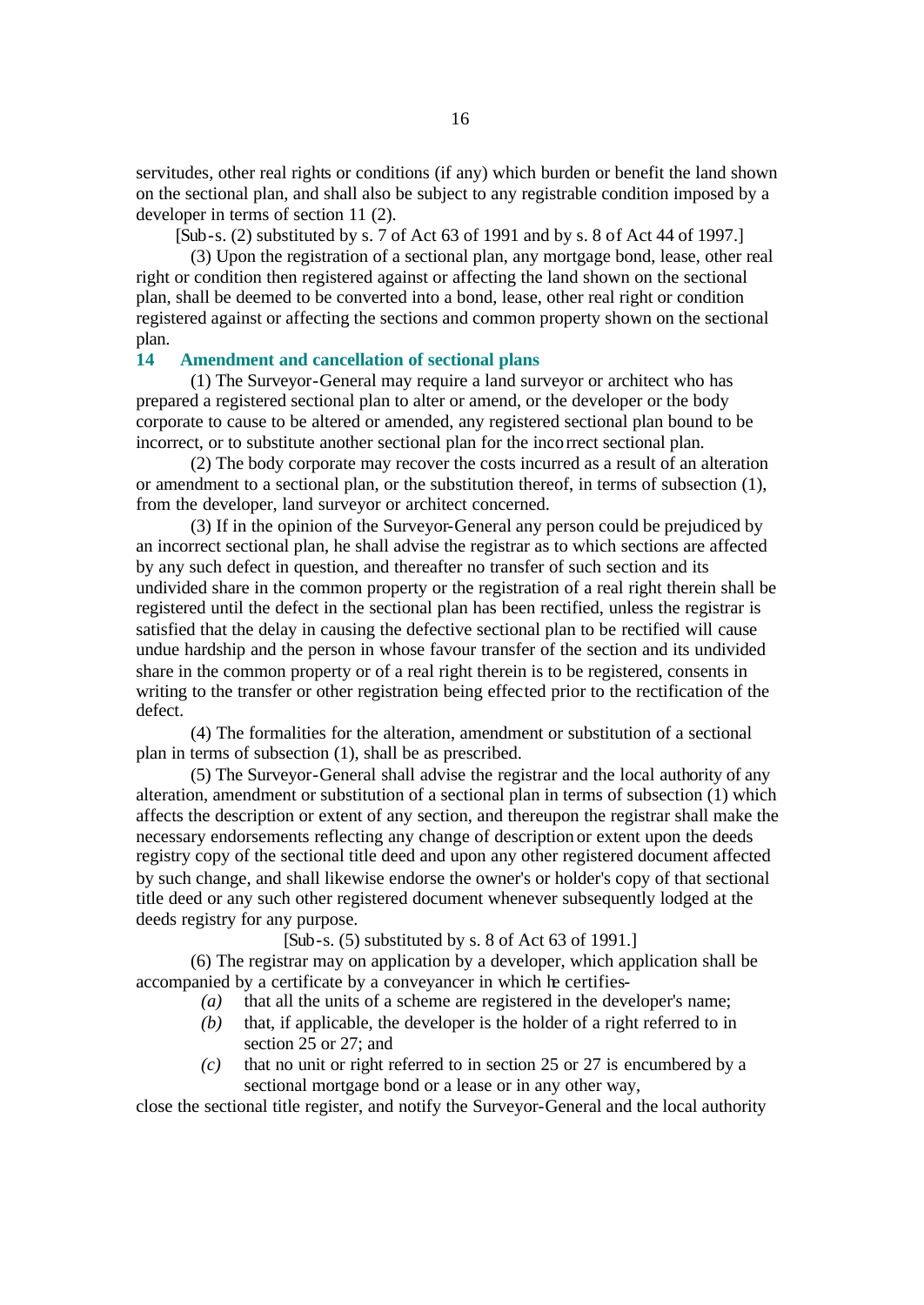that the sectional title register has been closed, whereupon the Surveyor-General shall cancel the original sectional plan and the deeds registry copy thereof.

[Sub-s. (6) substituted by s. 4 *(a)* of Act 7 of 1992.]

(7) Whenever a sectional title register has been closed under subsection (6), the registrar shall make all such alterations, amendme nts, endorsements and entries on the developer's sectional title deeds and in the registers and records kept by him, as may be necessary to record such cancellation and the reversion of the land in question to the applicable land register, and shall in the manner prescribed cause the developer's title deed referred to in section 11 (3)  $(c)$  to be revived, or shall issue to the developer a certificate of registered title in the form prescribed under the Deeds Registries Act for the said land, subject or entitled to such servitudes, other real rights and conditions (if any) as are still applicable to or in respect of such land.

[Sub-s. (7) substituted by s. 4 *(b)* of Act 7 of 1992.]

(8) A registered sectional plan shall, subject to the provisions of subsection (6) and section 17 (6), only be cancelled by an order of the Court, and the registrar shall give effect to any such cancellation by making the necessary endorsements and entries in his records, and shall notify the Surveyor-General, who shall cancel the original sectional plan and the deeds office copy thereof.

(9) The registrar shall notify the local authority of the cancellation of the registration of a sectional plan.

### **PART III**

# **REGISTRATION AND COMMON PROPERTY (ss 15-19)**

### **15 Preparation of deeds by conveyancer**

(1) Subject to the provisions of this Act or any other law, the registrar shall not attest, execute or register any deed of transfer, sectional mortgage bond, certificate of title or certificate of registration of any kind whatsoever, unless it has been prepared by a conveyancer.

[Sub-s. (1) substituted by Proclamation R9 of 31 January 1997.]

 $(2)$  ......

[Sub-s. (2) deleted by s. 16 of Act 170 of 1993.]

[S. 15 substituted by s. 9 of Act 63 of 1991.]

# **15A Proof of certain facts in connection with deeds and documents by means of certain certificates**

(1) A conveyancer or any other person who is authorised thereto by or under any law, who prepares a deed or other document for the purposes of registration or filing in a deeds registry, and who signs a prescribed certificate on such deed or document, accepts by virtue of such signing the responsibility, to the extent prescribed by regulation for the purposes of this section, for the accuracy of the facts mentioned in such deed or document or which are relevant in connection with the registration or filing thereof, and which are prescribed by regulation.

[Sub-s. (1) substituted by s. 9 *(a)* of Act 44 of 1997.]

 $(2)$  ......

[Sub-s. (2) deleted by s. 9 *(b)* of Act 44 of 1997.]

(3) A registrar shall accept, during the course of his examination of a deed or other document in accordance with the provisions of this Act, that the facts referred to in subsection (1) in connection with the registration or filing of a deed or other document in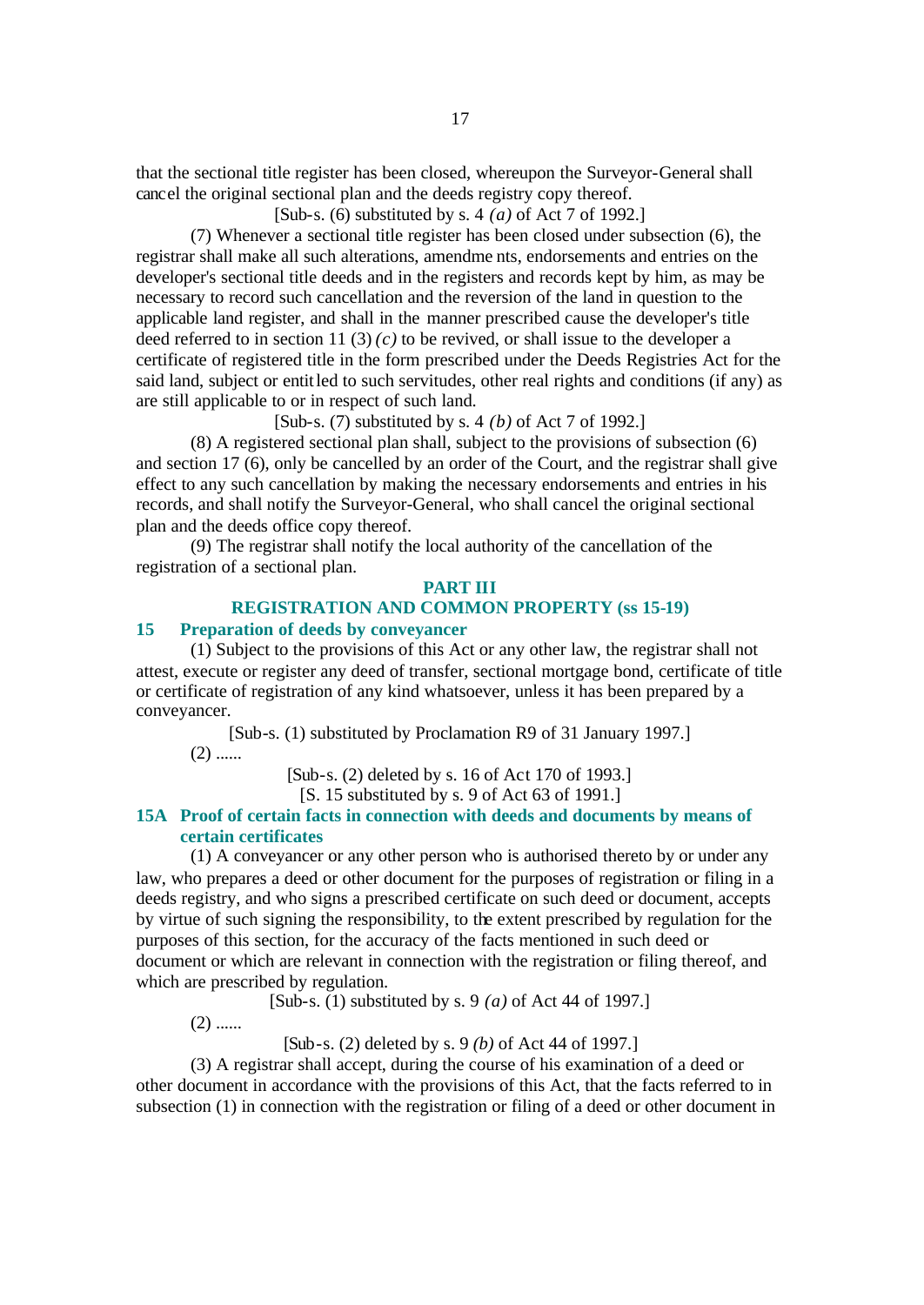respect of which a certificate referred to in subsection (1) or (2) has been signed, have for the purposes of such examination been conclusively proved: Provided that the aforegoing provisions of this subsection shall not derogate from the obligation of a registrar to give effect to any order of court or any other notification recorded in the deeds registry in terms of this Act or a provision in any other law contained and which affects the registration or filing of such deed or other document.

# [S. 15A inserted by s. 10 of Act 63 of 1991.]

# **15B Registration of transfer of ownership and other rights**

(1) When a sectional title register has been opened and the sectional plan concerned has been registered-

- *(a)* ownership in any unit or land, or any undivided share in such unit or land, held under a sectional title deed shall, subject to the provisions of this Act or any other law, be transferred by means of a deed of transfer signed or attested by the registrar: Provided that where the State acquires all the units or land held under any sectional title deed, whether by way of expropriation or otherwise, or where a local authority by virtue of the provisions in any other law contained, acquires all the units or land held under a sectional title deed by any other such authority, the registrar shall make such alterations and entries in his registers and such endorsements on any such title deed as may be necessary to register transfer to the State or such authority, as the case may be, of the property so acquired free of charge, and that the provisions of section 31 (4) *(a)* of the Deeds Registries Act, 1937 (Act 47 of 1937), shall apply *mutatis mutandis* in respect of such a transfer by endorsement;
- *(b)* the registrar shall register any notarial lease of a unit or an undivided share in a unit and any notarial cancellation or modification of such a lease by means of an endorsement made by him on the sectional title deed, and he shall register any notarial sub-lease and any notarial cession of such a lease or sub-lease and any notarial cancellation or modification of such a sub-lease by means of an endorsement made by him on the lease in question: Provided that if any such lease or sub-lease has lapsed by effluxion of time, the registrar shall cancel the registration on production of proof that the lease or sub-lease has so lapsed;
- *(c)* the registrar shall register any sectional mortgage bond by which a unit or an undivided share in a unit or land held under a sectional title deed, or a registered lease or sub-lease of a unit or an undivided share in a unit or such land, or any registered real right in or over any such unit or undivided share in a unit or land, is hypothecated, and any cession, cancellation or modification of such bond, by means of an endorsement made by him on the sectional title deed or on the registered lease or sub-lease or bond or other deed; and
- *(d)* the registrar shall register any other real right (which is embodied in a notarial deed) in or over a unit or an undivided share in a unit or land held under a sectional title deed, and any notarial cancellation or modification of such a real right, by means of an endorsement made by him on the sectional title deed: Provided that in the case of any registered real right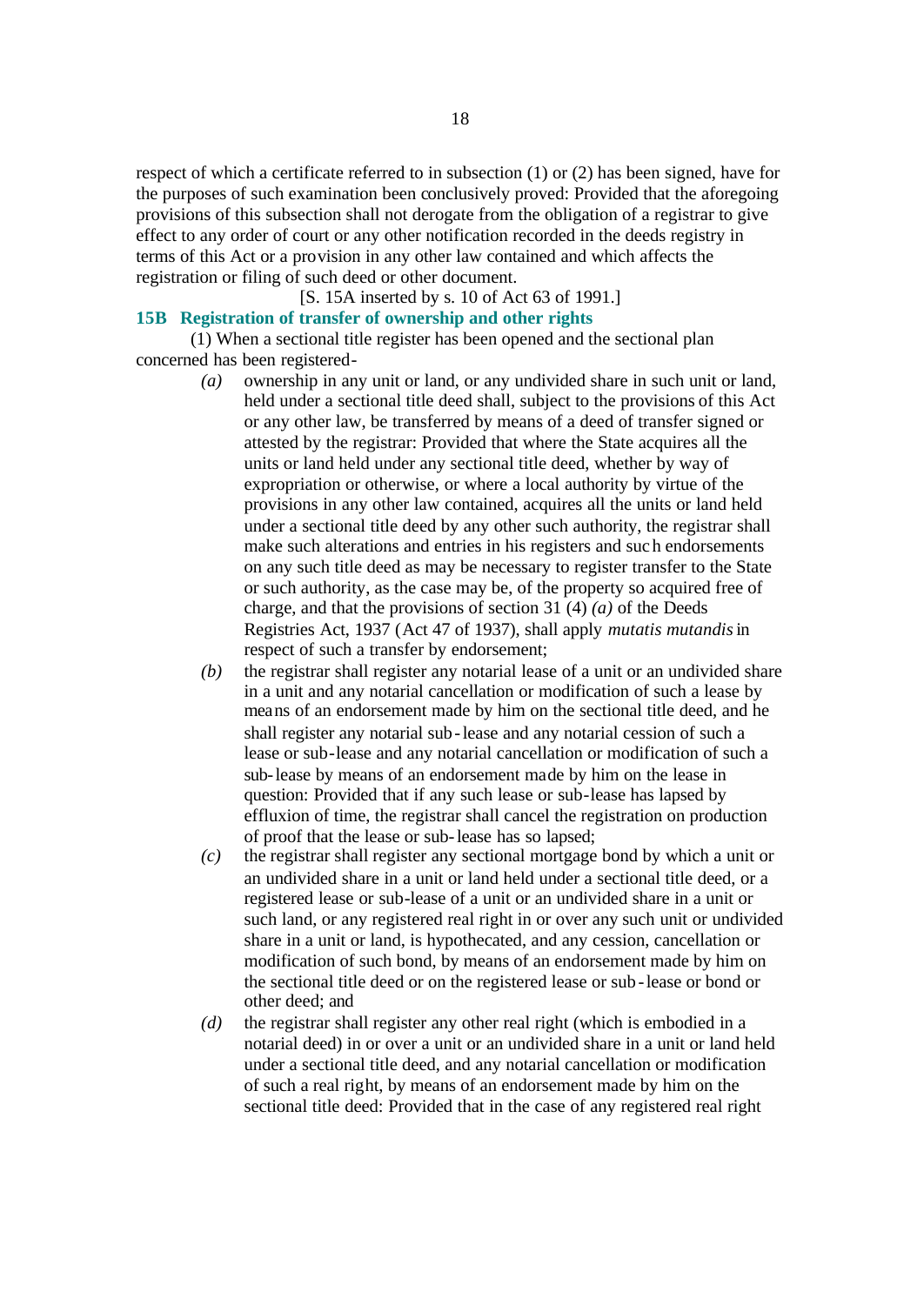which has lapsed for any reason, the registrar shall cancel the registration on production of proof that the real right has lapsed.

(2) Notwithstanding anything to the contrary in any other law contained, it shall not be necessary to annex a diagram to any sectional title deed under which a unit or an undivided share in a unit is held, if reference is made in such deed to the registered sectional plan.

(3) The registrar shall not register a transfer of a unit or of an undivided share therein, unless there is produced to him-

- *(a)* a conveyancer's certificate confirming that as at date of registration-
	- (*aa*) if a body corporate is deemed to be established in terms of section 36 (1), that body corporate has certified that all moneys due to the body corporate by the transferor in respect of the said unit have been paid, or that provision has been made to the satisfaction of the body corporate for the payment thereof; or
		- *(bb)* if a body corporate is not deemed to be established, no moneys are payable;
	- (ii) no real right of extension of a scheme as contemplated in section 25 is registered in favour of a developer or the body corporate or, if such right is so registered, that it is disclosed in the deed of alienation to the transferee as contemplated in section 25 (14) or, if it is not so disclosed, that the transferee after the conclusion of the deed of alienation has in writing exercised his or her option in terms of section 25 (15) and that he or she has elected not to annul the alienation on the ground of the said defect;

[Para. *(a)* substituted by s. 10 *(a)* of Act 44 of 1997.]

- *(b)* a clearance certificate from the local authority that all rates and moneys due to such local authority in terms of any law in respect of the land and buildings of the scheme have been paid if-
	- (i) provision is made by law for the separate rating of units; or
	- (ii) the transfer will result in the establishment of a body corporate in terms of section 36;

[Para. *(b)* substituted by s. 10 *(a)* of Act 44 of 1997.]

*(c)* if the transferor is a developer, an affidavit by the developer in which it is declared whether the relevant unit is a unit to which the provisions of section 10 apply or not and, if those provisions so apply, that the transfer is effected in terms of a contract which is not contrary to any provision of that section.

(4) A unit shall be capable of being held by two or more persons in joint ownership.

(5) *(a)* Any person who is-

- (i) the joint owner of a unit; or
- (ii) the joint holder of a right to an exclusive use area; or
- (iii) the joint holder of a right referred to in section  $25(1)$ ,

held by such person and one or more other persons under one sectional title deed, certificate of real right or notarial deed of cession, as the case may be, may, upon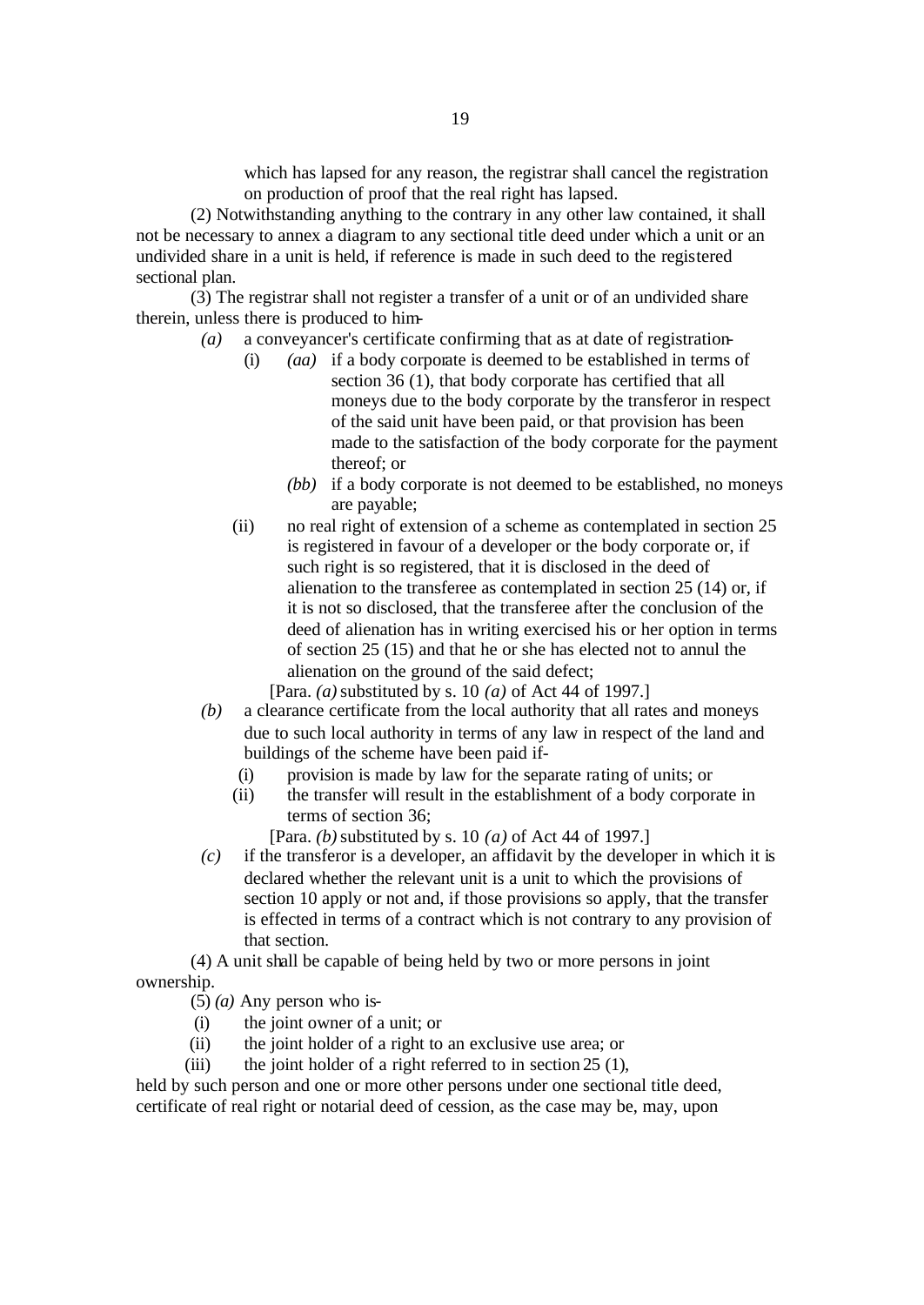application to the registrar in the prescribed manner, obtain a certificate of registered sectional title or a certificate of real right in the prescribed form in respect of his or her undivided share in such unit, right to an exclusive use area or right referred to in section  $25(1)$ .

*(b)* No transfer or cession of a fraction of an undivided share-

- (i) in a unit; or
- (ii) right to an exclusive use area; or
- (iii) right referred to in section  $25(1)$ ,

and no hypothecation or lease of the whole or fraction of such undivided share shall be registered in a deeds registry unless a certificate of registered sectional title or certificate of real right in respect of such undivided share is produced to the registrar.

[Sub-s. (5) substituted by s. 2 of Act 6 of 2006.]

 $(6)$  ......

[Sub-s. (6) deleted by s. 10 *(b)* of Act 44 of 1997.] [S. 15B inserted by s. 10 of Act 63 of 1991.]

# **16 Ownership of common property**

(1) The common property shall be owned by owners of sections jointly in undivided shares proportionate to the quotas of their respective sections as specified on the relevant sectional plan.

(2) A sectional title deed in respect of a section shall, in a separate paragraph, describe the undivided share in the common property of the owner of the section as an undivided share in the common property apportioned to the section in accordance with the quota of the section.

(3) A section and its undivided share in the common property shall together be deemed to be one unit, and no section shall be disposed of or be otherwise dealt with apart from its appurtenant undivided share in the common property nor, subject to section 17, shall an undivided share in the common property be disposed of or be otherwise dealt with apart from the section to which it is appurtenant.

(4) Any insurance of a section shall be deemed also to insure the undivided share in the common property of the owner of the section, even if no express reference is made to such share.

## **17 Alienation and letting of common property**

(1) The owners and holders of a right of extension contemplated in section 25 may by unanimous resolution direct the body corporate on their behalf to alienate common property or any part thereof, or to let common property or any part thereof under a lease, and thereupon the body corporate shall, notwithstanding any provision of section 20 of the Deeds Registries Act, but subject to compliance with any law relating to the subdivision of land or to the letting of a part of land, as the case may be, have power to deal with such common property or such part thereof in accordance with the direction, and to execute any deed required for the purpose: Provided that if the whole of the right referred to in section 25 or section 60 (1) *(b)* is affected by the alienation of common property, such right shall be cancelled by the registrar with the consent of the holder thereof on submission of the title to the right.

[Sub-s. (1) substituted by s. 11 *(a)* of Act 44 of 1997.]

(2) Any transaction in pursuance of a resolution referred to in subsection (1) shall be accompanied by a copy of the relevant resolution, certified by two trustees of the body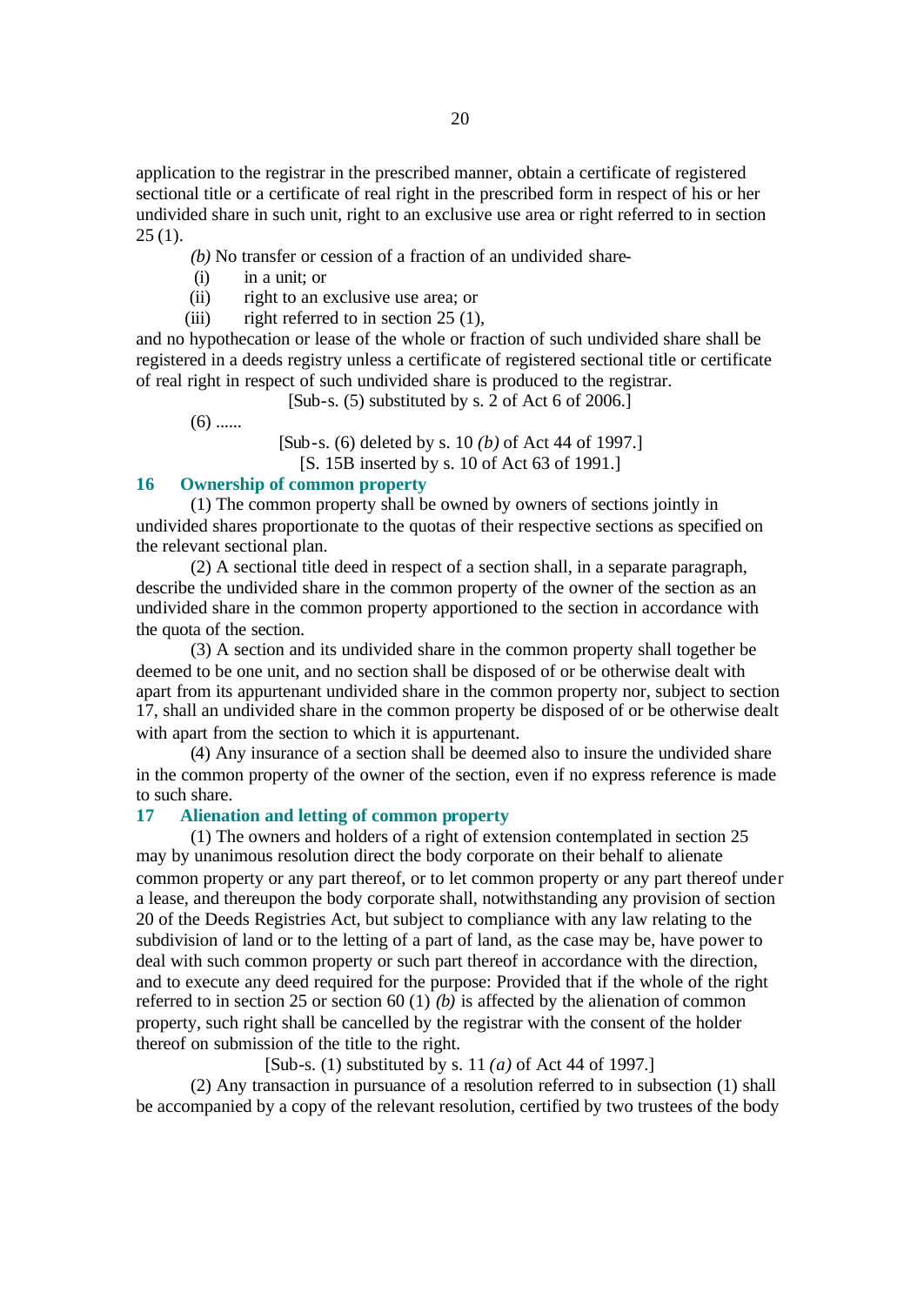corporate: Provided that where the transaction in question requires to be notarially executed, such resolution so certified shall be produced to the notary public concerned and be retained by him in his protocol.

- (3) The registrar shall-
	- *(a)* register the transfer of land comprised in the common property, and thereupon the land shall revert to the land register and the registrar shall make an appropriate endorsement and entry on such title deed and in his or her records to give effect thereto: Provided that if a portion only of the land comprised in the common property and on which no section or part of a section is erected, is so transferred, no endorsement thereof shall be made on the sectional title deeds of the owners of units: Provided further that in such a case where a portion only of the land comprised in the common property is transferred, a diagram of such portion approved by the Surveyor-General in terms of the Land Survey Act, 1997 (Act 8 of 1997), shall be annexed to the said title deed;

[Para. *(a)* amended by s. 5 of Act 6 of 2006.]

- *(b)* notify the Surveyor-General and local authority of any reversion of any land to the land register under paragraph *(a)*, and upon receipt of such notification the Surveyor-General shall make an appropriate endorsement on the original sectional plan and the deeds registry copy thereof; and
- *(c)* register a notarial lease of land comprising common property by making an appropriate endorsement against the schedule of conditions referred to in section 11 (3) *(b)*, and no endorsement thereof shall be made on the sectional title deeds of the units: Provided that where a lease is registered over a portion only of the land comprised in the common property, a diagram of such portion approved in terms of the Land Survey Act, 1997 (Act 8 of 1997), shall be annexed to the deed of lease.

[Para. *(c)* amended by s. 5 of Act 6 of 2006.]

[Sub-s. (3) amended by s. 11 of Act 63 of 1991 and substituted by s. 11 *(b)* of Act 44 of 1997.]

(4) *(a)* Where, pursuant to subsection (1), it is sought to alienate a portion of the common property on which a section is erected, the registrar shall not register the transfer unless the registration of the section in question has been cancelled with the written consent of the owner.

*(b)* Where pursuant to subsection (1) it is sought to let land which forms part of the common property or a portion thereof on which a section or part of a section is erected, the registrar shall not register the lease, unless it is made subject to any right which the owner of the section or part of the section may have.

*(c)* When the registration of a section is cancelled under paragraph*(a)*, the quota of the section shall lapse and the quotas of the remaining sections shall be proportionately adjusted.

*(d)* The registrar shall notify the Surveyor-General and the local authority whenever the registration of a section has been cancelled under paragraph *(a)*, and upon receipt of such notification the Surveyor-General shall effect the necessary amendments to the original sectional plan, the deeds registry copy of the sectional plan and the schedule thereto specifying the quota of each section.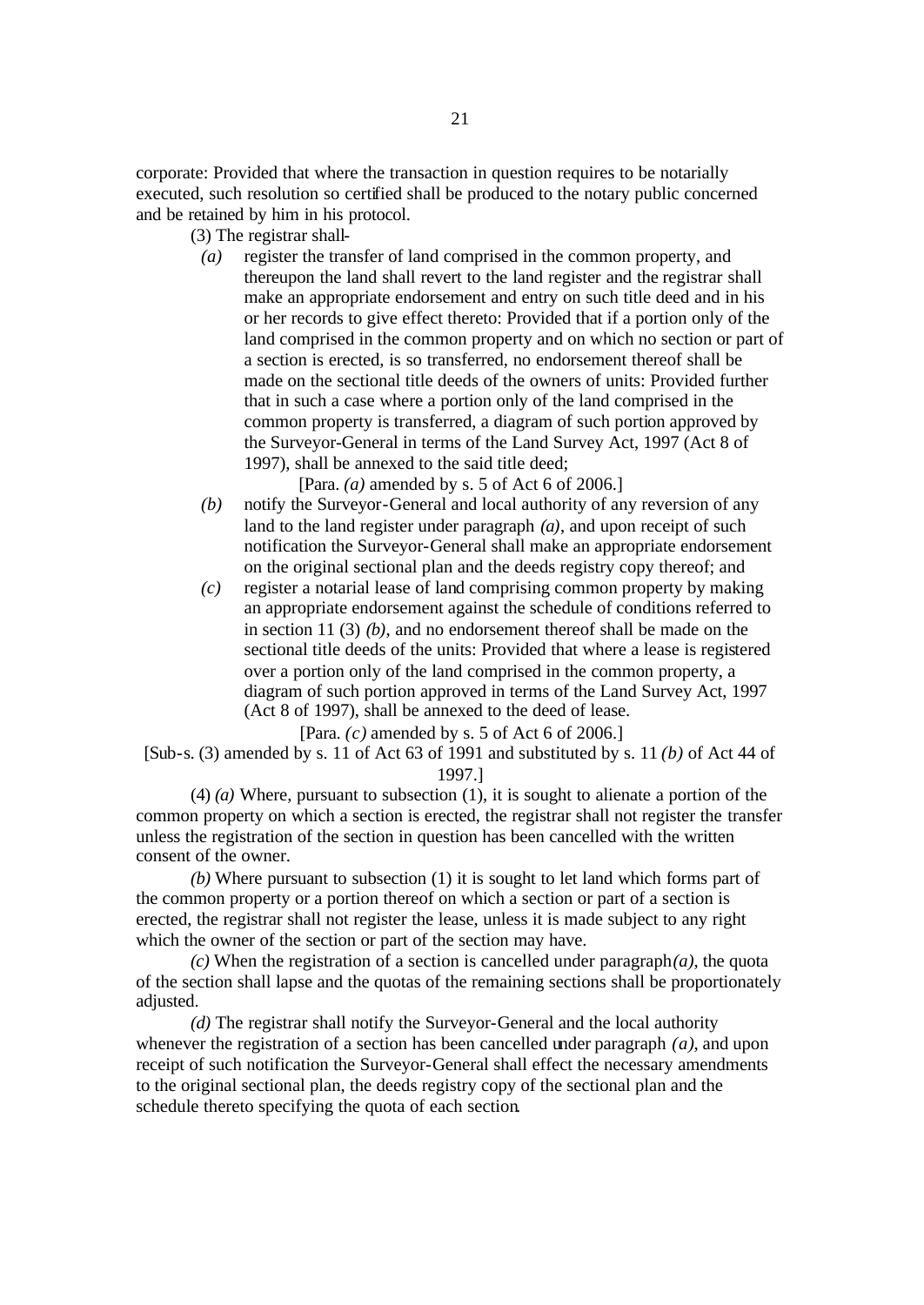# [Sub-s. (4) substituted by s. 11 *(c)* of Act 44 of 1997.]

(4A) *(a)* Where part of a section is erected on a portion of the common property the unaffected part or parts of the section in the scheme shall be substituted in accordance with an amended participation quota schedule, which shall be referred to the Surveyor-General for approval.

*(b)* The Surveyor-General shall notify the registrar of a change or amendment of a sectional plan in terms of paragraph *(a)* which affects the description or extent of a section, and thereupon the registrar shall, simultaneously with the registration of the transfer of the part of the land included in the scheme, make the necessary endorsement against the title deeds in question: Provided that the registrar shall not register the transfer of the common property, unless the sectional title deed of the affected section is endorsed with the new extent as reflected in the amended participation quota schedule.

*(c)* The registrar shall notify the Surveyor-General and the local authority whenever an endorsement has been made in terms of paragraph *(b)*, and on receipt of such notice the Surveyor-General shall make the necessary amendments on the original sectional plan, the deeds registry copy of the sectional plan and the schedule thereto specifying the quota of each section.

[Sub-s. (4A) inserted by s. 11 *(d)* of Act 44 of 1997.]

(4B) *(a)* Where in terms of subsection (1) it is sought to alienate a portion of land on which an exclusive use area or part thereof is registered, the registrar shall not register the transfer, unless the registration of the exclusive use area or part thereof has been cancelled with the written consent of the holder.

*(b)* The registrar shall notify the Surveyor-General and the local authority when the registration of an exclusive use area or part thereof has been cancelled in terms of paragraph *(a)*, and on receipt of such a notice the Surveyor-General shall make the necessary amendments on the original sectional plan and on the deeds registry copy of the sectional plan.

[Sub-s. (4B) inserted by s. 11 *(d)* of Act 44 of 1997.]

(5) When the whole of the land comprised in the common property shown on the sectional plan is transferred by the body corporate pursuant to this section, the sectional title deeds of the owners of units and the title deeds of the holders of any registered real right in the units, and the title deeds of the holders of exclusive use areas shall be surrendered to the registrar for cancellation, and the title deed of any other registered real right in the land shall be surrendered to the registrar for endorsement and the registrar shall close the sectional title register and notify the Surveyor-General and the local authority that the sectional title register has been closed.

[Sub-s. (5) substituted by s. 11 *(e)* of Act 44 of 1997 and amended by s. 53 of Act 24 of 2003 (as amended by Act 11 of 2005).]

(6) Upon receipt of the notification referred to in subsection (5), the Surveyor-General shall cancel the original sectional plan and the deeds registry copy of the sectional plan.

[S. 17 amended by s. 4 of Act 29 of 2003.]

# **18 Transfer of mortgaged unit, undivided share, common property or land, and cession of mortgaged lease or real right**

The provisions of sections 56 and 57 of the Deeds Registries Act shall apply *mutatis mutandis* with reference to the transfer of any mortgage unit or undivided share in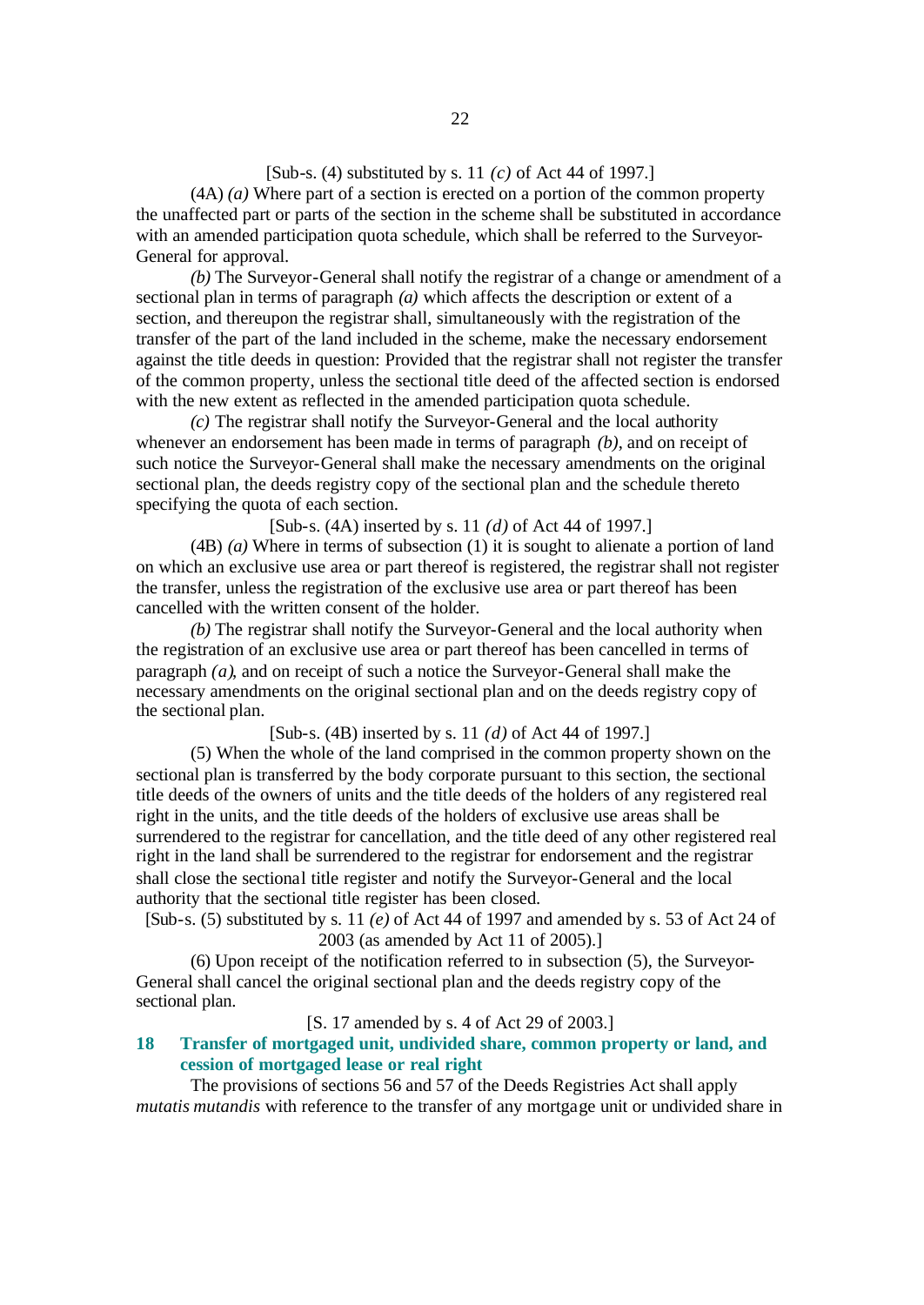a unit, the cession of any mortgaged lease of a unit or undivided share in a unit, the cession of any mortgaged real right in or over a unit or an undivided share in a unit, and the transfer under section 17 of this Act of any mortgaged common property or land or an undivided share therein.

# **19 Expropriation of common property or rights therein**

(1) Whenever the whole or any part of, or any right in, the common property is expropriated under the provisions of any law, service of a notice of expropriation on the body corporate shall be deemed to be service thereof on the registered owner of every section in the building or buildings concerned, and each such owner shall be deemed to have appointed the trustees of the body corporate concerned as his duly authorized agents and representatives-

- *(a)* to negotiate and settle the compensation payable to him, and to that end to employ attorneys, advocates and other experts; and
- *(b)* on his behalf to receive and give valid acquittance for any compensation moneys paid.

(2) Any compensation moneys received by the trustees on behalf of the owners in terms of subsection  $(1)$ , shall be paid to the owners in accordance with their participation quotas after they have received notice of such distribution in writing: Provided that an owner may notify the trustees before such moneys are so distributed that he considers such a distribution inequitable, in which event the compensation moneys shall be distributed-

- *(a)* in accordance with a division approved by unanimous resolution; or
- *(b)* in accordance with a division approved by an arbitrator, being a practising advocate of not less than ten years' standing or a practising attorney of not less than ten years' standing, nominated by the trustees.

(3) The provisions of section 17 (3) *(a)* and *(b)* of this Act and sections 31 (4) and 32 (4) of the Deeds Registries Act shall apply *mutatis mutandis* to a transfer pursuant to an expropriation of land or a servitude or other real right in land comprising common property.

(4) When land comprising common property on which a section or a part of a section is erected is transferred pursuant to an expropriation, the registrar shall cancel the registration of such section in his records and shall endorse the deeds registry copy of the relevant title and any bond, lease or other registered document affected, to reflect the cancellation of the section, and shall in like manner endorse the owner's copy of the title deed or the holder's copy of the bond, lease or other document whenever subsequently lodged at the deeds registry for any purpose.

(5) The provisions of section 17 (4) *(b)* and *(c)*, (4A), (4B) and (5), shall apply with the necessary changes to the cancellation of a section in terms of subsection  $(4)$ . [Sub-s. (5) substituted by s. 12 of Act 44 of 1997.]

#### **PART IV**

# **DIVISION, CONSOLIDATION AND EXTENSION OF SECTIONS (ss 20-24)**

**20 ......**

[S. 20 repealed by s. 13 of Act 44 of 1997.]

# **21 Approval of plan of subdivision or consolidation by Surveyor-General**

(1) If an owner of a section proposes to subdivide his or her section or to consolidate two or more sections registered in his or her name, he or she shall with the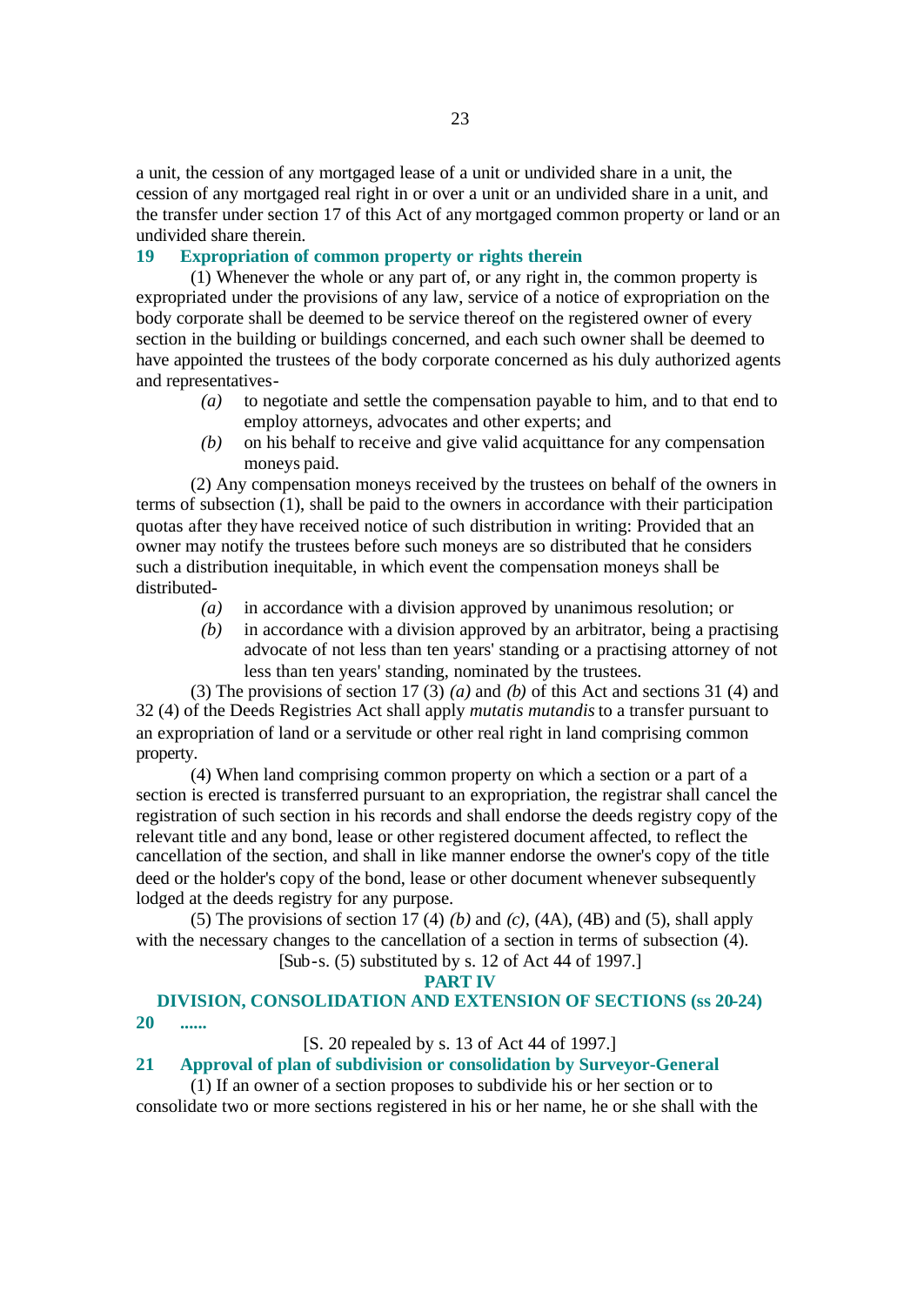consent of the trustees of the body corporate, which consent shall not unreasonably be withheld, cause the land surveyor or architect concerned to submit the draft sectional plan of subdivision or consolidation, as the case may be, to the Surveyor-General for approval.

[Sub-s. (1) substituted by s. 14 *(a)* of Act 44 of 1997.]

(2) The submission of the draft sectional plan of subdivision or consolidation to the Surveyor-General shall be accompanied by-

- *(a)* the documents referred to in section 7 (2), suitably adjusted; [Para. *(a)* substituted by s. 14 *(b)* of Act 44 of 1997.]
- *(b)* in the case of a subdivision, a schedule specifying, in the manner prescribed, the apportionment of the participation quota of the section between the new sections created;
- *(c)* in the case of a consolidation, a schedule specifying, in the manner prescribed, the participation quota of the new section created, being the aggregate of the quotas of the sections that are to be consolidated.

(3) The provisions of section 7 (3) and (4) shall apply *mutatis mutandis* to the preparation and submission of a draft sectional plan of subdivision or consolidation to the Surveyor-General, and to the approval of such plan by him.

# **22 Registration of subdivision of section**

(1) An owner may, after approval of a sectional plan of subdivision of a section, apply to the registrar of the deeds registry in which the section is registered, to register the sectional plan of subdivision.

(2) An application under subsection (1) shall be accompanied by-

*(a)* two copies of the sectional plan of subdivision;

[Para. *(a)* substituted by s. 12 *(a)* of Act 63 of 1991 and by s. 15 of Act 44 of 1997.]

- *(b)* the sectional title deed in respect of the section to be subdivided; [Para. *(b)* substituted by s. 12 *(a)* of Act 63 of 1991.]
- *(c)* any sectional mortgage bond to which the section may be subject, together with the consent of the mortgagee to the cancellation of the bond or to the release of the section from the bond or to the subdivision and substitution of the new sections in lieu of such section as security under the bond;
- *(d)* certificates of registered sectional title in the prescribed form for each of the new sections and their undivided shares in the common property created by the subdivision, made out in favour of the owner or, in the case of a partition, in favour of the persons entitled thereto in terms of the partition agreement;
- *(e)* the partition agreement (if any), if the section is owned by more than one owner; and
- *(f)* such other documents and particulars as may be prescribed.

(3) When the requirements of this section and any other relevant law have been complied with, the registrar shall register the sectional plan of subdivision referred to in subsection (1), furnish a copy of the sectional plan of subdivision to the local authority concerned and notify the Surveyor-General of the registration of the sectional plan of subdivision, and thereupon the Surveyor-General shall amend the original sectional plan and the deeds office copy of the sectional plan to reflect such subdivision.

[Sub-s. (3) substituted by s. 12 *(b)* of Act 63 of 1991.]

(4) Upon registration of the sectional plan of subdivision, the portions in question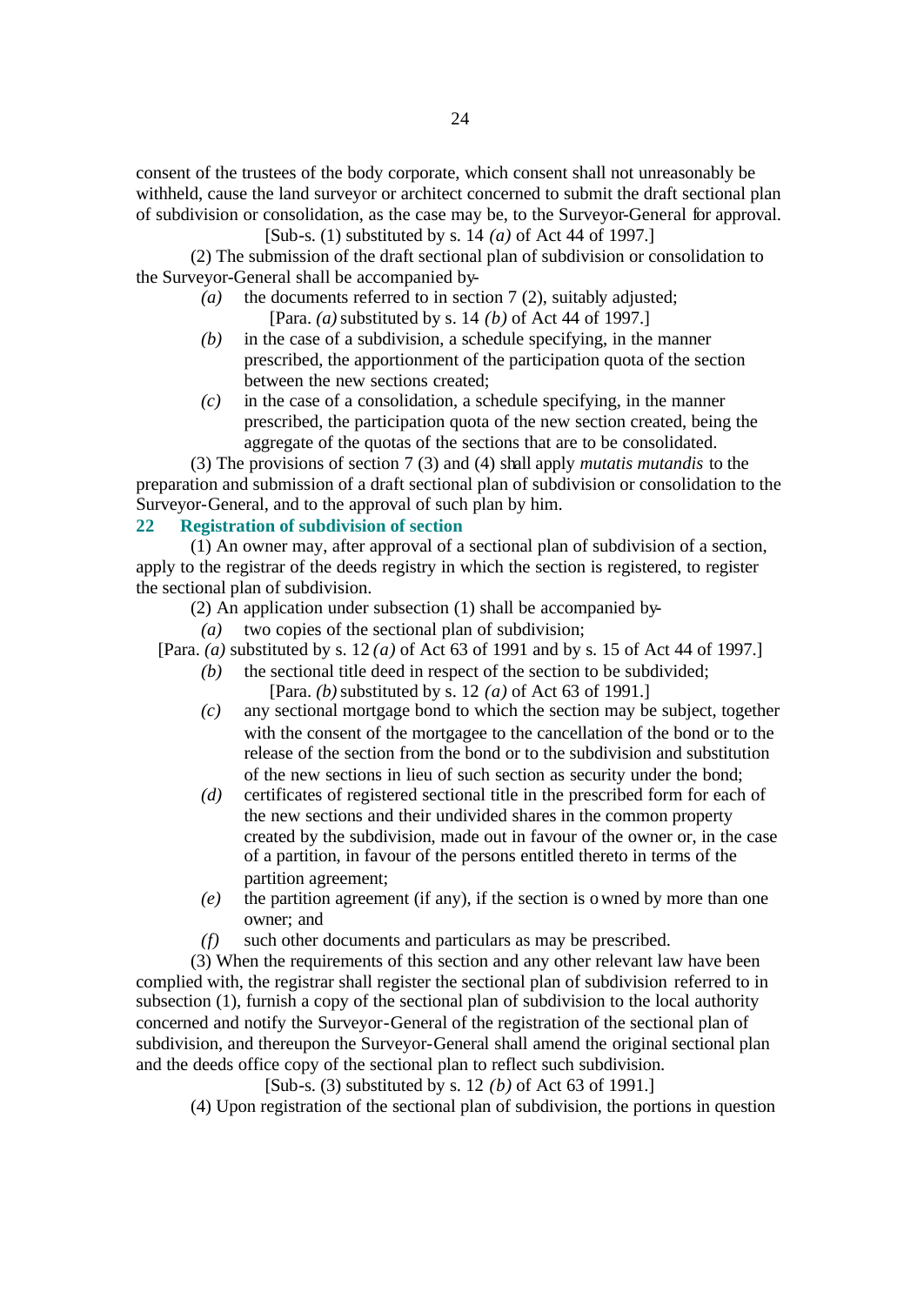shall be deemed to be separated from one another and shall each be deemed to be a separate section.

(5) Simultaneously with the registration of the sectional plan of subdivision the registrar shall, in lieu of the sectional title deed referred to in subsection (2) *(b)*, issue the certificates of registered sectional title referred to in subsection (2) *(d)*, and make such endorsements on the superseded and newly issued certificates of registered sectional title, any sectional mortgage bond, lease or other deed embodying any other real right registered against the section at the time of subdivision, and entries in the deeds registry records, as he may deem necessary to give effect to the provisions of this section.

(6) A sectional plan of subdivision shall upon the registration thereof be deemed to be incorporated in the sectional plan registered in terms of section 12 (1) *(a)*, and the provisions of section 13 (2) shall apply *mutatis mutandis* to such plan and the certificates of registered sectional title issued in terms of subsection (5).

## **23 Registration of consolidation of sections**

(1) An owner may, after approval of a sectional plan of consolidation of two or more sections, apply to the registrar of the deeds registry in which the sections are registered, to register the sectional plan of consolidation.

(2) An application under subsection (1) shall be accompanied by-

*(a)* two copies of the sectional plan of consolidation;

[Para. *(a)* substituted by s. 13 *(a)* of Act 63 of 1991 and by s. 16 of Act 44 of 1997.]

- *(b)* the sectional title deeds in respect of the sections to be consolidated; [Para. *(b)* substituted by s. 13 *(a)* of Act 63 of 1991.]
- *(c)* any sectional mortgage bond registered against the sections, together with the consent of the mortgagee to the registration of the sectional plan of consolidation;
- *(d)* a certificate of registered sectional title in the prescribed form in respect of the new section reflected on the sectional plan of consolidation, and its undivided share in the common property, made out in favour of the owner of the sections to be consolidated; and
- *(e)* such other documents and particulars as may be prescribed.

(3) When the requirements of this section and any other relevant law have been complied with, the registrar shall register the sectional plan of consolidation referred to in subsection (1), furnish a copy of the sectional plan of consolidation to the local authority concerned and notify the Surveyor-General of the registration of the sectional plan of consolidation, and thereupon the Surveyor-General shall amend the original sectional plan and deeds office copy of the sectional plan to reflect such consolidation.

[Sub-s. (3) substituted by s. 13 *(b)* of Act 63 of 1991.]

(4) Upon registration of the sectional plan of consolidation, the sections in question shall be deemed to be consolidated into a single section as depicted on the sectional plan of consolidation.

(5) Simultaneously with the registration of the sectional plan of consolidation, the registrar shall, in lieu of the sectional title deeds referred to in subsection (2) *(b)*, issue the certificate of registered sectional title referred to in subsection (2) *(d)*, and thereupon the provisions of subsection (5) of section 22 relating to the endorsements and entries to be made in the deeds registry records, and of subsection (6) of that section, shall apply *mutatis mutandis*.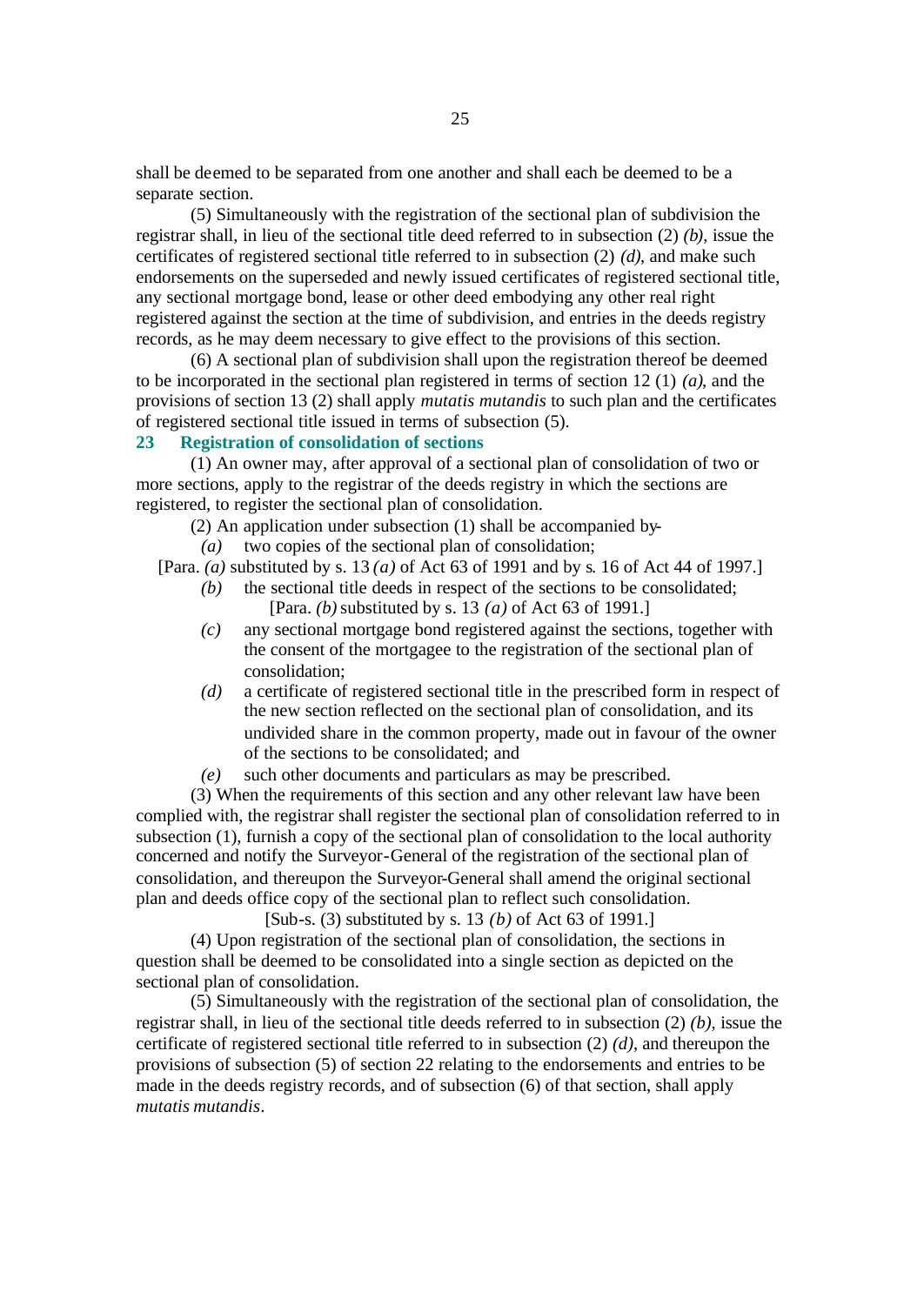[Sub-s. (5) substituted by s. 13 *(c)* of Act 63 of 1991.]

(6) The provisions of section 40 (5) of the Deeds Registries Act shall apply *mutatis mutandis* with reference to any mortgage bond registered over one or more component sections of the section represented on the sectional plan of consolidation.

# **24 Extension of sections**

 $(1)$  and  $(2)$  ......

# [Sub-ss. (1) and (2) deleted by s. 17 *(a)* of Act 44 of 1997.]

(3) If an owner of a section proposes to extend the boundaries or floor area of his or her section, he or she shall with the approval of the body corporate, authorized by a special resolution of its members, cause the land surveyor or architect concerned to submit a draft sectional plan of the extension to the Surveyor-General for approval. [Sub-s. (3) substituted by s. 17 *(b)* of Act 44 of 1997 and by s. 5 *(a)* of Act 29 of 2003.]

(4) The submission of the draft sectional plan of extension of a section to the Surveyor-General, shall be accompanied by-

- *(a)* the documents referred to in section 7 (2), suitably adjusted; [Para. *(a)* substituted by s. 17 *(c)* of Act 44 of 1997.]
- *(b)* in the case of the floor area of the section in question being increased by the extension, a revised schedule, in substitution for the schedule referred to in section  $7(2)(b)$ , reflecting the participation quotas of all the sections as modified after taking the increased floor area of the section in question into account.

(5) The provisions of section 7 (3) and (4) shall apply *mutatis mutandis* to the preparation and submission of a draft sectional plan of extension of a section to the Surveyor-General, and to the approval of such plan by him.

(6) An application to the registrar for the registration of a sectional plan of extension of a section, shall be accompanied by-

- *(a)* two copies of the sectional plan of extension of a section;
	- [Para. *(a)* substituted by s. 14 *(a)* of Act 63 of 1991.]

*(b)* ......

[Para. *(b)* amended by s. 29 of Act 44 of 1997 and deleted by s. 5 *(b)* of Act 29 of 2003.]

- *(c)* the sectional title deed in respect of the section to be extended; [Para. *(c)* substituted by s. 14 *(b)* of Act 63 of 1991.]
- *(d)* any sectional mortgage bond to which the section may be subject, together with a certificate by a conveyancer stating that there is not a deviation of more than 10 per cent in the participation quota of any section as a result of the extension, or if there is a deviation of more than 10 per cent, that the mortgagee of each section in the scheme has consented to the registration of the sectional plan of extension of a section; and.

[Para. *(d)* substituted by s. 17 *(d)* of Act 44 of 1997 and by s. 2 of Act 7 of 2005.]

*(e)* such other documents and particulars as may be prescribed.

(7) When the requirements of this section and of any other relevant law have been complied with, the registrar shall register the sectional plan of extension of a section, and shall make an appropriate endorsement on the title referred to in subsection (6) *(c)*, if the floor area of the section is increased by the extension, and such consequential endorsements against any deed registered against the title deed as may be necessary, and he shall furnish a copy of the sectional plan of extension to the local authority concerned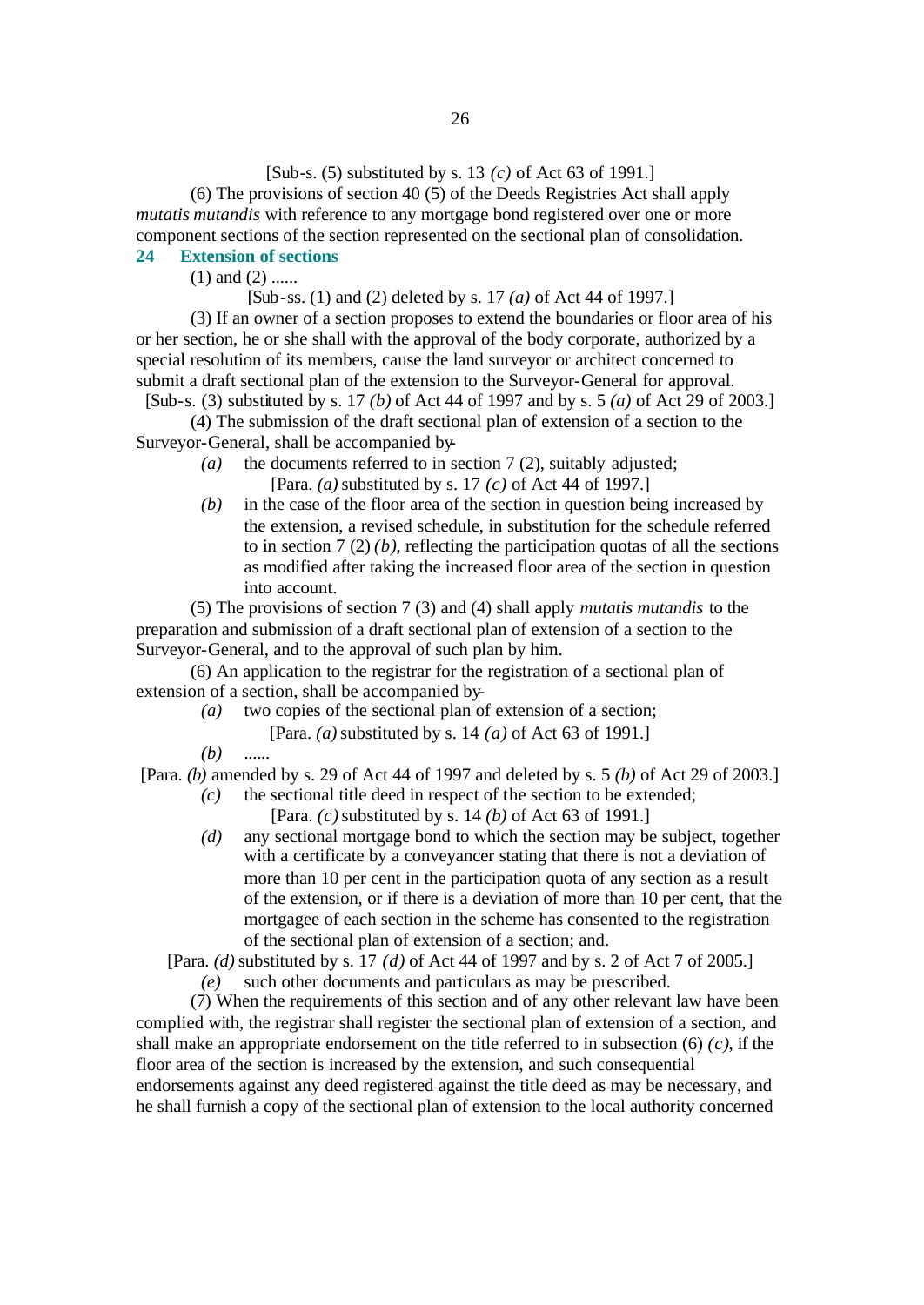and notify the Surveyor-General of the registration of the sectional plan of extension, and thereupon the Surveyor-General shall amend the original sectional plan and the deeds office copy of the sectional plan to reflect such extension of a section.

[Sub-s. (7) substituted by s. 14 *(c)* of Act 63 of 1991.]

(8) A sectiona l plan of extension of a section shall upon the registration thereof be deemed to be incorporated in the sectional plan registered in terms of section 12 (1) *(a)*, and the provisions of section 13 (2) shall apply *mutatis mutandis* to such plan.

### **PART V**

# **EXTENSION OF SCHEMES (ss 25-26)**

### **25 Extension of schemes by addition of sections and exclusive use areas**

(1) A developer may, subject to the provisions of section 4 (2), in his application for the registration of a sectional plan, reserve, in a condition imposed in terms of section 11 (2), the right to erect and complete from time to time, but within a period stipulated in such condition, for his personal account-

- *(a)* a further building or buildings;
- *(b)* a horizontal extension of an existing building;
- *(c)* a vertical extension of an existing building,

on a specified part of the common property, and to divide such building or buildings into a section or sections and common property and to confer the right of exclusive use over parts of such common property upon the owner or owners of one or more sections.

[Sub-s. (1) substituted by s. 15 *(a)* of Act 63 of 1991.]

(2) In the event of a reservation in terms of subsection (1), the application for the registration of the sectional plan shall, in addition to the documents referred to in section 11 (3), be accompanied by-

- *(a)* a plan to scale of the building or buildings to be erected and on which-
	- (i) the part of the common property affected by the reservation;
	- (ii) the siting, height and coverage of all buildings;
	- (iii) the entrances and exits to the land;
	- (iv) the building restriction areas, if any;
	- (v) the parking areas; and
	- (vi) the typical elevation treatment of all buildings, are indicated;

[Para. *(a)* substituted by s. 15 *(b)* of Act 63 of 1991.]

*(b)* a plan to scale showing the manner in which the building or buildings to be erected are to be divided into a section or sections and any exclusive use areas;

[Para. *(b)* substituted by s. 15 *(b)* of Act 63 of 1991.]

- *(c)* a schedule indicating the estimated participation quotas of all the sections in the scheme after such section or sections have been added to the scheme;
- *(d)* particulars of any substantial difference between the materials to be used in the construction of the building or buildings to be erected and those used in the construction of the existing building or buildings;
- *(e)* particulars of such applicable expenses as are specified in section 37 (1) *(a)*, which will be borne by the developer from the date of establishment of the body corporate until the sectional plan of extension is registered;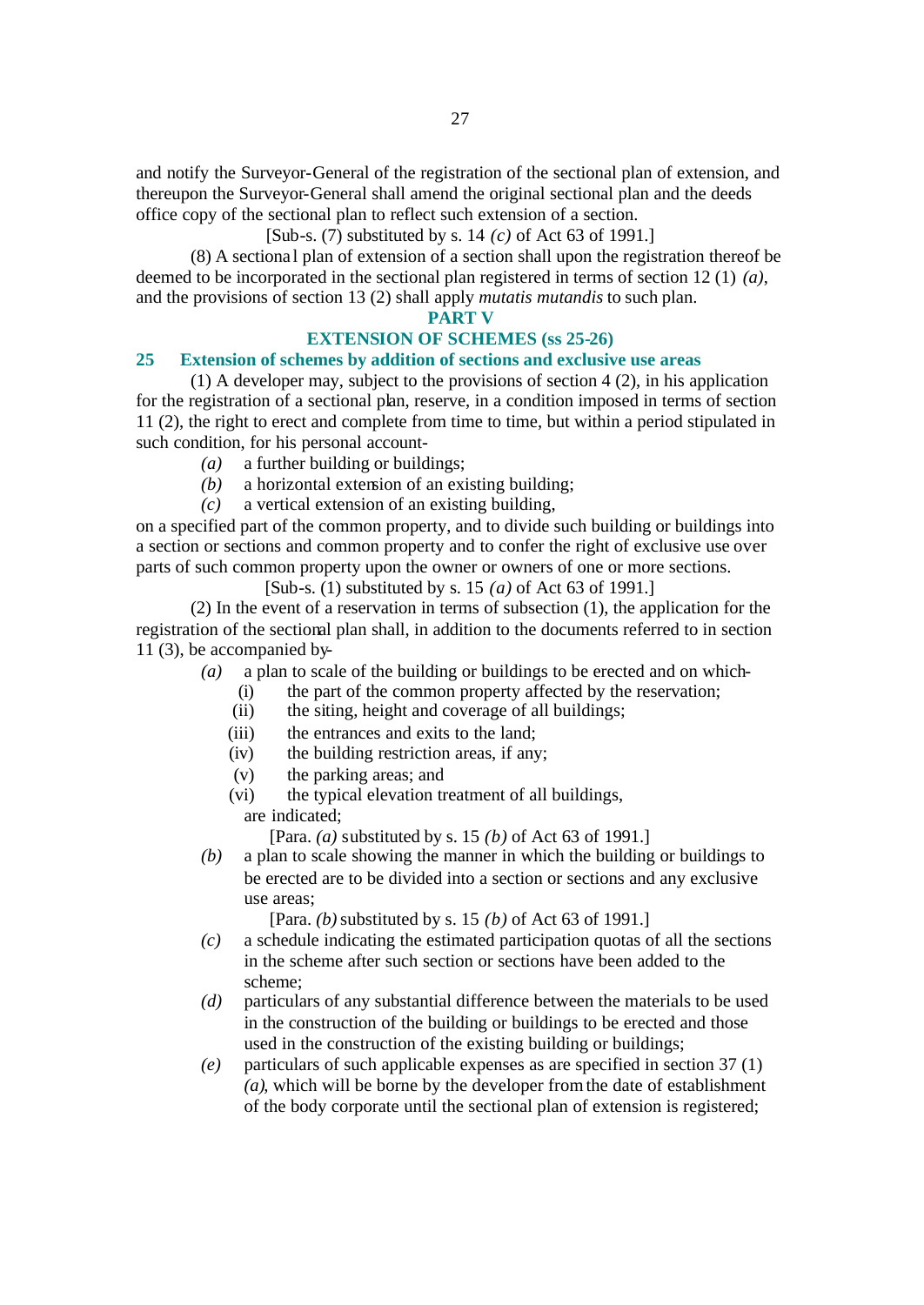- *(f)* the certificate of real right which is to be issued in terms of section 12 (1) *(e)*; and
	- [Para. *(f)* substituted by s. 15 *(c)* of Act 63 of 1991.]

*(g)* such other documents and particulars as may be prescribed.

(3) The developer shall promptly on demand pay any moneys due in terms of subsection (2) *(e)* to the body corporate.

(4) A right reserved in terms of subsection (1) or vested in terms of subsection (6), and in respect of which a certificate of real right has been issued-

- *(a)* shall for all purposes be deemed to be a right to urban immovable property which admits of being mortgaged; and
- *(b)* may be transferred by the registration of a notarial deed of cession in respect of the whole, a portion or a share in such right: Provided that in the case of a cession affecting only a portion of the land comprising the scheme only such portion shall be identified to the satisfaction of the Surveyor-General.

[Para. *(b)* substituted by s. 18 *(a)* of Act 44 of 1997.]

(5) A right reserved in terms of subsection (1) may be exercised by the developer or his successor in title thereto, even though the developer or his successor in title, as the case may be, has no other interest in the common property.

(5A) *(a)* If the right reserved in terms of subsection (1) is exercised, the developer or his or her successor in title shall immediately after completion of the relevant unit apply for the registration of the relevant plan of extension and the inclusion of such unit in the relevant sectional title register.

*(b)* If the developer or his or her successor in title fails to take such steps and fails to register the relevant plan of extension within 90 days of completion for occupation of the unit, the developer or his or her successor in title shall be liable to the body corporate for the amounts payable in terms of section 37 (1) as if the unit had been included in the relevant sectional title register on the date of completion.

*(c)* The certificate contemplated in section 15B (3) *(a)* (i) *(aa)* shall not be issued unless the amounts in question are paid to the body corporate.

[Sub-s. (5A) inserted by s. 3 of Act 7 of 2005.]

(6) If no reservation was made by a developer in terms of subsection (1), or if such a reservation was made and for any reason has lapsed, the right to extend a scheme including land contemplated in section 26, shall vest in the body corporate which shall be entitled, subject to this section and after compliance, with the necessary changes, with the requirements of paragraphs  $(a)$ ,  $(b)$ ,  $(c)$ ,  $(d)$  and  $(g)$  of subsection  $(2)$ , to obtain a certificate of real right in the prescribed form in respect thereof: Provided that the body corporate shall only exercise or alienate or transfer such right with the written consent of all the members of the body corporate as well as with the written consent of the mortgagee of each unit in the scheme: Provided further that a member or mortgagee shall not withhold such approval without good cause in law.

[Sub-s. (6) substituted by s. 15 *(d)* of Act 63 of 1991 and s. 18 *(b)* of Act 44 of 1997.]

(6A) If no reservation has been made by a developer in terms of subsection (1) and the body corporate has not yet been established, the registrar may issue a certificate of real right of extension as contemplated in section 12 (1) *(e)* on application by the developer accompanied by the sectional mortgage bond and the written consent of any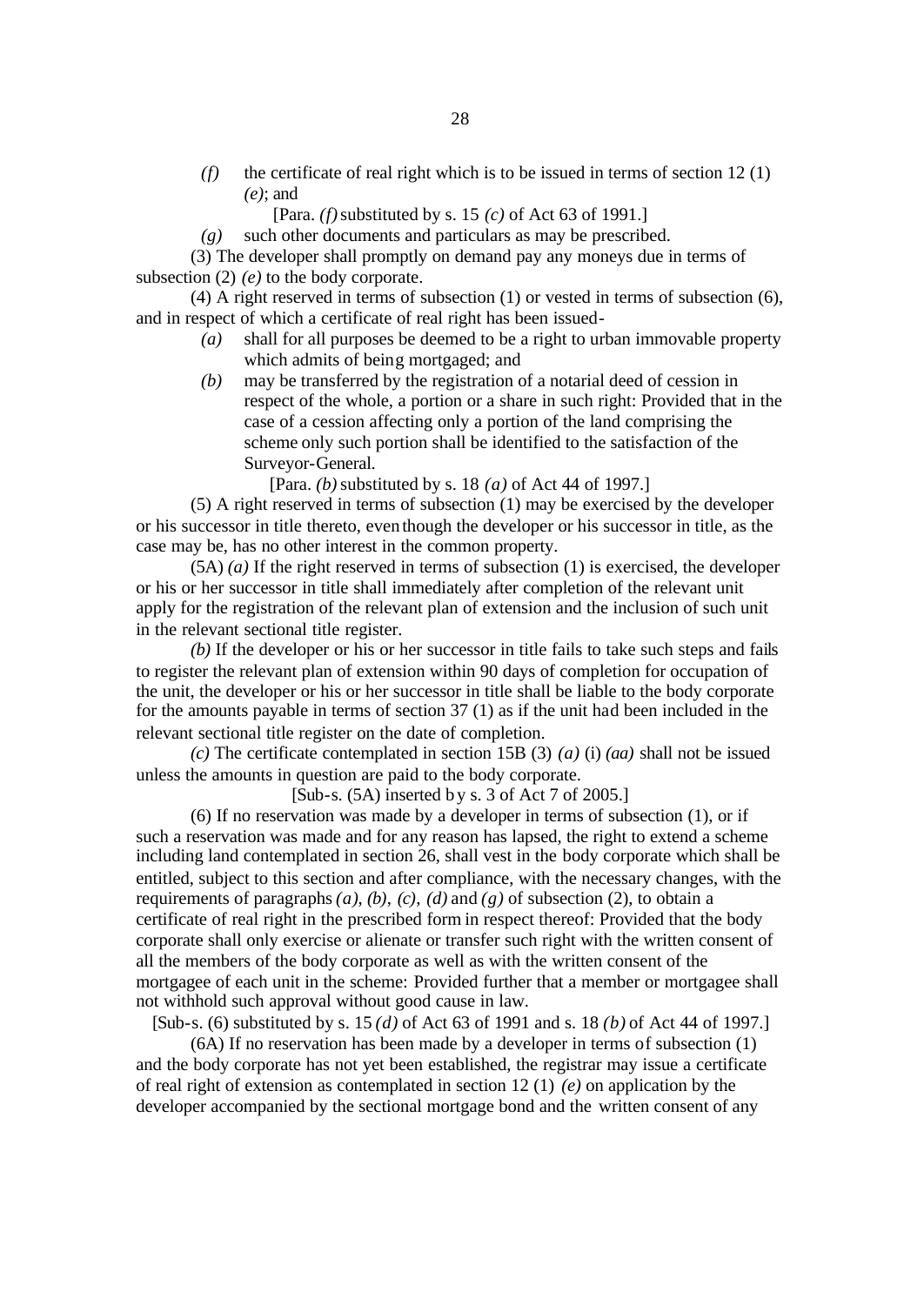bondholder and such of the documents contemplated in subsection (2) as are applicable. [Sub-s. (6A) inserted by s. 18 *(c)* of Act 44 of 1997.]

(6B) Upon compliance with subsection (6A) this Act shall apply with the necessary changes to such real right as if it had originally formed part of the application for the opening of the sectional title register and such certificate of real right shall be issued subject to any sectional mortgage bond against the land.

[Sub-s. (6B) inserted by s. 18 *(c)* of Act 44 of 1997.]  $(7)$  ...... [Sub-s. (7) substituted by s. 6 of Act 7 of 1992 and deleted by s. 18 *(d)* of Act 44 of

1997.]

(8) The provisions of sections 5, 6 and 7 shall apply *mutatis mutandis* to the submission of a draft sectional plan of extension to the Surveyor-General in terms of this section and the approval thereof by him: Provided that the draft sectional plan of extension submitted to the Surveyor-General shall be accompanied by a revised schedule specifying the participation quota of each section in the building or buildings depicted on the sectional plan and the sectional plan of extension, calculated in accordance with the provisions of section 32 as if the plan of extension formed part of the sectional plan when it was registered, and the Surveyor-General shall file such revised schedule with the sectional plan in lieu of the schedule referred to in section 7 (2) *(b)*.

(9) A developer or his successor in title to a right reserved in terms of subsection (1), or the body corporate in terms of subsection (6), as the case may be, may, after approval of a sectional plan of extension by the Surveyor-General in terms of this section, apply to the registrar for the registration of such plan of extension and the inclusion of the additional section or sections in the relevant sectional title register.

(10) An application under subsection (9) shall be accompanied by-

*(a)* two copies of the sectional plan of extension;

[Para. *(a)* substituted by s. 15 *(e)* of Act 63 of 1991.]

*(b)* ......

[Para. *(b)* deleted by s. 18 *(e)* of Act 44 of 1997.]

- *(c)* the certificate of real right by which the reservation in terms of subsection (1) or (6) is held, together with any sectional mortgage bond registered against the certificate of real right and the consent of the mortgagee to the substitution of the sections depicted on the sectional plan of extension and their undivided shares in the common property, as security in lieu of the real right held under the certificate of real right mortgaged under the bond;
- *(d)* certificates of registered sectional title in the prescribed form in favour of the developer, his successor in title or the body corporate, as the case may be, in respect of each section reflected on the plan of extension;
- *(d*A*)* any mortgage bond which may be affected by the right, together with the consent of the mortgagee to the registration of the extension of the scheme and the endorsement of such bond to the effect that it is attached to-
	- (i) each section shown on the sectional plan and its undivided share in the common property;
	- (ii) the certificate of real right in respect of a right of exclusive use as contemplated by section 27 (1); and
	- (iii) if applicable, the certificate of real right in respect of the remainder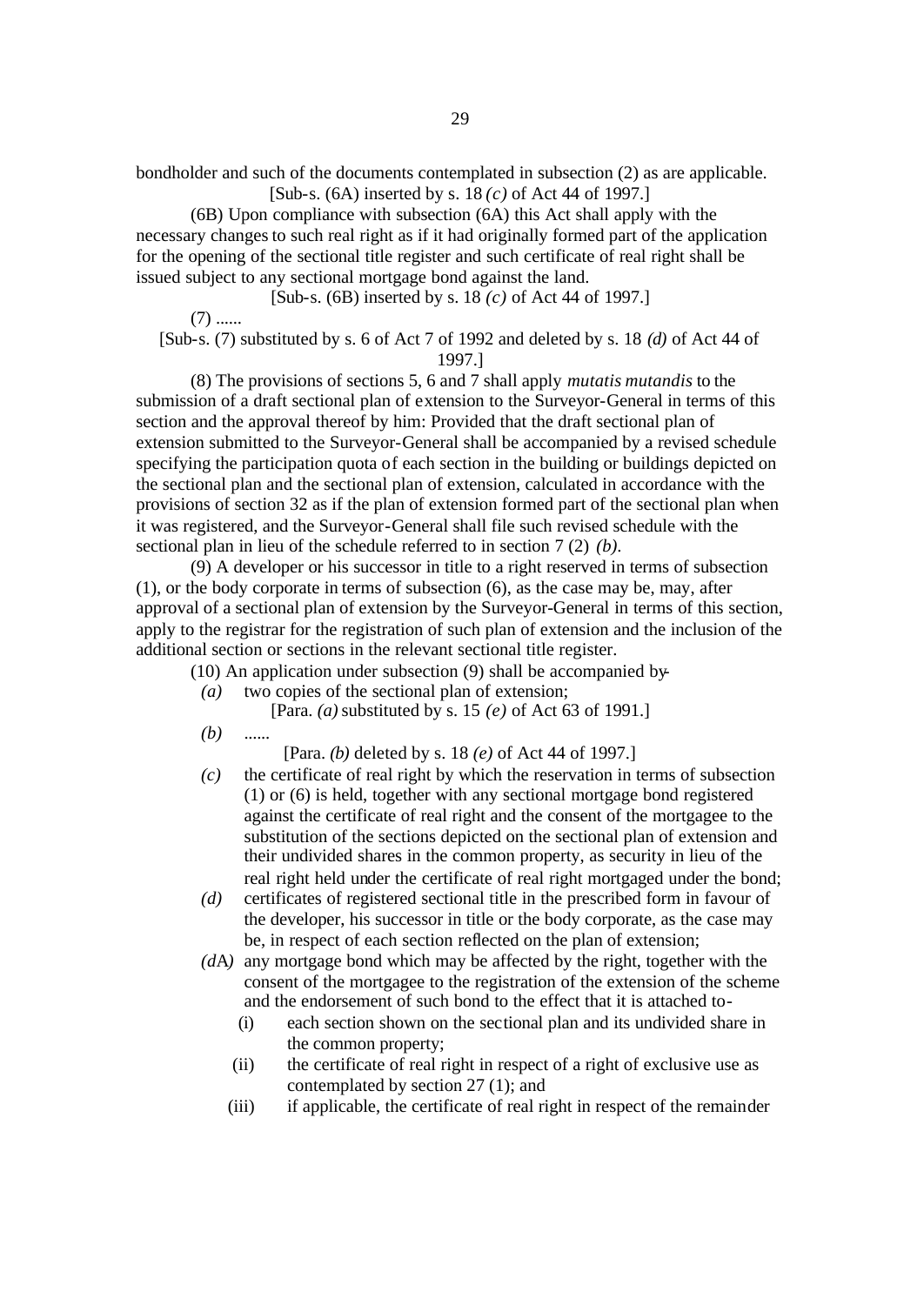of the right reserved in terms of subsection (1); and [Para. *(d*A*)* inserted by s. 6 *(b)* of Act 29 of 2003.]

- *(e)* ......
	- [Para. *(e)* deleted by s. 15 *(f)* of Act 63 of 1991.]
- *(f)* such other documents and particulars as may be prescribed.

(11) When the requirements of this section and of any other law have been complied with, the registrar shall-

- *(a)* register the sectional plan of extension;
- *(b)* extend the sectional title register to include the sections depicted on the plan of extension;
- *(c)* simultaneously with the registration of the sectional plan of extension issue to the developer, his or her successor in title or the body corporate, as the case may be, a certificate of registered sectional title in respect of each section depicted on the sectional plan of extension and its undivided share in the common property, subject to any mortgage bond registered against the title deed of the right of extension, furnish the local authority concerned with a copy of such plan of extension and notify the Surveyor-General of the registration of such plan of extension, and thereupon the Surveyor-General shall amend the original sectional plan and the deeds office copy of the sectional plan to reflect such extension; and

[Para. *(c)* substituted by s. 15 *(g)* of Act 63 of 1991 and by s. 6 *(c)* of Act 29 of 2003.]

- *(d)* make such entries in his records and endorsements on the certificates of registered sectional title referred to in paragraphs *(c)*, any certificate of real right referred to in subsection (10) *(c)*, and any sectional mortgage bond registered against the certificate of real right, as are necessary to give effect to this section.
- (12) Upon registration of a sectional plan of extension referred to in subsection
- (11) *(a)*
	- *(a)* the owners of sections in the building or buildings in the scheme that is being extended, the mortgagees of sectional mortgage bonds and the holders of any real rights registered over such sections, shall be divested of their share or interest in the common property to the extent that an undivided share in the common property is vested in the developer, his successor in title of the body corporate, as the case may be, by the issue of the certificates of registered sectional title referred to in subsection (11) *(c)*;
	- *(b)* a sectional mortgage bond whereby a real right held by a certificate of real right referred to in subsection (10) *(c)* is mortgaged, shall be deemed to be a sectional mortgage bond over the sections depicted on the sectional plan of extension and their undivided share in the common property and registered against the certificates of sectional title issued in terms of subsection (11) *(c)*; and
	- *(c)* the sectional plan of extension shall be deemed to be incorporated in the sectional plan registered in terms of section 12 (1) *(a)*, and thereupon the provisions of section 13 (1) and (2) shall apply *mutatis mutandis*.
	- (13) A developer or his successor in title who exercises a reserved right referred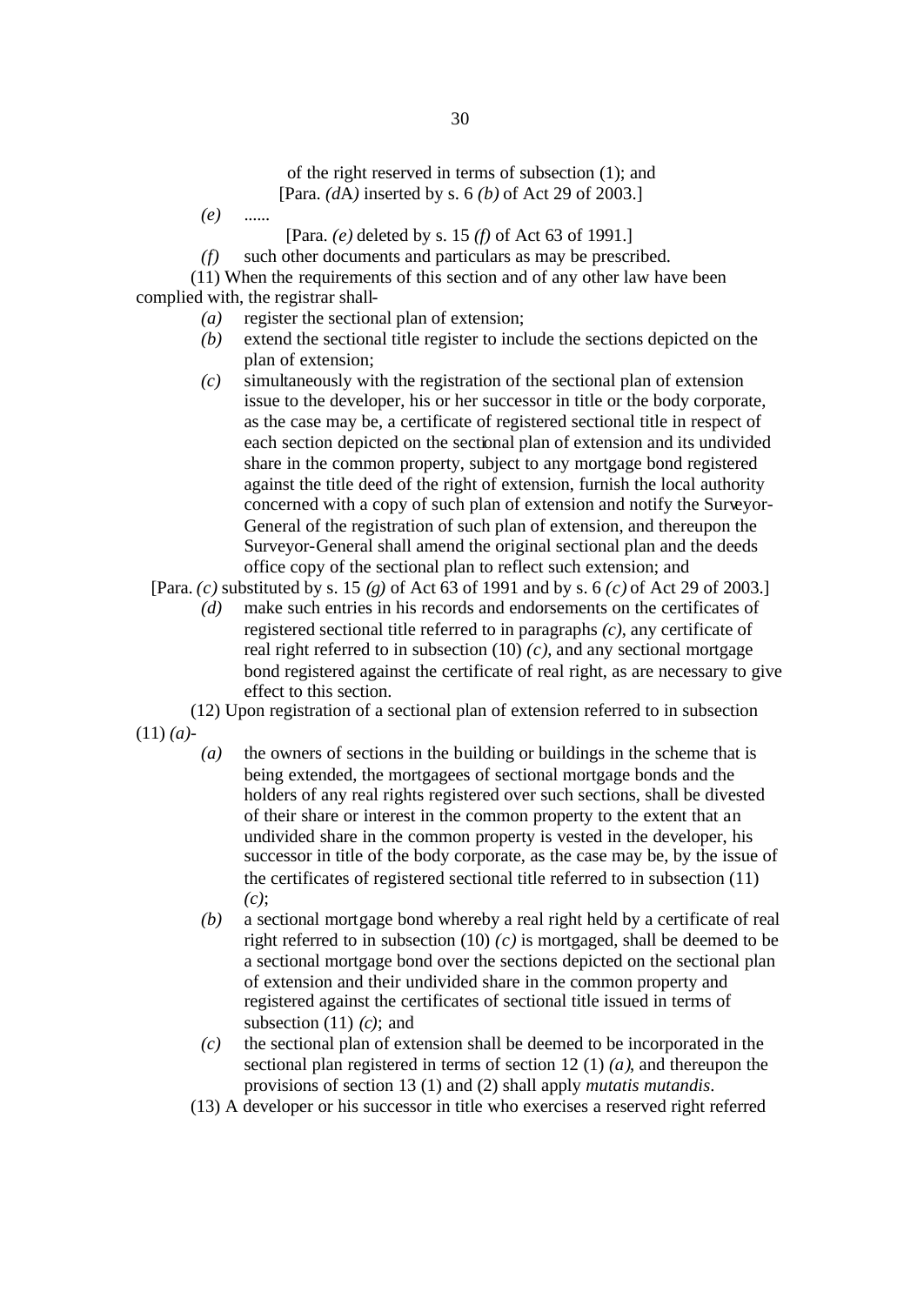to in subsection (1), or a body corporate exercising the right referred to in subsection (6), shall be obliged to erect and divide the building or buildings into sections strictly in accordance with the documents referred to in subsection (2), due regard being had to changed circumstances which would make strict compliance impracticable, and an owner of a unit in the scheme who is prejudiced by his failure to comply in this manner, may apply to the Court, whereupon the Court may order proper compliance with the terms of the reservation, or grant such other relief, including damages, as the Court may deem fit.

(14) In all cases where a developer or a body corporate has a real right to extend a scheme as contemplated in this section, such right shall be disclosed in the deed of alienation to every purchaser of a section in the scheme concerned.

(15) *(a)* A deed of alienation in which a real right has not been disclosed as contemplated in subsection (14), shall be voidable at the option of the purchaser.

*(b)* After notic e by any such purchaser to the seller that he or she annuls the alienation, the alienation shall be void, and thereupon the provisions of section 10 (5) shall apply with the necessary changes.

[Para. *(b)* substituted by s. 6 *(d)* of Act 29 of 2003.]

[S. 25 amended by s. 6 *(a)* of Act 29 of 2003.]

# **26 Extension of schemes by addition of land to common property**

(1) A body corporate, authorized thereto in writing by all of its members, may purchase or otherwise acquire land to extend the common property and such land must be registered in the name of the body corporate in terms of this Act and the Deeds Registries Act.

[Sub-s. (1) substituted by s. 19 *(a)* of Act 44 of 1997 and by s. 3 *(a)* of Act 6 of 2006.]

(2) Land purchased or otherwise acquired by and registered in the name of a body corporate in terms of subsection (1) shall be deemed to be owned by the owners of the sections in the building concerned in the same proportion as their participation quota as reflected on the relevant sectional plan.

[Sub-s. (2) substituted by s. 3 *(b)* of Act 6 of 2006.]

 $(3)$ ......

[Sub-s. (3) deleted by s. 19 *(b)* of Act 44 of 1997.]

(4) The provisions of section 7 (2), (3) and (4) shall apply with the necessary changes to the preparation and sub mission to the Surveyor-General of a draft plan of extension of the common property, and the approval of such plan by him or her.

[Sub-s. (4) substituted by s. 19 *(c)* of Act 44 of 1997.]

(5) The registrar shall, upon the submission of the prescribed documents, register a plan of extension of the common property in terms of this section by making an endorsement on the relevant title deed to reflect that the land concerned has been incorporated in the sectional plan, shall make such further endorsements and entries in his or her records as may be necessary to give effect thereto, and shall furnish a copy of the sectional plan of extension to the local authority concerned and notify the Surveyor-General of the registration of such plan of extension, and thereupon the Surveyor-General shall amend the original sectional plan and deeds office copy of the sectional plan to reflect such extension.

[Sub-s. (5) substituted by s. 16 of Act 63 of 1991 and by s. 7 of Act 29 of 2003.]

(6) The registrar shall not register a plan of extension in terms of this section if the additional land to be incorporated as common property is subject to a mortgage bond.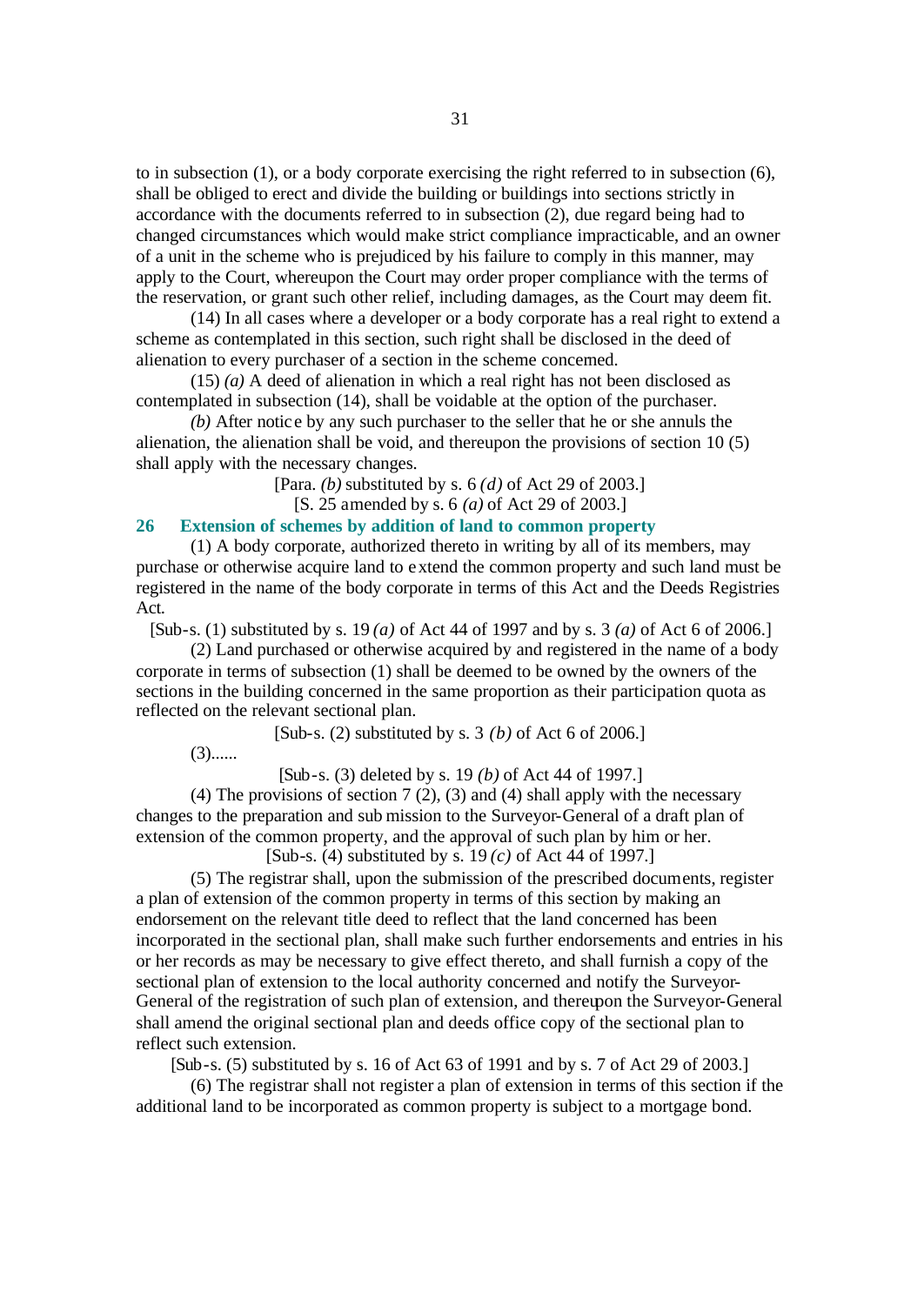(7) Upon the registration of a plan of extension of the common property in terms of this section, such plan shall be deemed to be incorporated in the sectional plan registered in terms of section 12 (1) *(a)*, and the land to which such sectional plan of extension relates shall be deemed to be incorporated as common property in such registered sectional plan.

#### **PART VI**

# **EXCLUSIVE USE OF COMMON PROPERTY AND SERVITUDES (ss 27-31) 27 Rights of exclusive use of parts of common property**

(1) *(a)* If a part or parts of common property is or are delineated on a sectional plan in terms of section 5 (3) *(f)*, the developer may, for a specific purpose when making application for the opening of a sectional title register and the registration of the sectional plan, impose a condition in terms of section 11 (2) in the schedule referred to in section 11 (3) *(b)*, by which the right to the exclusive use of such part or parts of the common property delineated for this purpose on the sectional plan, is conferred upon the owner or owners of one or more of the sections.

[Para. *(a)* substituted by s. 8 *(a)* of Act 29 of 2003.]

*(b)* A developer shall cede the right to the exclusive use of part or parts of the common property to the owner or owners of units in the scheme, by the registration of a unilateral notarial deed in their favour.

[Para. *(b)* amended by s. 17 *(a)* of Act 63 of 1991 and substituted by s. 8 *(b)* of Act 29 of 2003.]

*(c)* If a developer ceases to be a member of the body corporate as contemplated in section 36 (2), any right to an exclusive use area still registered in his or her name vests in the body corporate free from any mortgage bond.

[Para. *(c)* added by s. 8 *(c)* of Act 29 of 2003.]

*(d)* If a right to the exclusive use of a part or parts of the common property vests in a body corporate in terms of paragraph *(c)*, the body corporate shall, in the prescribed form-

- (i) apply to the registrar for the issuing of a certificate of real right of exclusive use in its favour; and
- (ii) submit a certificate of compliance with any law dealing with vesting. [Para. *(d)* added by s. 8 *(c)* of Act 29 of 2003.]

*(e)* The registrar shall, after consideration of the application in paragraph *(d)*, issue such certificate in the prescribed form.

[Para. *(e)* added by s. 8 *(c)* of Act 29 of 2003.]

(1A) Notwithstanding section 27 (1) *(a)*, if no reservation was made by a developer in terms of subsection (1) and the body corporate has not yet been established, the registrar may issue a certificate of real right in respect of a right of exclusive use as contemplated in section 12 (1) *(f)* on application by the developer accompanied by the sectional mortgage bond and the written consent of any bondholder.

[Sub-s. (1A) inserted by s. 20 of Act 44 of 1997.]

(1B) Upon compliance with subsection (1A) this Act shall apply with the necessary changes to such real right as if it had originally formed part of the application for the opening of the sectional title register and such certificate of real right shall be issued subject to any sectional mortgage bond against the land.

[Sub-s. (1B) inserted by s. 20 of Act 44 of 1997.]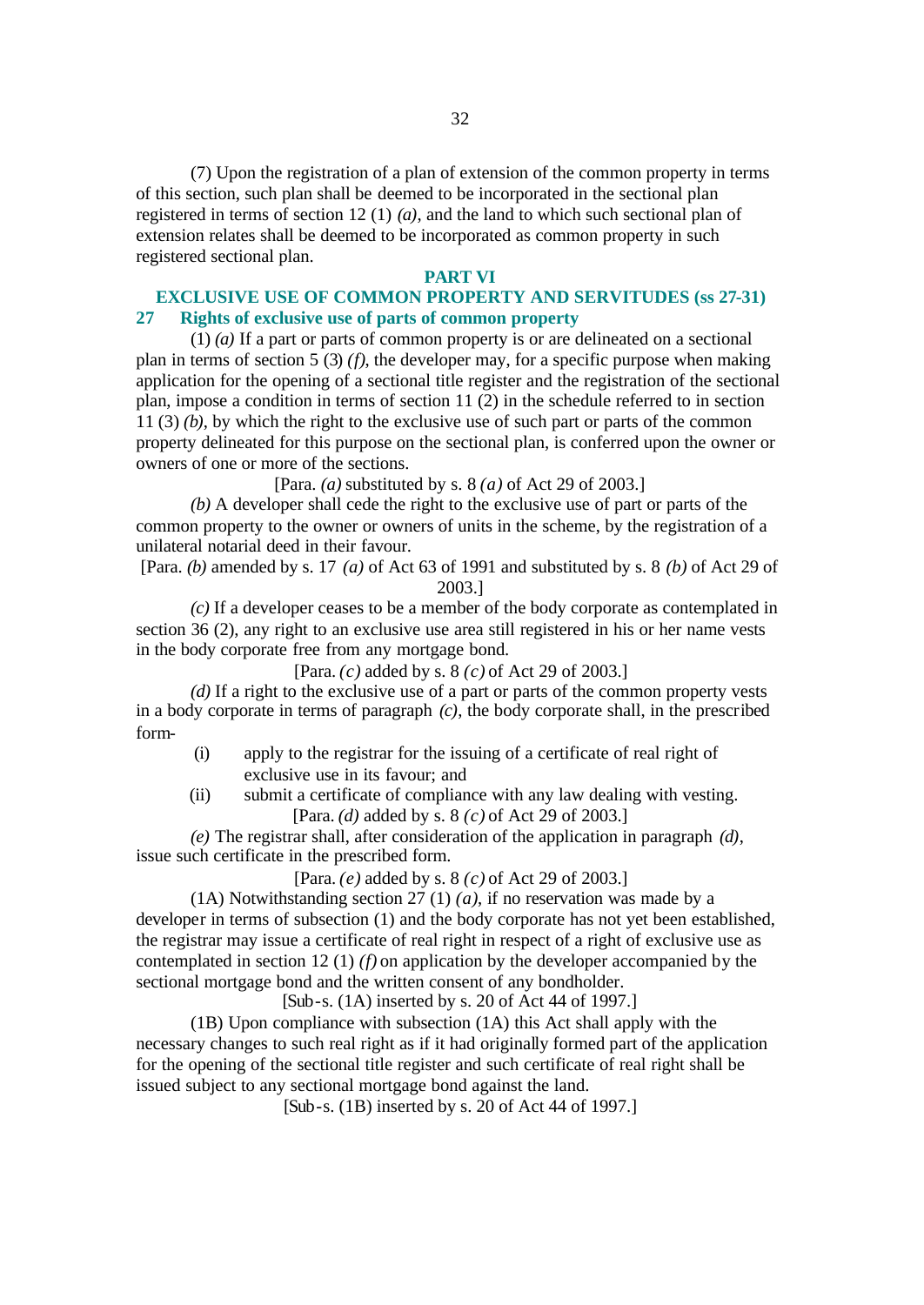(2) A body corporate, duly authorized thereto by a unanimous resolution of its members, may, subject to the provisions of section 5 (1), request an architect or land surveyor to apply to the Surveyor-General for the delineation on a sectional plan in the manner prescribed of a part or parts of the common property in terms of section 5 (3) *(f)* for the exclusive use by the owner or owners of one or more sections: Provided that no such delineation shall be made on the sectional plan in terms of this subsection if such delineation will encroach upon a prior delineation on the sectional plan of a part of the common property for the exclusive use by one or more of the owners.

(3) The body corporate, duly authorized thereto by a unanimous resolution of its members, shall transfer the right to the exclusive use of a part or parts of the common property delineated on the sectional plan in terms of subsection (2) to the owner or owners on whom such right has been conferred by the body corporate, by the registration of a notarial deed entered into by the parties and in which the body corporate shall represent the owners of all the sections as transferor.

(4) *(a)* An owner of a section in whose favour the right to the exclusive use of a part of the common property delineated on the sectional plan is registered, may transfer his or her interest in such right to the owner of another section in the scheme by the registration by the registrar of a notarial deed of cession entered into by the parties.

*(b)* If an owner ceases to be a member of the body corporate as contemplated in section 36 (2), any right to an exclusive use area still registered in his or her name vests in the body corporate free from any mortgage bond.

*(c)* If a right to the exclusive use of a part or parts of the common property vests in a body corporate in terms of paragraph *(b)*, the body corporate shall, in the prescribed form-

- (i) apply to the registrar for the issuing of a certificate of real right of exclusive use in its favour; and
- (ii) submit a certificate to the effect that the provisions of any law in connection with the vesting have been complied with.

*(d)* The registrar must issue such certificate in the prescribed form.

[Sub-s. (4) substituted by s. 17 *(b)* of Act 63 of 1991 and by s. 8 *(d)* of Act 29 of 2003.] (5) A right to the exclusive use of a part of the common property delineated on the

sectional plan registered in favour of an owner of a section may with the written consent of the mortgagee of the relevant section be cancelled by the registration by the registrar of a notarial deed of cancellation entered into by the owner of the section entitled to such right and the body corporate, duly authorized by a special resolution of its members, on behalf of all the owners of sections in the scheme.

[Sub-s. (5) substituted by s. 17 *(b)* of Act 63 of 1991.]

(6) A right to the exclusive use of a part of common property registered in favour of an owner of a section, shall for all purposes be deemed to be a right to urban immovable property over which a mortgage bond, lease contract or personal servitude of usufruct, *usus* or *habitatio* may be registered.

[Sub-s. (6) substituted by s. 4 of Act 7 of 2005.]

(7) *(a)* Any person who holds two or more rights to exclusive use areas or undivided shares by one title deed may, subject to the provisions prescribed, obtain a separate title deed in respect of one or more of the rights to exclusive use areas held therein.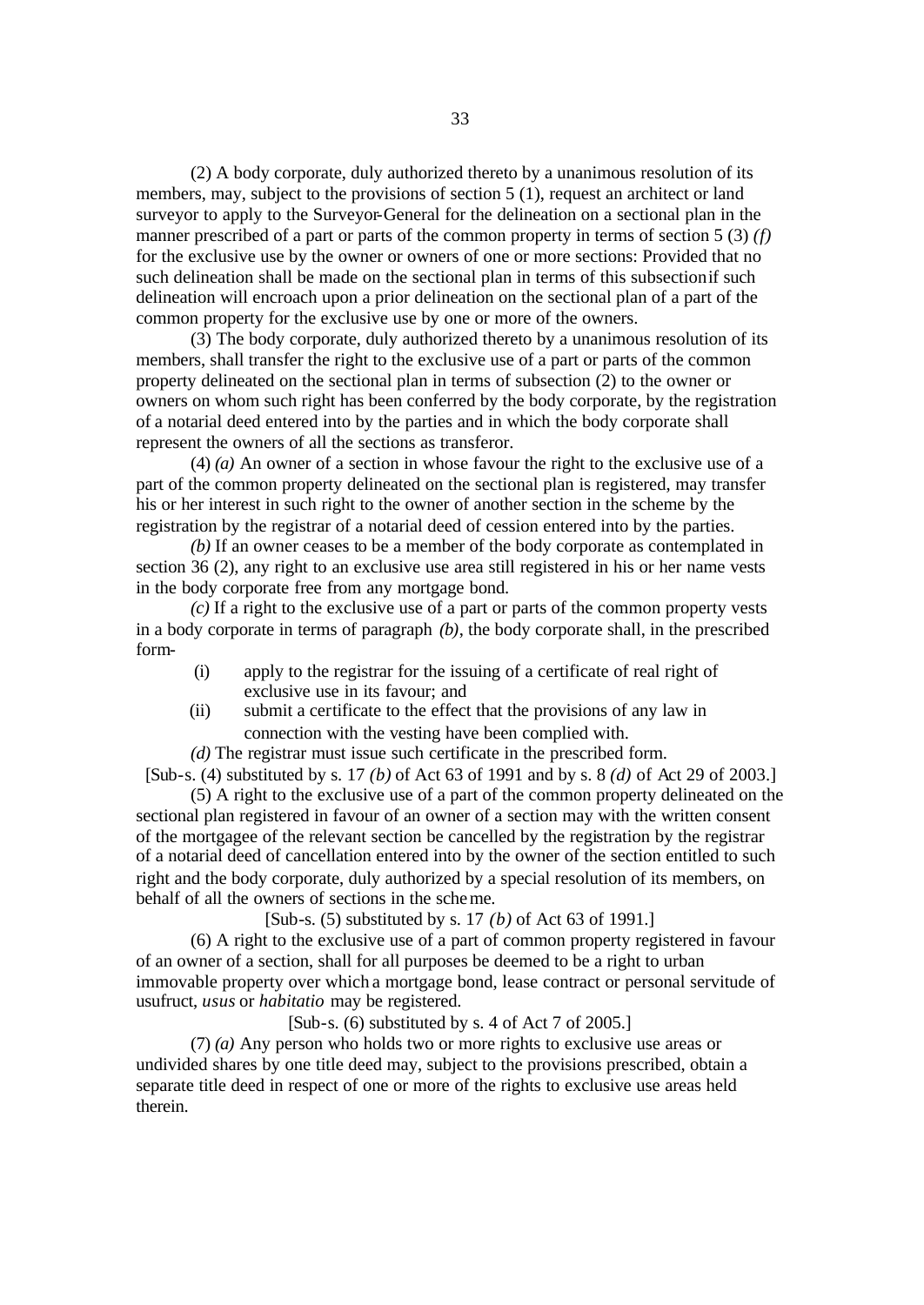*(b)* At least one of the exclusive use areas or shares shall remain held by such title deed.

[Sub-s. (7) added by s. 8 *(e)* of Act 29 of 2003.]

# **27A Rules regarding exclusive use areas**

A developer or a body corporate may make rules which confer rights of exclusive use and enjoyment of parts of the common property upon members of the body corporate: Provided that such rules shall-

- *(a)* not create rights contemplated in section 27 (6);
- *(b)* include a layout plan to scale on which is clearly indicated-
	- (i) the locality of the distinctively numbered exclusive use and enjoyment parts; and
	- (ii) the purposes for which such parts may be used;
- *(c)* include a schedule indicating to which member each such part is allocated.
	- [S. 27A inserted by s. 21 of Act 44 of 1997.]

# **28 Implied servitudes**

- (1) There shall be implied-
	- *(a)* in favour of each section-
		- (i) a servitude for the subjacent and lateral support of the section by the common property and by any other section capable of affording such support;
		- (ii) a servitude for the passage or provision of water, sewerage, drainage, gas, electricity, garbage, artificially heated or cooled air and other services, including telephone, radio and television services, through or by means of any pipes, wires, cables or ducts existing on or under the land or in the building, to the extent to which such pipes, wires, cables or ducts are capable of being used in connection with the utilization of the section; and
	- *(b)* against each section-
		- (i) a servitude for the subjacent and lateral support of the common property and of any other section capable of enjoying such support;
		- (ii) the servitudes referred to in paragraph *(a)* (ii) through or by means of any pipes, wires, cables or ducts existing within such section, in favour of the common property and in favour of any other section capable of enjoying such servitudes.

(2) The servitudes referred to in subsection (1)-

- *(a)* shall be deemed to be incorporated in the title deeds of the owners affected thereby; and
- *(b)* shall confer on the owners of sections the right, to be exercised by the body corporate, to have access to each section and the exclusive use areas from time to time during reasonable hours to the extent necessary to maintain, repair or renew any part of the building or any pipes, wires, cables or ducts therein, or for making emergency repairs therein necessary to prevent damage to the common property or any other section or sections.

### **29 Creation of servitudes**

(1) The owners may by special resolution direct the body corporate-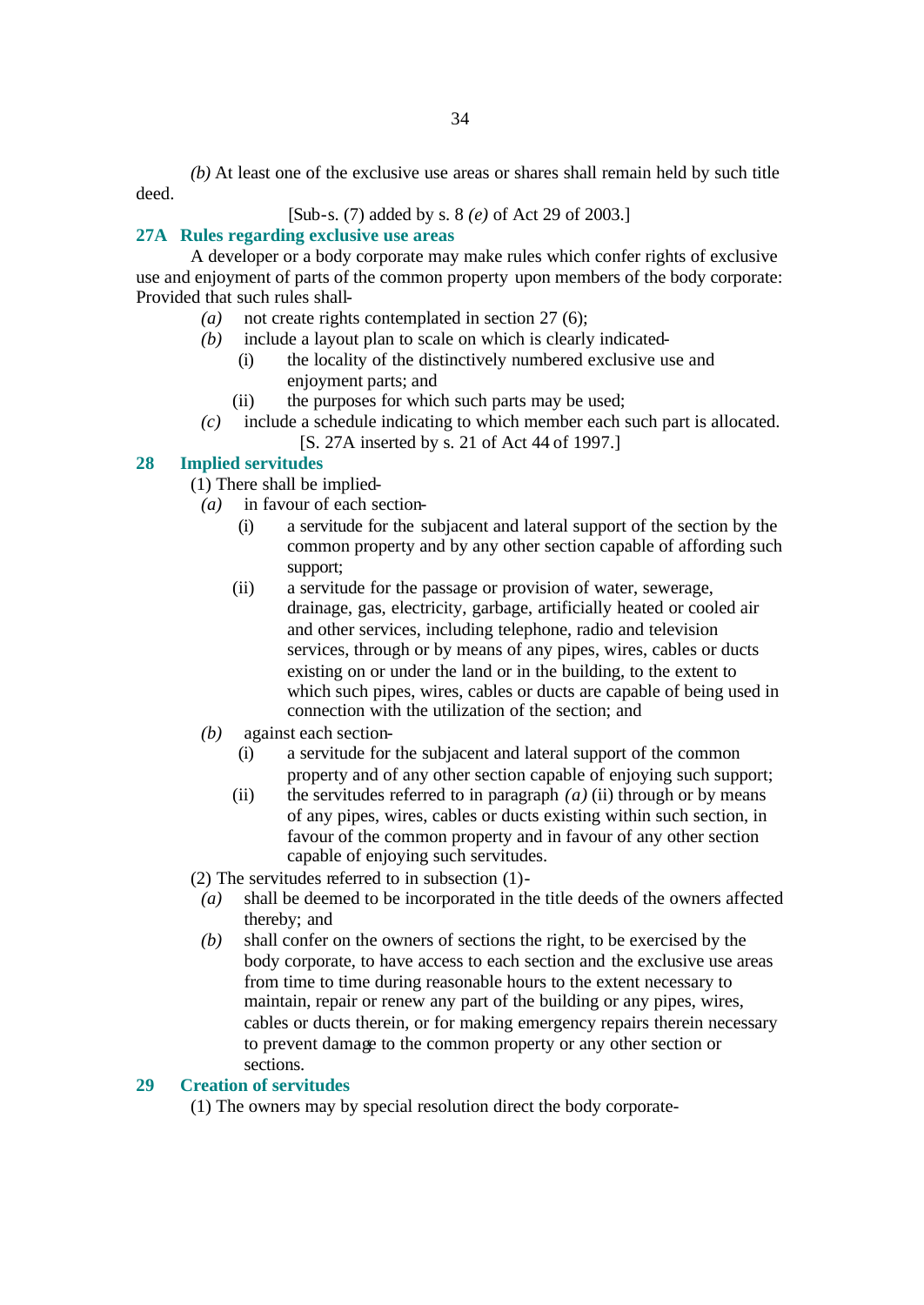- *(a)* to execute on their behalf a servitude or restrictive agreement burdening the land shown on the relevant sectional plan;
- *(b)* to accept on their behalf a servitude or restrictive agreement benefiting the said land.

(2) Every such servitude or agreement shall be embodied in a notarial deed and shall be registered by the registrar by noting such deed on the schedule of servitudes and conditions referred to in section 11 (3) *(b)* and on the title deeds of any party to such servitude or restrictive agreement whose title deeds are registered in the land register.

(3) If the land to be burdened by a servitude or restrictive agreement is hypothecated, the written consent of every mortgagee to the registration of such servitude or restrictive agreement shall be lodged with the registrar.

## **30 Ancillary servitudal rights**

All ancillary rights and obligations reasonably necessary to make servitudes effective, shall apply in respect of servitudes implied or created under this Act.

# **31 Deeds Registries Act and implied servitudes**

The provisions of the Deeds Registries Act shall not apply with reference to servitudes or restrictions as to user implied under this Act, and such servitudes and restrictions shall take effect and be enforceable immediately upon the establishment of the body corporate.

#### **PART VII**

# **PARTICIPATION QUOTAS AND DEVELOPERS (ss 32-34)**

# **32 Participation quotas**

(1) Subject to the provisions of section 48, in the case of a scheme for residential purposes only as defined in any applicable operative town planning scheme, statutory plan or conditions subject to which a development was approved in terms of any law the participation quota of a section shall be a percentage expressed to four decimal places, and arrived at by dividing the floor area, correct to the nearest square metre, of the section by the floor area, correct to the nearest square metre, of all the sections in the building or buildings comprised in the scheme.

[Sub-s. (1) amended by s. 30 of Act 44 of 1997.]

(2) Subject to the provisions of section 48, in the case of a scheme other than a scheme referred to in subsection (1), the participation quota of a section shall be a percentage expressed to four decimal places, as determined by the developer: Provided that-

> *(a)* where a scheme is partly residential as defined in any applicable operative town planning scheme, statutory plan or conditions subject to which a development was approved in terms of any law the total of the quotas allocated by the developer to the residential sections shall be divided among them in proportion to a calculation of their quotas made in terms of subsection (1);

> > [Para. *(a)* amended by s. 30 of Act 44 of 1997.]

- *(b)* where a developer alienates a unit in such a scheme before the sectional title register is opened, the total of the quotas allocated to the respective sections and the participation quota of that unit must be disclosed in the deed of alienation; and
- *(c)* where such disclosure is not made, the deed of alienation shall be voidable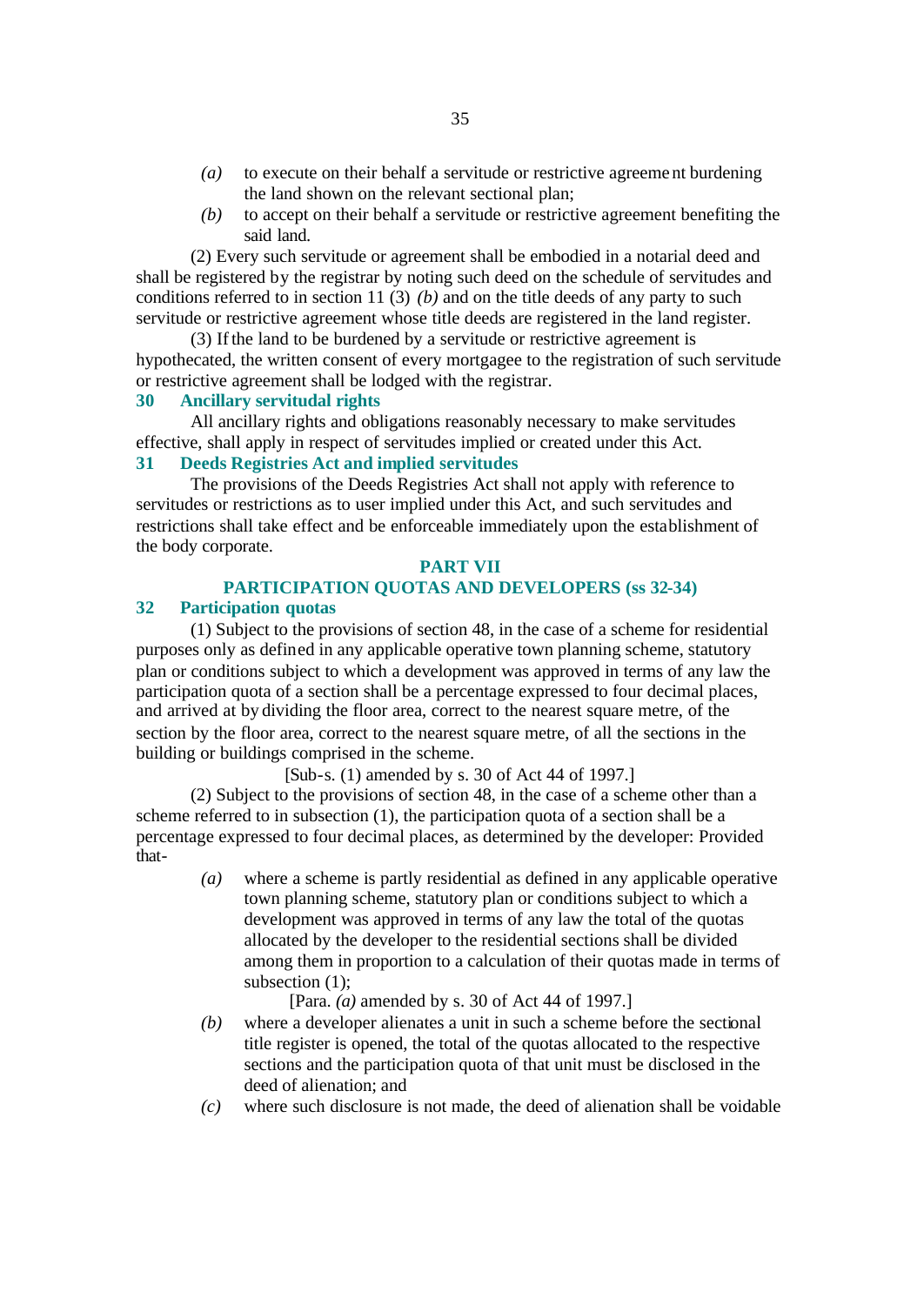at the option of the purchaser and that the provisions of section 25 (15) *(b)* shall *mutatis mutandis* apply in respect of any such alienation.

(3) Subject to the provisions of subsection (4) of this section, the quota of a section shall determine-

- *(a)* the value of the vote of the owner of the section, in any case where the vote is to be reckoned in value;
- *(b)* the undivided share in the common property of the owner of the section; and
- *(c)* subject to the provisions of section 37 (1) *(b)*, the proportion in which the owner of the section shall make contributions for the purposes of section  $37(1)$  *(a)*, or may in terms of section 47 (1) be held liable for the payment of a judgment debt of the body corporate of which he is a member.

(4) Subject to the provisions of section 37 (1) *(b)*, the developer may, when submitting an application for the opening of a sectional title register, or the members of the body corporate may by special resolution, make rules under section 35 by which a different value is attached to the vote of the owner of any section, or the liability of the owner of any section to make contributions for the purposes of section 37 (1) *(a)* or 47 (1) is modified: Provided that where an owner is adversely affected by such a decision of the body corporate, his written consent must be obtained: Provided further that no such change may be made by a special resolution of the body corporate until such time as there are owners, other than the developer, of at least 30 per cent of the units in the scheme: Provided further that, in the case where the developer alienates a unit before submitting an application for the opening of a sectional title register no exercise of power to make a change conferred on the developer by this subsection shall be valid unless the intended change is disclosed in the deed of alienation in question.

(5) The specification in the schedule to a sectional plan of the quota of each section and of the total of the quotas of all the sections in the building or buildings comprised in a scheme, shall for all purposes be deemed to be correct in the absence of proof to the contrary.

#### **33 Sale or letting of sections**

Nothing in this Act or any other law contained shall be construed as preventing a developer from selling certain sections in a building and letting other sections therein or from letting all sections therein.

### **34 Shares of developers in buildings and land**

(1) The developer shall be the owner of any section in respect of which the ownership is not held by any other person, and the quota of such section or, if there is more than one such section, the total of the quotas of such sections, shall determine the share of the developer in the common property.

(2) When the ownership in every section is held by any person or persons other than the developer, the developer shall, subject to the provisions of section 25 (1), cease to have a share or interest in the common property.

(3) When a developer has in one transaction alienated the whole of his or her interest in the land and the building or buildings comprised in a scheme, or a share in the whole of such interest, to any other person, the registrar shall register the transaction by means of a deed of transfer in the case of units and by means of a bilateral notarial deed of cession in the case of rights reserved under sections 25 and 27.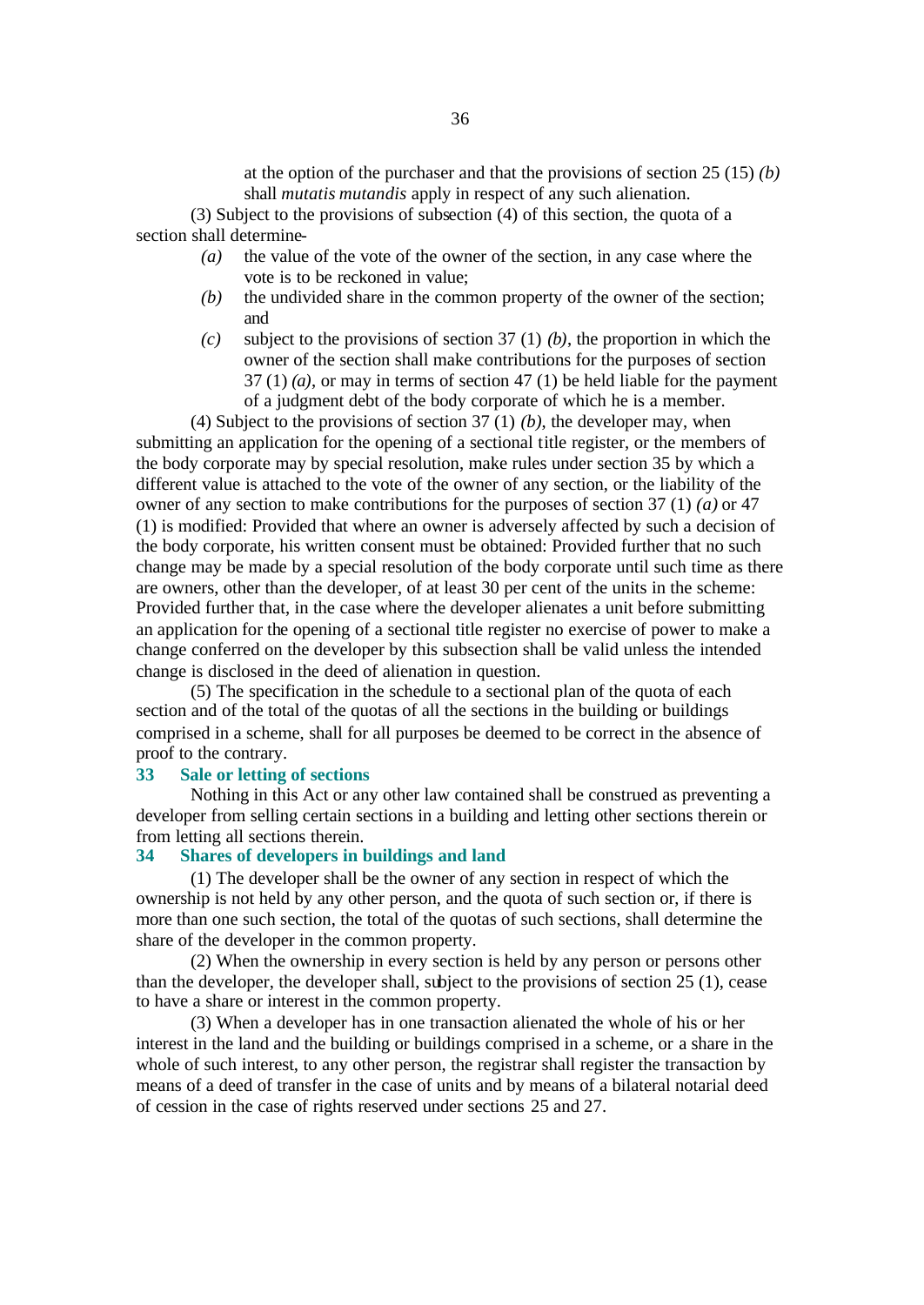[Sub-s. (3) substituted by s. 18 of Act 63 of 1991 and by s. 22 of Act 44 of 1997.]

(4) The registrar shall not register the transfer of a transaction referred to in subsection (3) unless-

- *(a)* there is produced to the registrar a clearance certificate of the local authority that-
	- (i) all rates and moneys due to that local authority in respect of the land concerned have been paid up to and including the day of transfer; or
	- (ii) in those cases where a law provides for the separate levying of rates in respect of a unit, all such rates due to that local authority in respect of the unit concerned have been paid up to and including the day of transfer; and
- *(b)* there is produced to the registrar a certificate by a conveyancer confirming that, if a body corporate is deemed to have been established in terms of section 36 (1), that body corporate has certified that all moneys due to the body corporate by the transferor in respect of the units concerned have been paid or provision for the payment thereof has been made to the satisfaction of the body corporate.

[Sub-s. (4) substituted by s. 18 of Act 63 of 1991 and by s. 7 of Act 7 of 1992.]

#### **PART VIII**

## **RULES AND BODIES CORPORATE (ss 35-43)**

### **35 Rules**

(1) A scheme sha ll as from the date of the establishment of the body corporate be controlled and managed, subject to the provisions of this Act, by means of rules.

[Sub-s. (1) substituted by s. 8 *(a)* of Act 7 of 1992.]

(2) The rules shall provide for the control, management, administration, use and enjoyment of the sections and the common property, and shall comprise-

> *(a)* management rules, prescribed by regulation, which rules may be substituted, added to, amended or repealed by the developer when submitting an application for the opening of a sectional title register, to the extent prescribed by regulation, and which rules may be substituted, added to, amended or repealed from time to time by unanimous resolution of the body corporate as prescribed by regulation;

[Para. *(a)* substituted by s. 19 of Act 63 of 1991.]

*(b)* conduct rules, prescribed by regulation, which rules may be substituted, added to, amended or repealed by the developer when submitting an application for the opening of a sectional title register, and which rules may be substituted, added to, amended or repealed from time to time by special resolution of the body corporate: Provided that any conduct rule substituted, added to or amended by the developer, or any substitution, addition to or amendment of the conduct rules by the body corporate, may not be irreconcilable with any prescribed management rule contemplated in paragraph *(a)*.

[Para. *(b)* substituted by s. 19 of Act 63 of 1991.]

(3) Any management or conduct rule made by a developer or a body corporate shall be reasonable, and shall apply equally to all owners of units put to substantially the same purpose.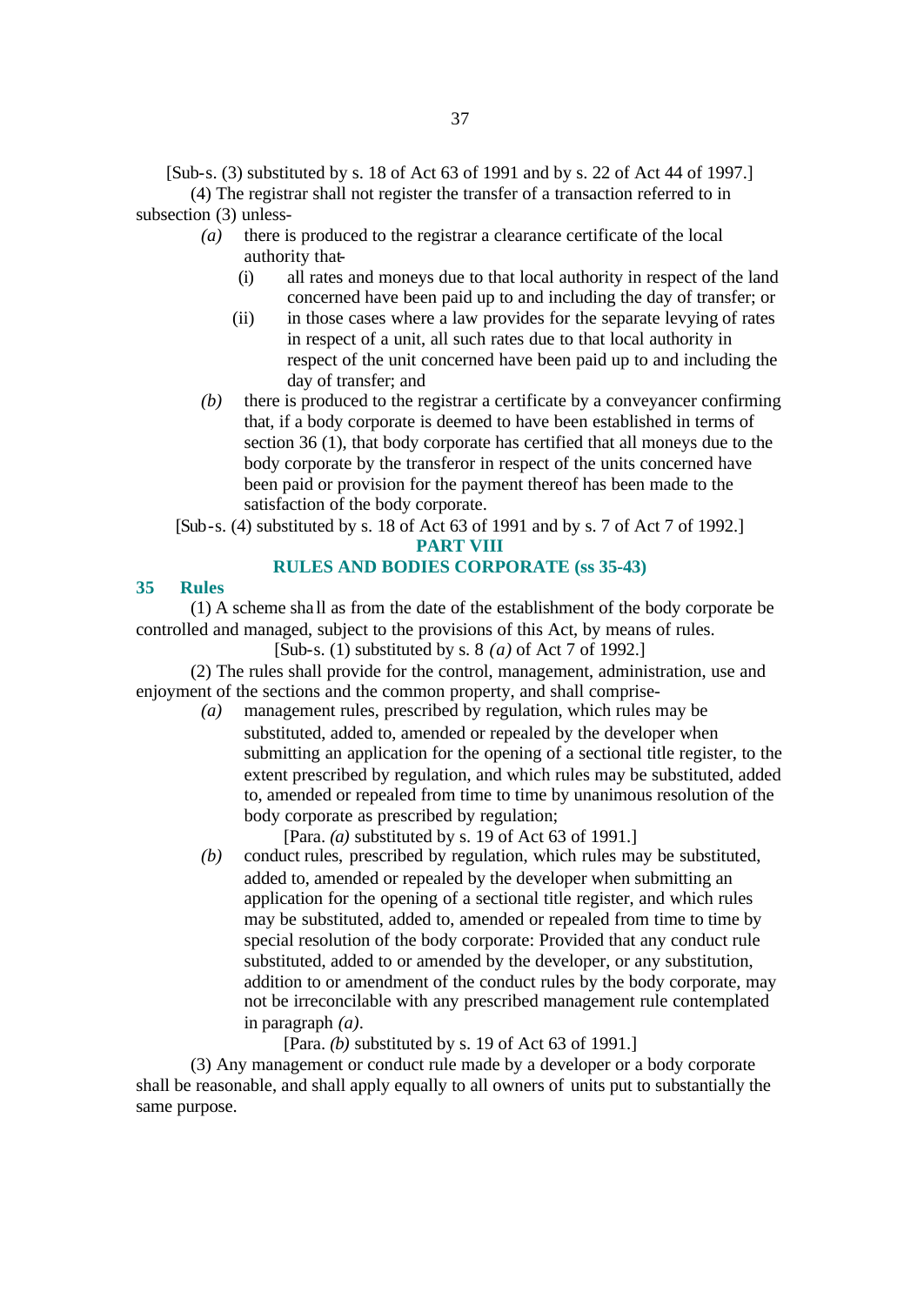(4) The rules referred to in subsection (2) shall as from the date of establishment of the body corporate be in force in respect of the building or buildings and land concerned, and shall bind the body corporate and the owners of the sections and any person occupying a section.

(5) *(a)* If the rules contemplated in subsection (2) are substituted, added to, amended or repealed, the body corporate shall lodge with the registrar a notification in the prescribed form of such substitution, addition, amendment or repeal.

*(b)* The registrar shall not be involved in the enforcement or application of the rules contemplated in subsection (2) and is not required to examine or note any substitution, addition, amendment or repeal thereof against any certificate or other document.

*(c)* A substitution, addition, amendment or repeal contemplated in paragraph *(a)* shall come into operation on the date of filing of the notification referred to in that paragraph.

[Sub-s. (5) substituted by s. 8 *(b)* of Act 7 of 1992 and by s. 23 of Act 44 of 1997.]

(6) The body corporate shall, on the application of any owner or any person having a registered real right in or over a unit, or any person authorized in writing by such owner or person, make any rules then in force available for inspection to such owner, person or authorized person.

# **36 Bodies corporate**

(1) With effect from the date on which any person other than the developer becomes an owner of a unit in a scheme, there shall be deemed to be established for that scheme a body corporate of which the developer and such person are members, and every person who thereafter becomes an owner of a unit in that scheme shall be a member of that body corporate.

[Sub-s. (1) substituted by s. 9 *(a)* of Act 7 of 1992.]

(2) The developer shall cease to be a member of the body corporate when he ceases to have a share in the common property as contemplated in section 34 (2), and any other member of the body corporate sha ll cease to be a member thereof when he ceases to be the owner of a unit in the scheme in question.

[Sub-s. (2) substituted by s. 9 *(a)* of Act 7 of 1992 and amended by s. 4 of Act 6 of 2006.] (3) The body corporate shall be designated as 'the Body Corporate of the

...............................(name)............................Scheme, No ..............., such name and number to be inserted being the name and number referred to in sections 5 (3) *(b)* and 12 (1) *(a)*, respectively.

[Sub-s. (3) substituted by s. 9 *(a)* of Act 7 of 1992.]

(4) The body corporate shall, subject to the provisions of this Act, be responsible for the enforcement of the rules referred to in section 35, and for the control, administration and management of the common property for the benefit of all owners.

(5) The provisions of the Companies Act, 1973 (Act 61 of 1973), shall not apply in relation to the body corporate.

(6) The body corporate shall have perpetual succession and shall be capable of suing and of being sued in its corporate name in respect of-

- *(a)* any contract made by it;
- *(b)* any damage to the common property;
- *(c)* any matter in connection with the land or building for which the body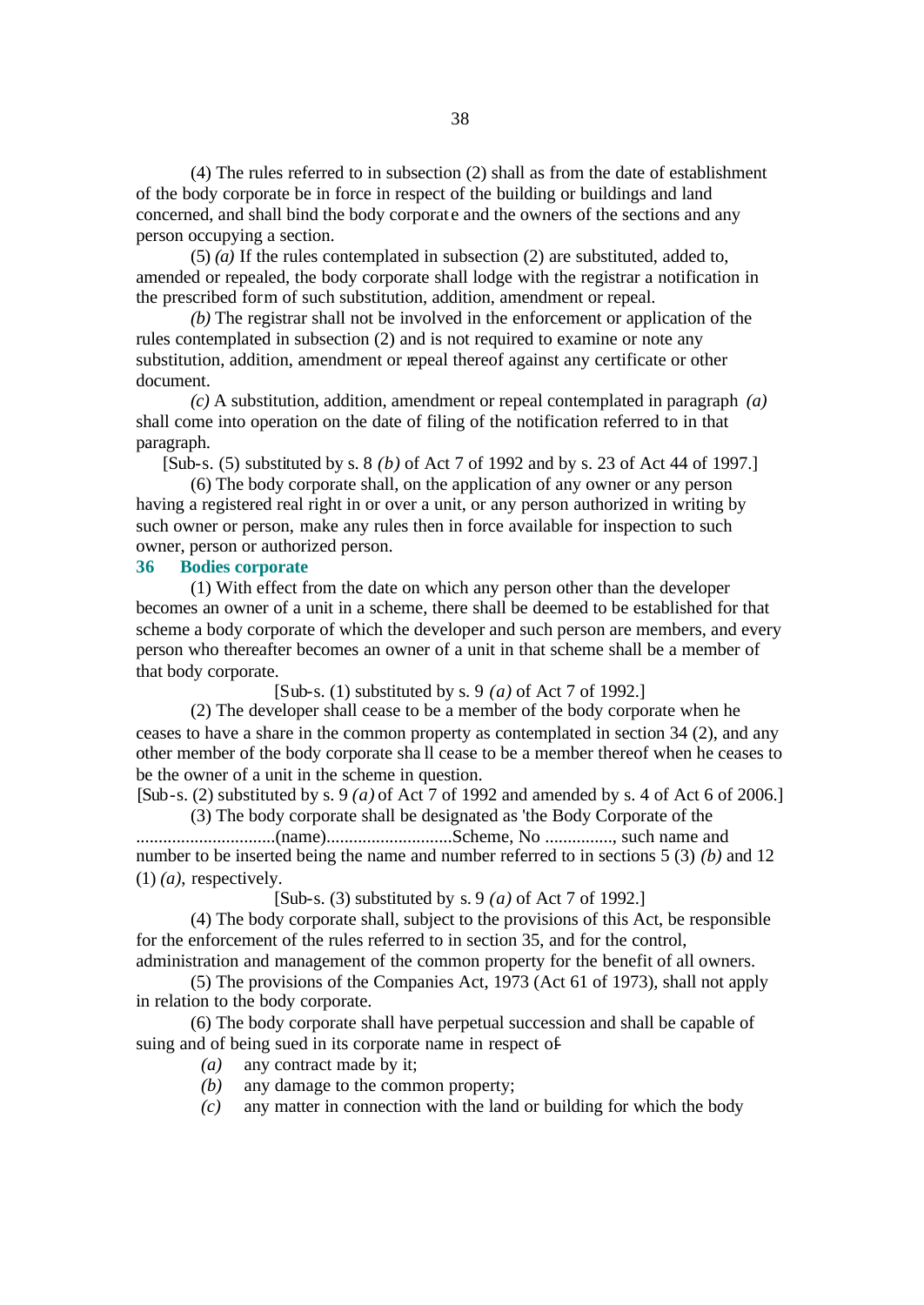corporate is liable or for which the owners are jointly liable;

- *(d)* any matter arising out of the exercise of any of its powers or the performance or non-performance of any of its duties under this Act or any rule; and
- *(e)* any claim against the developer in respect of the scheme if so determined by special resolution.

[Para. *(e)* added by s. 9 *(b)* of Act 7 of 1992.]

(7) *(a)* A developer shall convene a meeting of the members of the body corporate not later than 60 days after the establishment of the body corporate, the agenda of the meeting to be as prescribed in the management rules, at which meeting he shall furnish the members with-

- (i) a copy of the sectional plan;
- (ii) a certificate from the local authority to the effect that all rates due by the developer up to the date of the establishment of the body corporate have been paid; and
- (iii) proof of revenue and expenditure concerning the management of the scheme from the date of the first occupation of any unit until the date of the establishment of the body corporate.

*(a*A*)* The developer shall pay over to the body corporate any residue, as revealed by the proof referred to in paragraph *(a)* (iii).

[Para. *(a*A*)* inserted by s. 9 *(c)* of Act 7 of 1992.]

*(b)* A developer who fails to comply with any provision of paragraph *(a)* or *(a*A*)*, shall be guilty of an offence and liable on conviction to a fine or to imprisonment for a period not exceeding two years.

[Para. *(b)* substituted by s. 9 *(d)* of Act 7 of 1992 and by s. 5 of Act 7 of 2005.] **37 Functions of bodies corporate**

(1) A body corporate referred to in section 36 shall perform the functions entrusted to it by or under this Act or the rules, and such functions shall include-

- *(a)* to establish for administrative expenses a fund sufficient in the opinion of the body corporate for the repair, upkeep, control, management and administration of the common property (including reasonable provision for future maintenance and repairs), for the payment of rates and taxes and other local authority charges for the supply of electric current, gas, water, fuel and sanitary and other services to the building or buildings and land, and any premiums of insurance, and for the discharge of any duty or fulfillment of any other obligation of the body corporate;
- *(b)* to require the owners, whenever necessary, to make contributions to such fund for the purposes of satisfying any claims against the body corporate: Provided that the body corporate shall require the owner or owners of a section or sections entitled to the right to the exclusive use of a part or parts of the common property, whether or not such right is registered or conferred by rules made under the Sectional Titles Act, 1971 (Act 66 of 1971), to make such additional contribution to the fund as is estimated necessary to defray the costs of rates and taxes, insurance and maintenance in respect of any such part or parts, including the provision of electricity and water, unless in terms of the rules the owners concerned are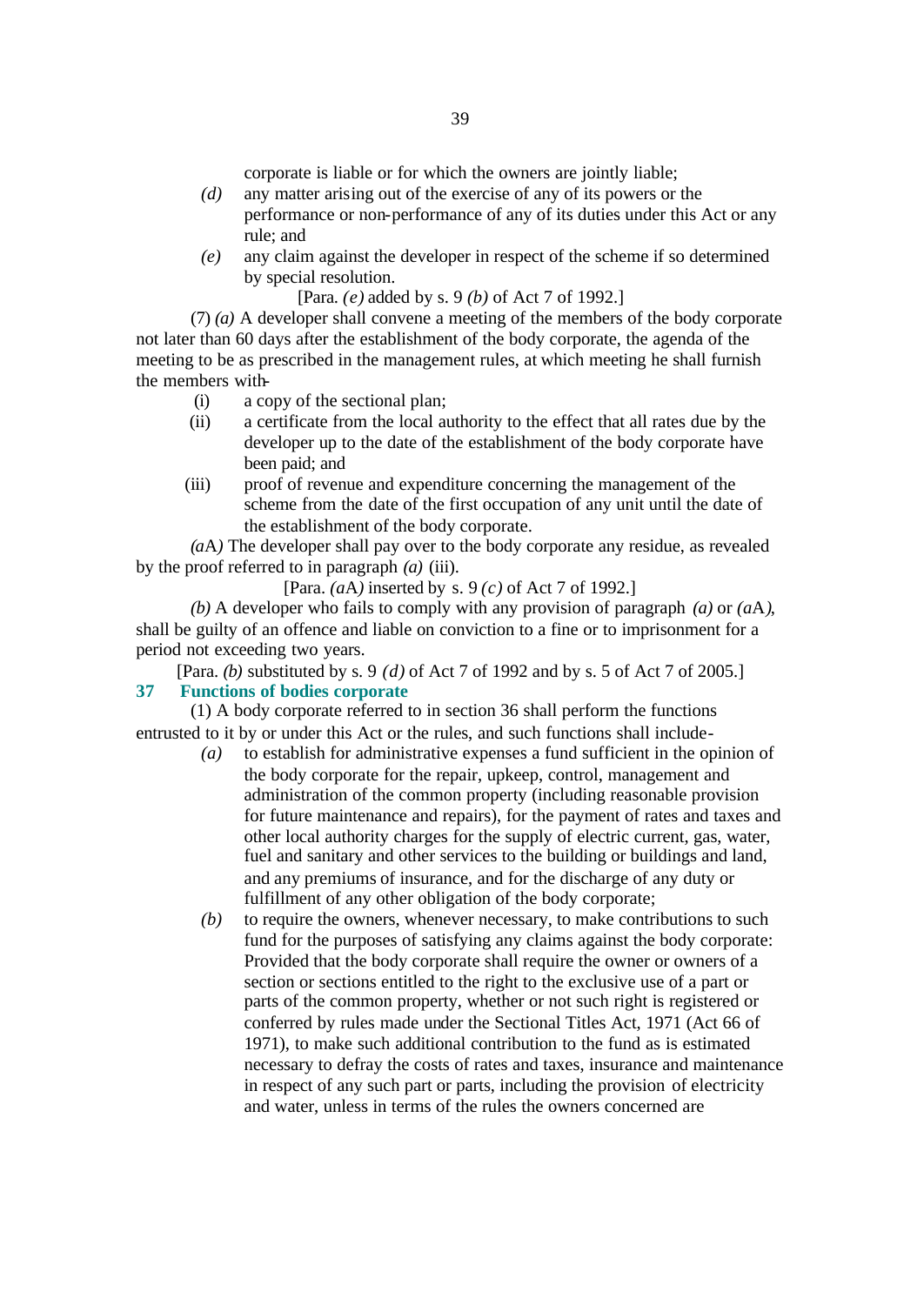responsible for such costs;

- *(c)* to determine from time to time the amounts to be raised for the purposes aforesaid;
- *(d)* to raise the amounts so determined by levying contributions on the owners in proportion to the quotas of their respective sections;
- *(e)* to open and operate an account or accounts with a banking institution or a building society;
- *(f)* to insure the building or buildings and keep it or them insured to the replacement value thereof against fire and such other risks as may be prescribed;
- *(g)* to insure against such other risks as the owners may by special resolution determine;
- *(h)* subject to the provisions of section 48 and to the rights of the holder of any sectional mortgage bond, forthwith to apply any insurance money received by it in respect of damage to the building or buildings, in rebuilding and reinstating the building or buildings in so far as this may be effected;
- *(i)* to pay the premiums on any policy of insurance effected by it;
- *(j)* properly to maintain the common property (including elevators) and to keep it in a state of good and serviceable repair;
- *(k)* to comply with any notice or order by any competent authority requiring any repairs to or work in respect of the relevant land or building or buildings;
- *(l)* to comply with any reasonable request for the names and addresses of the persons who are the trustees of the body corporate in terms of the rules referred to in section 35, or who are members of the body corporate;
- *(m)* to notify the registrar and the local authority concerned of its *domicilium citandi et executandi,* which shall be its address for service of any process;
- *(n)* to ensure compliance with any law relating to the common property or to any improvement of land comprised in the common property;
- *(o)* to keep in a state of good and serviceable repair and properly maintain the plant, machinery, fixtures and fittings used in connection with the common property and sections;
- *(p)* subject to the rights of the local authority concerned, to maintain and repair (including renewal where reasonably necessary) pipes, wires, cables and ducts existing on the land and capable of being used in connection with the enjoyment of more than one section or of the common property or in favour of one section over the common property;
- *(q)* on the written request of any owner or registered mortgagee of a section, to produce to such owner or mortgagee, or any person authorized in writing by such owner or mortgagee, the policy or policies of insurance effected by the body corporate and the receipt or receipts for the last premium or premiums in respect thereof; and
- *(r)* in general, to control, manage and administer the common property for the benefit of all owners.
- (2) Any contributions levied under any provision of subsection (1), shall be due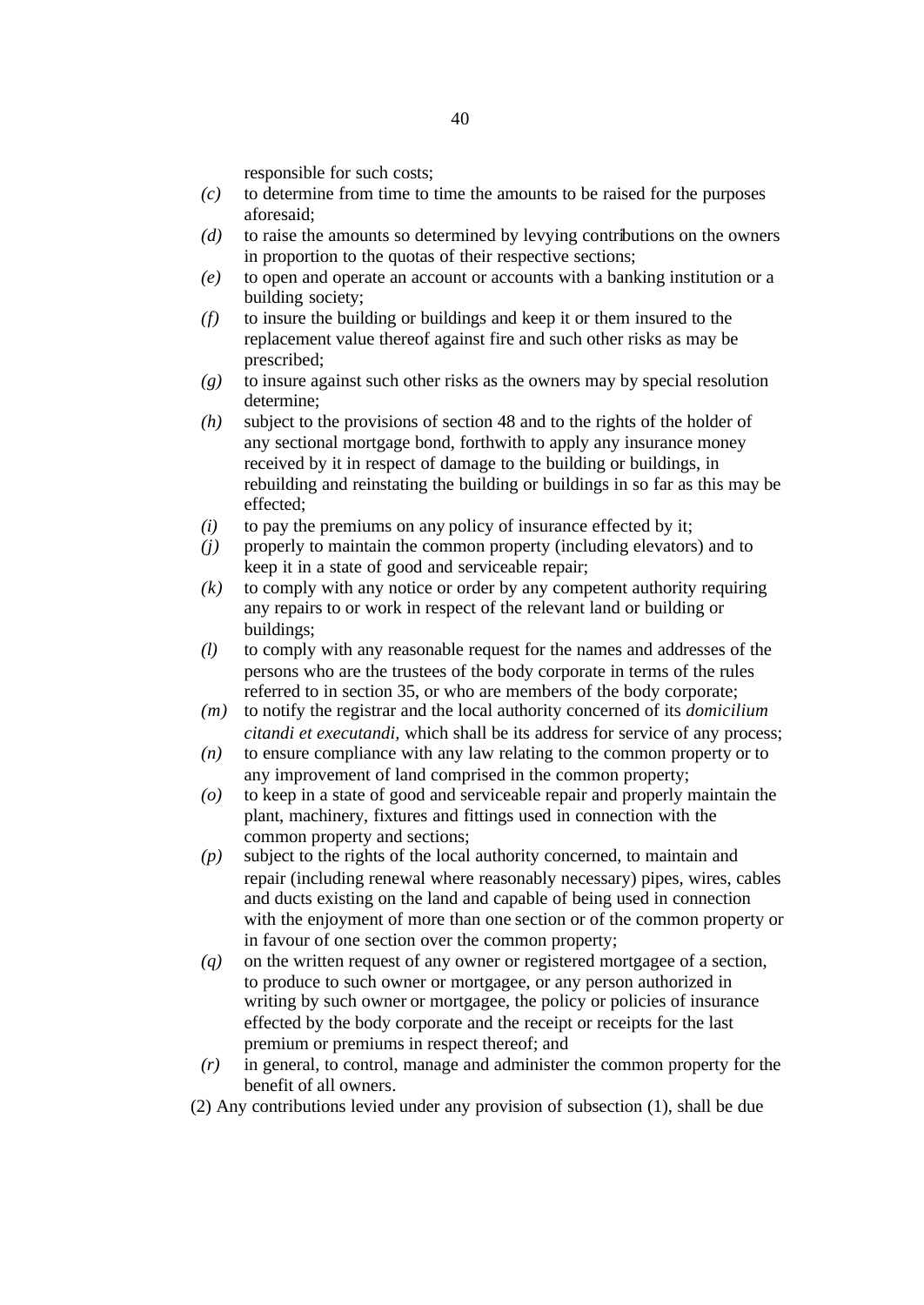and payable on the passing of a resolution to that effect by the trustees of the body corporate, and may be recovered by the body corporate by action in any court (including any magistrate's court) of competent jurisdiction from the persons who were owners of units at the time when such resolution was passed.

[Sub-s. (2) substituted by s. 9 of Act 29 of 2003.]

(3) The body corporate shall, on the application of an owner or mortgagee of a unit, or any person authorized by such owner or mortgagee, certify in writing-

- *(a)* the amount determined as the contribution of that owner;
- *(b)* the manner in which such contribution is payable;
- *(c)* the extent to which such contribution has been paid by the owner; and
- *(d)* the amount of any rates and taxes paid by the body corporate in terms of section 51 and not recovered by it.

(4) The body corporate shall, for the purposes of effecting any insurance under subsection (1) *(f)*, be deemed to have an insurable interest for the replacement value of the building and shall, for the purposes of effecting any other insurance under that subsection, be deemed to have an insurable interest in the subject-matter of such insurance.

### **38 Powers of bodies corporate**

The body corporate may exercise the powers conferred upon it by or under this Act or the rules, and such powers shall include the power-

- *(a)* to appoint such agents and employees as it may deem fit;
- *(b)* when essential for the proper fulfillment of its duties, to purchase or otherwise acquire, take transfer of mortgage, sell, give transfer of, or hire or let units;
- *(c)* to purchase, hire or otherwise acquire movable property for the use of owners for their enjoyment or protection, or in connection with the enjoyment or protection of the common property;
- *(d)* where practicable, to establish and maintain on the common property suitable lawns and gardens and recreation facilities;
- *(e)* to borrow moneys required by it in the performance of its functions or the exercise of its powers;
- *(f)* to secure the repayment of moneys borrowed by it and the payment of interest thereon, by negotiable instrument or the hypothecation of unpaid contributions (whether levied or not), or by mortgaging any property vested in it;
- *(g)* to invest any moneys of the fund referred to in section 37 (1) *(a)*;
- *(h)* to enter into an agreement with the local authority or any other person or body for the supply to the building or buildings and the land of electric current, gas, water, fuel and sanitary and other services;
- *(i)* to enter into an agreement with any owner or occupier of a section for the provision of amenities or services by the body corporate to such section or to the owner or occupier thereof, including the right to let a portion of the common property to any such owner or occupier by means of a lease other than a lease contemplated in section 17 (1); and

[Para. *(i)* substituted by s. 24 of Act 44 of 1997.]

*(j)* to do all things reasonably necessary for the enforcement of the rules and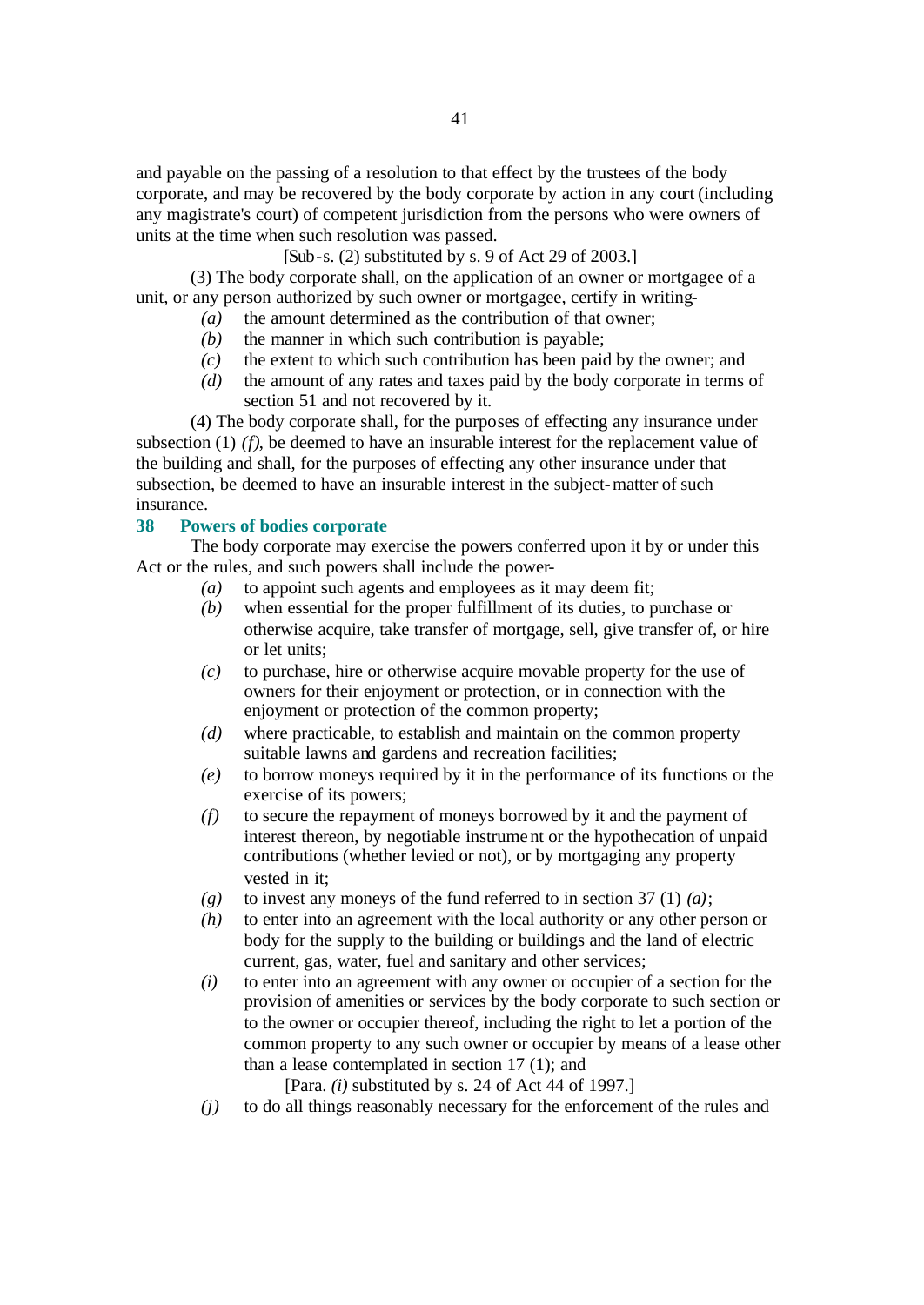for the control, management and administration of the common property.

# **39 Functions and powers of bodies corporate to be performed or exercised by trustees**

(1) The functions and powers of the body corporate shall, subject to the provisions of this Act, the rules and any restriction imposed or direction given at a general meeting of the owners of sections, be performed and exercised by the trustees of the body corporate holding office in terms of the rules.

(2) For the purposes of an agreement in respect of the beacons and boundaries of the common property required in terms of the Land Survey Act, 1997 (Act 8 of 1997), the trustees shall be deemed to be the owner of the land.

[Sub-s. (2) amended by s. 5 of Act 6 of 2006.]

# **40 Fiduciary position of trustees**

(1) Each trustee of a body corporate shall stand in a fiduciary relationship to the body corporate.

(2) Without prejudice to the generality of the expression 'fiduciary relationship', the provisions of subsection (1) shall imply that a trustee-

- *(a)* shall in relation to the body corporate act honestly and in good faith, and in particular-
	- (i) shall exercise such powers as he may have to manage or represent the body corporate in the interest and for the benefit of the body corporate; and
	- (ii) sha ll not act without or exceed the powers aforesaid; and
- *(b)* shall avoid any material conflict between his own interests and those of the body corporate, and in particular-
	- (i) shall not derive any personal economic benefit to which he is not entitled by reason of his office as trustee of the body corporate, from the body corporate or from any other person in circumstances in which that benefit is obtained in conflict with the interests of the body corporate;
	- (ii) shall notify every other trustee, at the earliest opportunity practicable in the circumstances, of the nature and extent of any direct or indirect material interest which he may have in any contract of the body corporate.

(3) *(a)* A trustee of a body corporate whose *mala fide* or grossly negligent act or omission has breached any duty arising from his fiduciary relationship, shall be liable to the body corporate for-

- (i) any loss suffered as a result thereof by the body corporate; or
- (ii) any economic benefit derived by the trustee by reason thereof.

*(b)* Where a trustee fails to comply with the provisions of subsection (2) *(b)* (ii) and it becomes known to the body corporate that the trustee has an interest referred to in that subsection in any contract of the body corporate, the contract in question shall, at the option of the body corporate, be voidable: Provided that where the body corporate chooses not to be bound, a Court may on application by any interested person, if the Court is of the opinion that in the circumstances it is fair to order that such contract shall nevertheless be binding on the parties, give an order to that effect, and may make any further order in respect thereof which it may deem fit.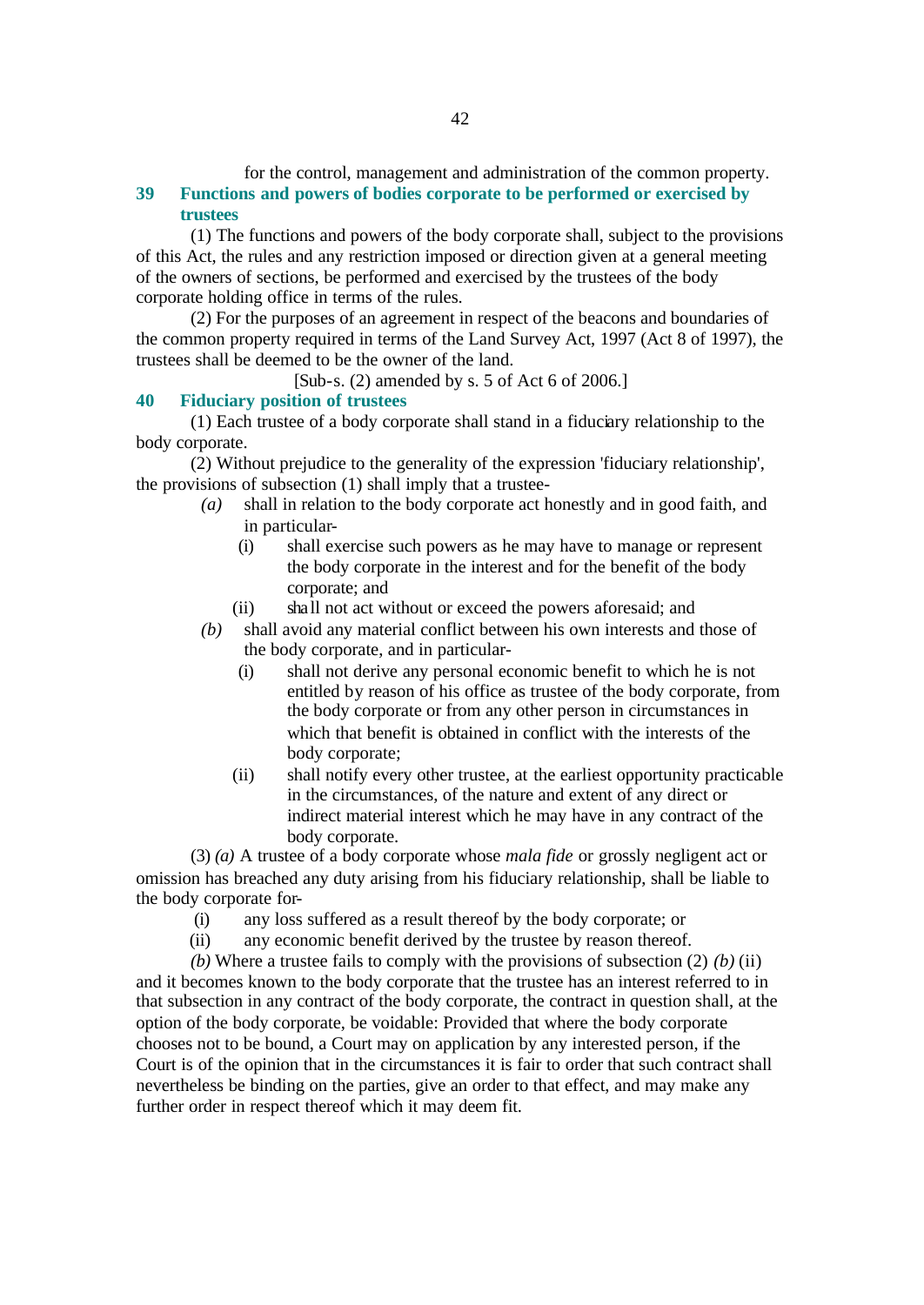(4) Except as regards his duty referred to in subsection (2) *(a)* (i), any particular conduct of a trustee shall not constitute a breach of a duty arising from his fiduciary relationship to the body corporate, if such conduct was preceded or followed by the written approval of all the members of the body corporate where such members were or are cognizant of all the material facts.

# **41 Proceedings on behalf of bodies corporate**

(1) When an owner is of the opinion that he and the body corporate have suffered damages or loss or have been deprived of any benefit in respect of a matter mentioned in section 36 (6), and the body corporate has not instituted proceedings for the recovery of such damages, loss or benefit, or where the body corporate does not take steps against an owner who does not comply with the rules, the owner may initiate proceedings on behalf of the body corporate in the manner prescribed in this section.

(2) *(a)* Any such owner shall serve a written notice on the body corporate calling on the body corporate to institute such proceedings within one month from the date of service of the notice, and stating that if the body corporate fails to do so, an application to the court under paragraph *(b)* will be made.

*(b)* If the body corporate fails to institute such proceedings within the said period of one month, the owner may make application to the Court for an order appointing a *curator ad litem* for the body corporate for the purposes of instituting and conducting proceedings on behalf of the body corporate.

- (3) The court may on such application, if it is satisfied-
	- *(a)* that the body corporate has not instituted such proceedings;
	- *(b)* that there are *prima facie* grounds for such proceedings; and
	- *(c)* that an investigation into such grounds and into the desirability of the institution of such proceedings is justified,

appoint a provisional *curator ad litem* and direct him to conduct such investigation and to report to the Court on the return day of the provisional order.

(4) The Court may on the return day discharge the provisional order referred to in subsection (3), or confirm the appointment of the *curator ad litem* for the body corporate, and issue such directions as it may deem necessary as to the institution of proceedings in the name of the body corporate and the conduct of such proceedings on behalf of the body corporate by the *curator ad litem*.

### **42 Powers of** *curatores ad litem*

(1) A provisional *curator ad litem* appointed by the Court under section 41 (3) and a *curator ad litem* whose appointment is confirmed by the Court under section 41 (4) shall, in addition to the powers expressly granted by the Court in connection with the investigation, proceedings and enforcement of a judgment, have such powers as may be prescribed by regulation.

(2) If the disclosure of any information about the affairs of a body corporate to a provisional *curator ad litem* or a *curator ad litem* would in the opinion of the body corporate be harmful to the interests of the body corporate, the Court may on an application for relief by that body corporate, and if it is satisfied that the said information is not relevant to the investigation, grant such relief.

# **43 Security for costs by applicants for appointment of** *curatores ad litem*

The Court may, if it appears that there is reason to believe that an applicant in respect of an application under section 41 (2) will be unable to pay the costs of the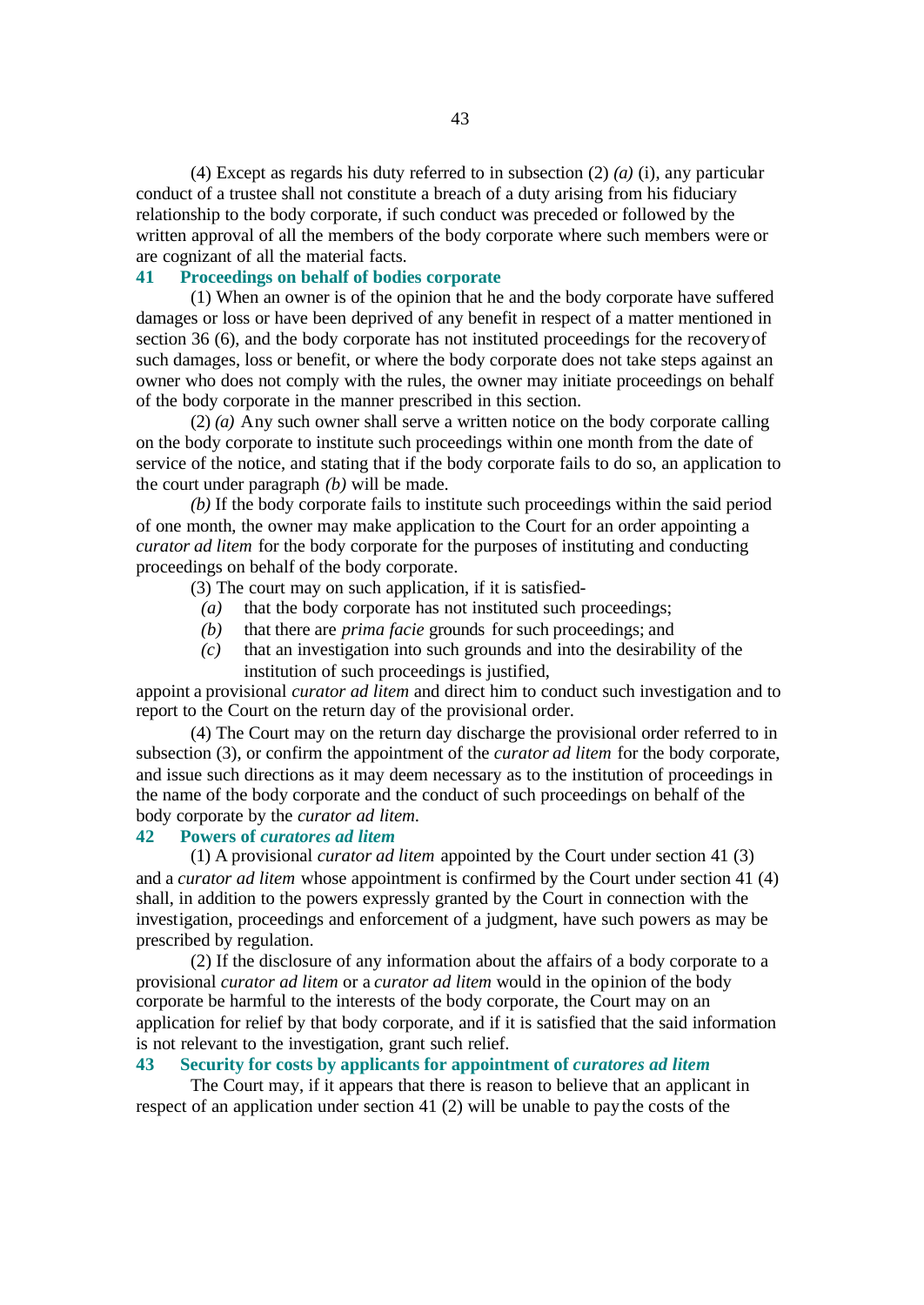respondent body corporate if successful in its opposition, require sufficient security to be given for those costs and the costs of the provisional *curator ad litem* before a provisional order is made.

### **PART IX**

### **OWNERS, ADMINISTRATORS AND BUILDINGS (ss 44-51)**

### **44 Duties of owners**

(1) An owner shall-

- *(a)* permit any person authorized in writing by the body corporate, at all reasonable hours on notice (except in case of emergency, when no notice shall be required), to enter his section or exclusive use area for the purposes of inspecting it and maintaining, repairing or renewing pipes, wires, cables and ducts existing in the section and capable of being used in connection with the enjoyment of any other section or common property, or for the purposes of ensuring that the provisions of this Act and the rules are being observed;
- *(b)* forthwith carry out all work that may be ordered by any competent public or local authority in respect of his section, other than such work as may be for the benefit of the building generally, and pay all charges, expenses and assessments that may be payable in respect of his section;
- *(c)* repair and maintain his section in a state of good repair and, in respect of an exclusive use area, keep it in a clean and neat condition;
- *(d)* use and enjoy the common property in such a manner as not unreasonably to interfere with the use and enjoyment thereof by other owners or other persons lawfully on the premises;
- *(e)* not use his section or exclusive use area, or permit it to be used, in such a manner or for such purpose as shall cause a nuisance to any occupier of a section;
- *(f)* notify the body corporate forthwith of any change of ownership in his section and of any mortgage or other dealing in connection with his section; and
- *(g)* when the purpose for which a section is intended to be used is shown expressly or by implication on or by a registered sectional plan, not use nor permit such section to be used for any other purpose: Provided that with the written consent of all owners such section may be used for another purpose.

(2) *(a)* Any owner who is of the opinion that any refusal of consent of another owner in terms of the proviso to subsection (1) *(g)* is unfairly prejudicial, unjust or inequitable to him, may within six weeks after the date of such a refusal make an application in terms of this subsection to the Court.

*(b)* If on any such application it appears to the Court that the refusal in question is unfairly prejudicial, unjust or inequitable to the applicant, and if the Court considers it just and equitable, the Court may with a view to bringing the dispute to an end make such order as it deems fit, including an order that it shall be deemed that the requirement stated in the proviso to subsection (1)  $(g)$  is met, an order that the provisions of section 14 of this Act which the Court deems appropriate, shall be applied with reference to the amendment of the registered sectional plan in question, any other supplementary order as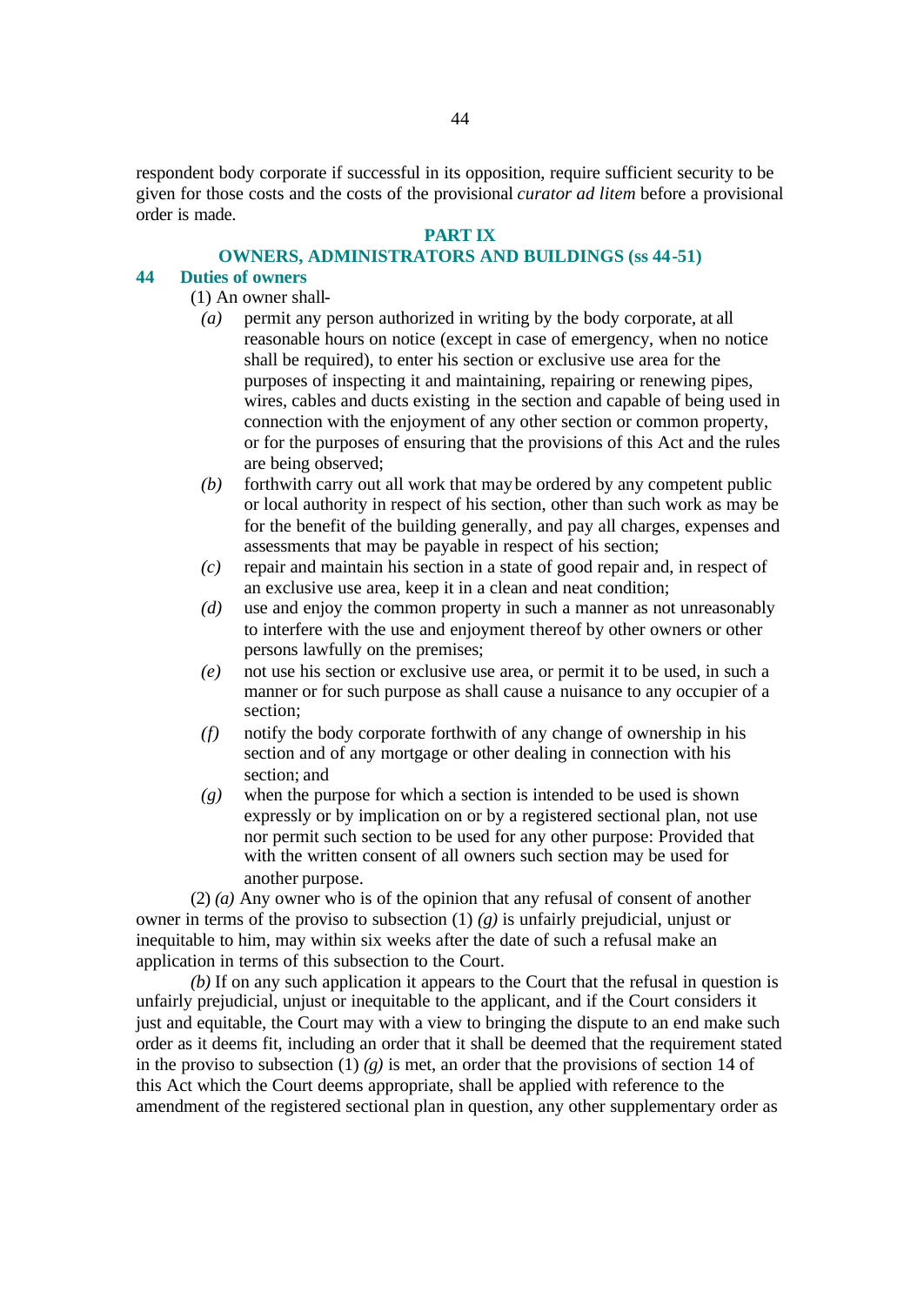the Court deems fit, and an order concerning costs as it deems appropriate.

### **45 Insurance by owners**

(1) Notwithstanding the existence of a valid policy of insurance effected by the body corporate pursuant to the provisions of section 37 (1) *(f)*, an owner may effect a policy of insurance in respect of any damage to his section arising from risks covered by the policy effected by the body corporate.

(2) Where a policy of insurance contemplated in subsection (1) is in force, and-

- *(a)* where the damage to the section is made good by the body corporate pursuant to the provisions of section 37 (1) *(h)*, the insurer shall not be liable in terms of the policy of insurance effected by the owner;
- *(b)* where the damage to the section is covered by the policy of insurance effected by the body corporate pursuant to the provisions of section 37 (1) *(f)*, but is not made good by the body corporate, the insurer shall be liable in terms of the policy of insurance effected by the owner; and
- *(c)* where the damage to the section is not covered by the policy of insurance effected by the body corporate as aforesaid, the terms and conditions of the policy of insurance effected by the owner shall apply.

(3) Nothing in this section contained shall limit the rights of an owner to insure against risks other than damage to his section.

## **46 Appointment of administrators**

(1) A body corporate, a local authority, a judgment creditor of the body corporate for an amount of not less than R500, or any owner or any person having a registered real right in or over a unit, may apply to the Court for the appointment of an administrator.

(2) *(a)* The Court may in its discretion appoint an administrator for an indefinite or a fixed period on such terms and conditions as to remuneration as it deems fit.

*(b)* The remuneration and expenses of the administrator shall be administrative expenses within the meaning of section 37 (1) *(a)*.

(3) The administrator shall, to the exclusion of the body corporate, have the powers and duties of the body corporate or such of those powers and duties as the Court may direct.

(4) The Court may, in its discretion and on the application of any person or body referred to in subsection (1) remove from office or replace the administrator or, on the application of the administrator, replace the administrator.

(5) The Court may, with regard to any application under this section, make such order for the payment of costs as it deems fit.

# **47 Recovery from owners of unsatisfied judgment against bodies corporate, and non-liability of bodies corporate for debts and obligations of developers**

(1) If a creditor of a body corporate has obtained judgment against the body corporate, and such judgment, notwithstanding the issue of a writ, remains unsatisfied, the judgment creditor may, without prejudice to any other remedy he may have, apply to the court which gave the judgment, for the joinder of the members of the body corporate in their personal capacities as joint judgment debtors in respect of the judgment debt and, upon such joinder, the judgment creditor may recover the amount of the judgment debt still outstanding from the said members on a *pro rata* basis in proportion to their respective quotas or a determination made in terms of section 32 (4): Provided that any member who has paid the contributions due by him or her in terms of section 37 (1) to the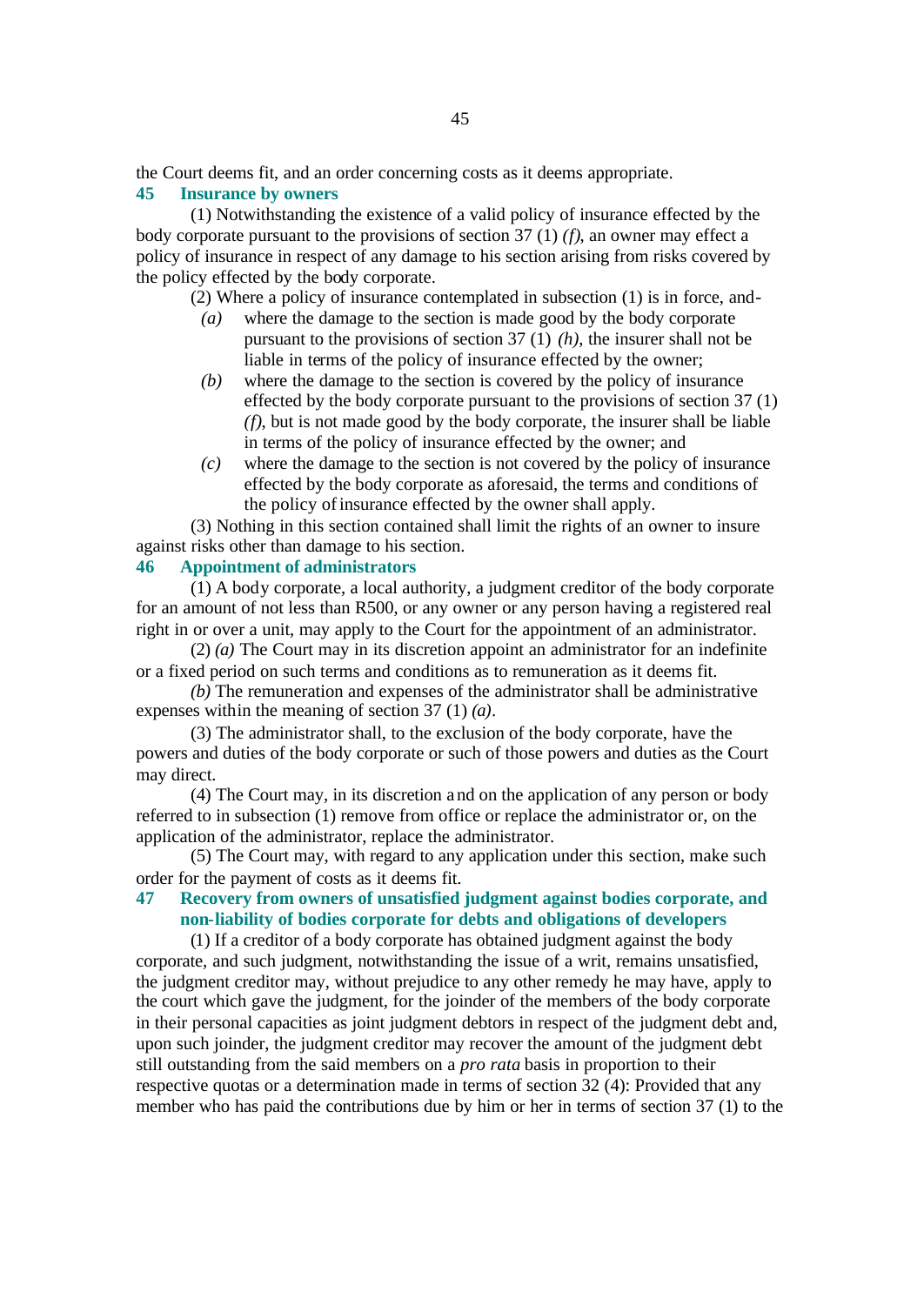body corporate in respect of the same debt prior to the judgment against the body corporate, may not be joined as a joint judgment debtor in respect of the judgment debt. [Sub-s. (1) amended by s. 6 of Act 7 of 2005.]

(2) No debt or obligation arising from any agreement between the developer and any other person shall be enforceable against the body corporate.

## **48 Destruction of or damage to buildings**

(1) The building or buildings comprised in a scheme shall, for the purposes of this Act, be deemed to be destroyed-

- *(a)* upon the physical destruction of the building or buildings;
- *(b)* when the owners by unanimous resolution so determine and all holders of registered sectional mortgage bonds and the persons with registered real rights concerned, agree thereto in writing; or
- *(c)* when the Court is satisfied that, having regard to all the circumstances, it is just and equitable that the building or buildings shall be deemed to have been destroyed, and makes an order to that effect.

(2) In any case where an order is made under subsection  $(1)$   $(c)$ , the Court may impose such conditions and give such directions as it deems fit for the purpose of adjusting the effect of the order between the body corporate and the owners and mutually among the owners, the holders of registered sectional mortgage bonds and persons with registered real rights.

(3) *(a)* Where the building or buildings is or are damaged or is or are destroyed within the meaning of subsection (1), the owners may by unanimous resolution, or the Court may by order, authorize a scheme -

- (i) for the rebuilding and reinstatement in whole or in part of the building or buildings;
- (ii) for the transfer of the interests of owners of sections which have been wholly or partially destroyed, to the other owners.

*(b)* In the exercise of their powers under this subsection, the owners may pass such resolution or the Court may make such order as they or it may deem necessary or expedient to give effect to the scheme, in connection with *inter alia*-

- (i) the application of insurance moneys received by the body corporate in respect of damage to or the destruction of the building or buildings;
- (ii) the payment of money by or to the body corporate or by or to the owners or by or to one or more of them;
- (iii) an amendment of the sectional plan so as to include in the common property an addition thereto or subtraction therefrom;
- (iv) the variation of the quota of any section; or
- (v) the imposition of conditions.

(4) An application may, for the purposes of this section, be made to the Court by the body corporate or by any owner or by any holder of a registered sectional mortgage bond or a registered lease or by any insurer who has effected insurance on the building or buildings or any section therein, or by the local authority.

(5) Any insurer who has effected insurance on the building or buildings or any part thereof (being insurance against destruction of sections or damage to the building or buildings) shall, on any application to the Court under this section, have the right to intervene in the proceedings.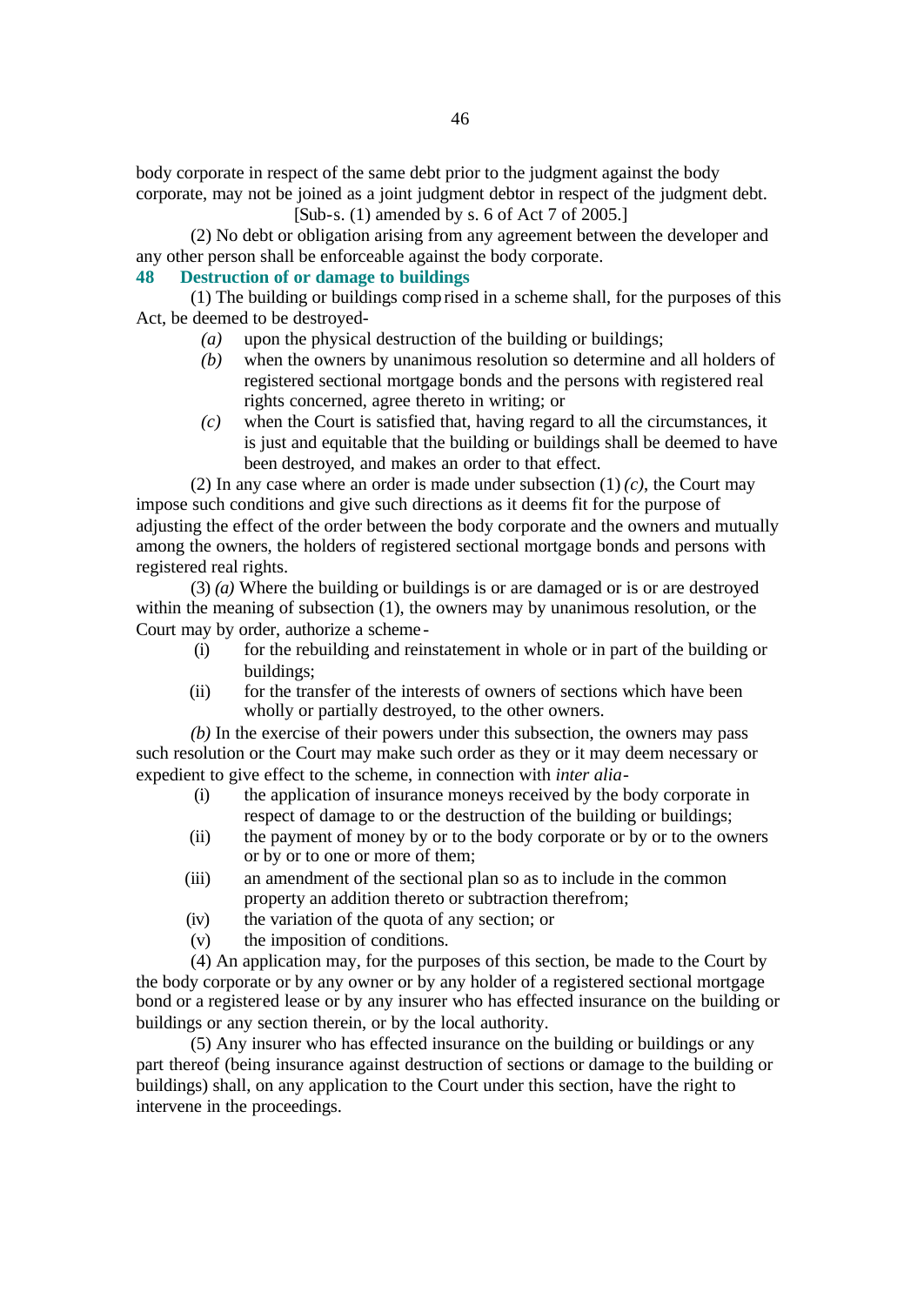(6) *(a)* The Court may, on the application of a body corporate or any member thereof or any holder of a registered real right concerned, or any judgment creditor, by order make provision for the winding-up of the affairs of the body corporate.

*(b)* The Court may, by the same or any subsequent order, declare the body corporate dissolved as from a date specified in the order.

(7) The Court may, with regard to any application under this section, make such order for the payment of costs as it deems fit.

(8) Where two or more buildings are comprised in a scheme, and only one or part of one of the said buildings is damaged or destroyed, the provisions of this section shall apply *mutatis mutandis* as if the said buildings were one building and part of such building has been damaged or destroyed.

# **49 Disposal on destruction of buildings**

(1) When in terms of section 48 the building or buildings comprised in a scheme is or are deemed to be destroyed and the owners have by unanimous resolution resolved not to rebuild the building or buildings, the body corporate shall lodge with the registrar a notification in the prescribed form of such destruction and a copy of the relevant resolution of the owners as certified by two trustees of the body corporate.

(2) Upon receipt of such notification the registrar shall make an entry thereof in the relevant sectional title register.

(3) When such entry has been made in the relevant sectional title register-

- *(a)* the owners shall cease to be separate owners of sections but shall, subject to the provisions of section 48 (2), remain co-owners of the land in undivided shares proportionate to the quotas of the respective sections previously owned by them;
- *(b)* any sectional mortgage bond, lease or other real right or condition then registered against or affecting a unit, shall be deemed to be converted into a mortgage bond, lease or other real right or condition registered against or affecting the undivided share in the land which formed part of such unit;
- *(c)* the land shall revert to the land register; and
- *(d)* the sectional title deeds of units which are thus deemed to be destroyed as well as the title deeds regarding any right to an exclusive use area and any right to the extension of a scheme referred to in section 25, together with any mortgage bond over the said rights, shall be surrendered to the registrar for cancellation.

[Para. *(d)* substituted by s. 20 *(a)* of Act 63 of 1991.]

(4) Upon the reversion of the land to the land register, the registrar shall-

- *(a)* cancel the title deeds referred to in subsection (3) *(d)*;
- *(b)* issue to each of the owners of a unit which is thus deemed to be destroyed a certificate of registered title in the form prescribed under the Deeds Registries Act for his undivided share in the land, subject or entitled to such servitudes, mortgage bonds, other real rights and conditions which are applicable to or in respect of such land;
- *(c)* make suitable endorsements on any sectional mortgage bond, lease or other real right to reflect the conversion referred to in subsection (3) *(b)*;
- *(d)* re-register any sectional mortgage bond, lease or other real right referred to in subsection (3) *(b)* as a mortgage bond, lease or real right in terms of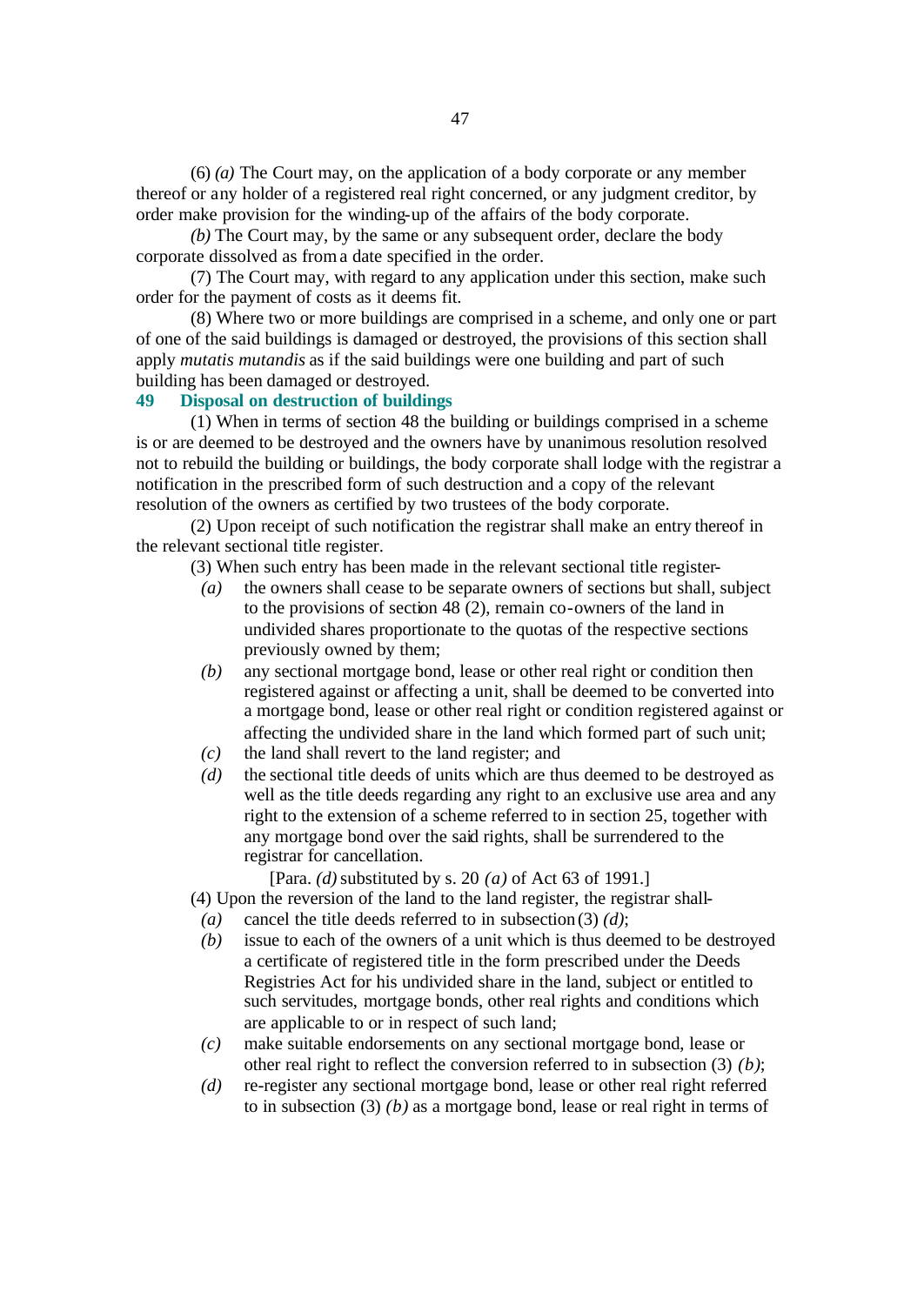the Deeds Registries Act;

- *(e)* make an endorsement on the schedule referred to in section 11 (3) *(b)* to reflect the reversion of the land; and
- *(f)* notify the Surveyor-General and the local authority of the said reversion of the land.
	- [Sub-s. (4) substituted by s. 20 *(b)* of Act 63 of 1991.]

(5) Upon receipt of the notification that the whole of the land has reverted to the land register, the Surveyor-General shall cancel the relevant sectional plan.

### **50 Unencumbered sections destroyed by State or local authority**

(1) Where the State or a local authority is the owner of a section in a building which is not encumbered by a mortgage, lease or real right, and such section has been destroyed to give effect to a project or scheme for the benefit of the public, the State or local authority, as the case may be, may, after advising the body corporate of its intention to do so, notify the registrar to this effect and apply for the cancellation of the relevant sectional title deed.

(2) An application in terms of subsection (1) shall be accompanied by the owner's copy of the relevant sectional title deed.

(3) On receipt of such application, the registrar shall cancel the deeds office's and owner's copy of the relevant sectional title deed and shall make the necessary consequential entries in his records and notify the Surveyor-General and the local authority concerned accordingly, and thereupon the undivided share in the common property that was held under that sectional title deed shall vest in the owners of the remaining sections in the building proportionately to their respective participation quotas.

(4) On receipt of a notification referred to in subsection (3) and an amended schedule referred to in section 5 (3) *(g)*, prepared by an architect or land surveyor and to be furnished by the State or local authority, as the case may be, the Surveyor-General shall amend the original plan and the deeds office copy of the sectional plan to give effect to the cancellation of the sectional title deed referred to in the notification.

[S. 50 substituted by s. 21 of Act 63 of 1991.]

# **51 Valuation of land and buildings and recovery of rates by local authorities**

(1) *(a)* When a local authority causes land and buildings comprised in a scheme to be valued for any lawful purposes, the land and buildings thereon shall, subject to the provisions of subsection (3), be valued as if they were owned by a single owner, and for the purposes of such valuation and all purposes incidental thereto (including an objection to a valuation), the land and buildings thereon shall be deemed to be owned by the body corporate.

*(b)* A separate valuation shall be made of-

- (i) the land; and
- (ii) the building or buildings.

(2) Subject to the provisions of subsection (3) of this section, and section 47, the local authority may recover any rates and taxes levied by it, from the body corporate.

(3) When by law provision has been made for the separate rating of units, each relevant unit shall for the purposes of valuation and the levying and recovery of rates by a local authority be deemed to be a separate entity.

## **PART X MISCELLANEOUS (ss 52-61)**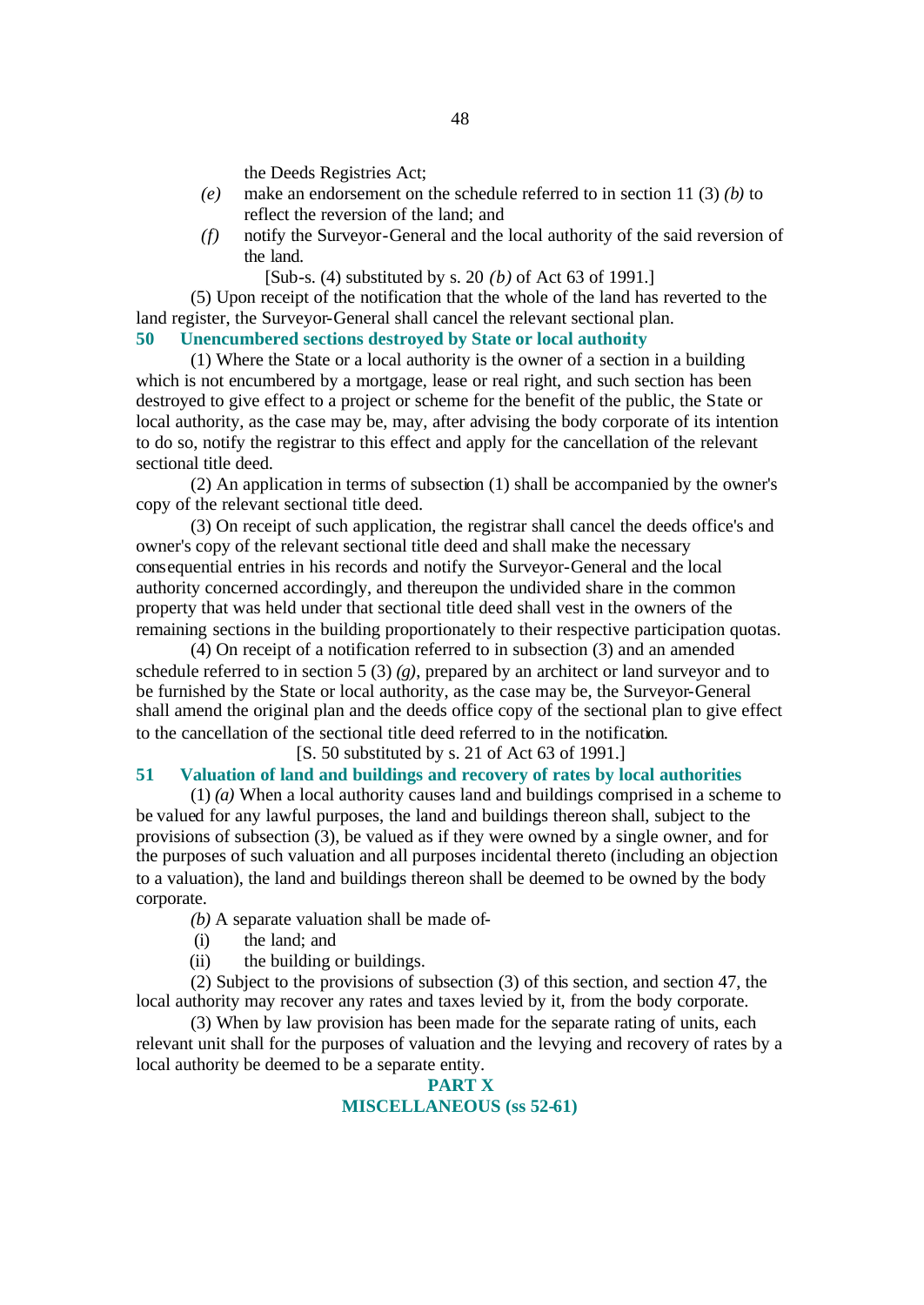**52 ......**

## [S. 52 repealed by s. 25 of Act 44 of 1997.]

**53 ......**

[S. 53 repealed by s. 18 of Act 50 of 1999.]

### **54 Sectional titles regulation board**

(1) There is hereby established a sectional titles regulation board (in this section referred to as the regulation board), which shall-

- *(a)* make recommendations to the Minister concerning any matter specified in section 55 in regard to which the Minister may make regulations;
- *(b)* keep the working and implementation of this Act and the regulations under regular review and which may make recommendations to the Minister in regard to any amendments or other action which may be advisable; and
- *(c)* advise the Minister on any matter referred to it by the Minister.

(2) The regulation board shall consist of the following members-

- *(a)* the Chief Registrar of Deeds appointed in terms of section 2 of the Deeds Registries Act, who shall act as chairman at the proceedings of the regulation board;
- *(b)* the Chief Surveyor-General; and
	- [Para. *(b)* amended by s. 11 of Act 7 of 1992.]
- *(c)* seven members appointed by the Minister, who shall consist of the following persons-
	- (i) a conveyancer nominated by the Executive Council of the Association of Law Societies of the Republic of South Africa;
	- (ii) a professional land surveyor nominated by the relevant Council;
	- (iii) an architect nominated by the relevant Council;
	- (iv) an officer in the employ of the Council of South African Banks; [Sub-para. (iv) substituted by s. 26 *(a)* of Act 44 of 1997.]
	- (v) two persons having special knowledge of sectional title development schemes; and
	- (vi) an official of the Department of Land Affairs.
		- [Sub-para. (vi) substituted by s. 26 *(b)* of Act 44 of 1997.]

(3) For every member of the regulation board appointed in terms of subsection (2) *(c)* there shall be an alternate member appointed in the same manner as such member, and any alternate member so appointed shall act in the place of the member in respect of whom he has been appointed as alternate member, during such member's absence or inability to act as a member of the regulation board.

(4) The Chief Registrar of Deeds and the Chief Surveyor-General may each designate a person from their respective offices to act in their place at meetings which they are unable to attend.

[Sub-s. (4) amended by s. 11 of Act 7 of 1992.]

(5) When any nomination in terms of subsection  $(2)$   $(c)$   $(i)$ ,  $(ii)$ ,  $(iii)$  or  $(iv)$ becomes necessary, the body concerned shall at the request of the Director-General: Land Affairs furnish the nomination required for appointment to the regulation board, within a period of 60 days from the date of such request, failing which the Minister may appoint, subject to the provisions of that subsection, any suitable person as a member in place of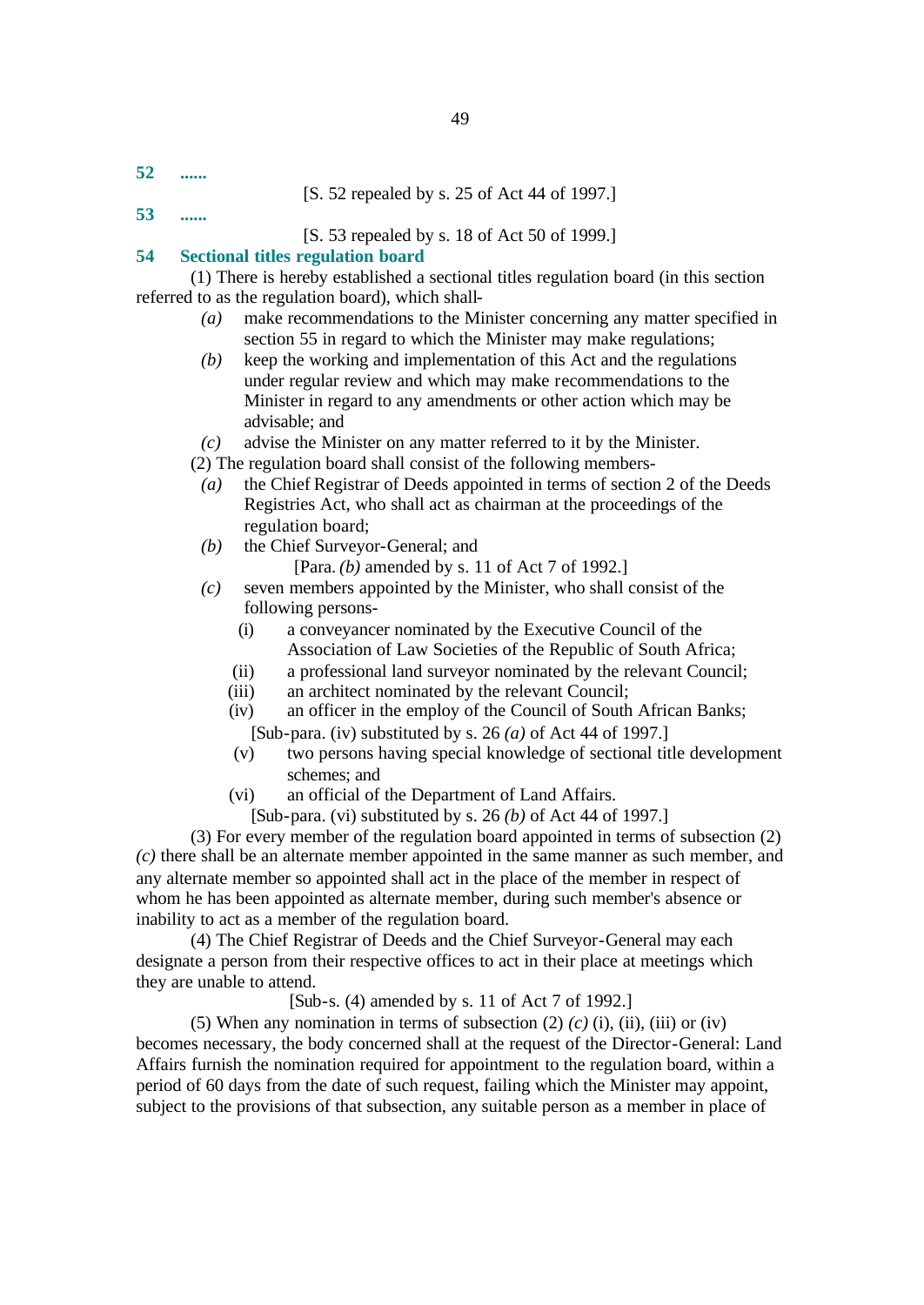the person he or she would have appointed if the said body had not so failed to nominate a person.

[Sub-s. (5) substituted by s. 26 *(c)* of Act 44 of 1997.]

(6) A member of the regulation board appointed by the Minister shall hold office for the period determined by the Minister, but the Minister may, if in his opinion there is good reason for doing so, terminate the appointment of such a member at any time before the expiration of his period of office.

(7) If a member of the regulation board dies or vacates his office before the expiration of his period of office, the Minister may, subject to the provisions of subsection (2) *(c)*, appoint a person to fill the vacancy for the unexpired portion of the period for which such member was appointed.

(8) A member of the regulation board whose period of office has expired, may be reappointed.

(9) A member of the regulation board, excluding a member in the fulltime service of the State, shall, while he is engaged in the business of the regulation board, be paid such remuneration and travelling and subsistence allowances as the Minister, with the concurrence of the Minister of Finance, may determine.

 $[Sub-s. (9)$  substituted by s. 22 of Act 63 of 1991.

(10) In the absence of the chairman, the Chief Surveyor-General shall act as chairman of the regulation board.

[Sub-s. (10) amended by s. 11 of Act 7 of 1993.]

(11) *(a)* The regulation board shall from time to time meet at such times and places as are determined by the chairman.

*(b)* The Minister may at any time direct the chairman of the regulation board to convene a meeting of the board at a time and place specified by the Minister.

(12) *(a)* Five members of the regulation board, one of whom shall be a member referred to in subsection (2) *(a)* or *(b)*, shall form a quorum for a meeting of the board.

*(b)* A decision of a majority of the members of the regulation board present at any meeting shall be a decision of the regulation board and, in the event of an equality of votes, the person presiding at the meeting shall have a casting vote in addition to his deliberative vote.

(13) The regulation board may regulate the proceedings at its meetings as it may think fit, and shall cause minutes of such proceedings to be kept.

## **55 Regulations**

The Minister may, after consultation with the sectional titles regulation board, make regulations in regard to-

- *(a)* the form of sectional title registers to be opened and kept by a registrar and the particulars to be registered or filed in any such register;
- *(b)* the form of any deed or document to be registered or filed in a deeds registry;
- *(c)* the procedures to be followed in a deeds registry or an office of the Surveyor-General to give effect to the provisions of this Act;
- *(d)* the manner and the unit of measure in which measurements shall be taken in the preparation or modification of a draft sectional plan or sectional plan, and the manner and form in which the records of such measurements shall be prepared and lodged with the Surveyor-General; the degree of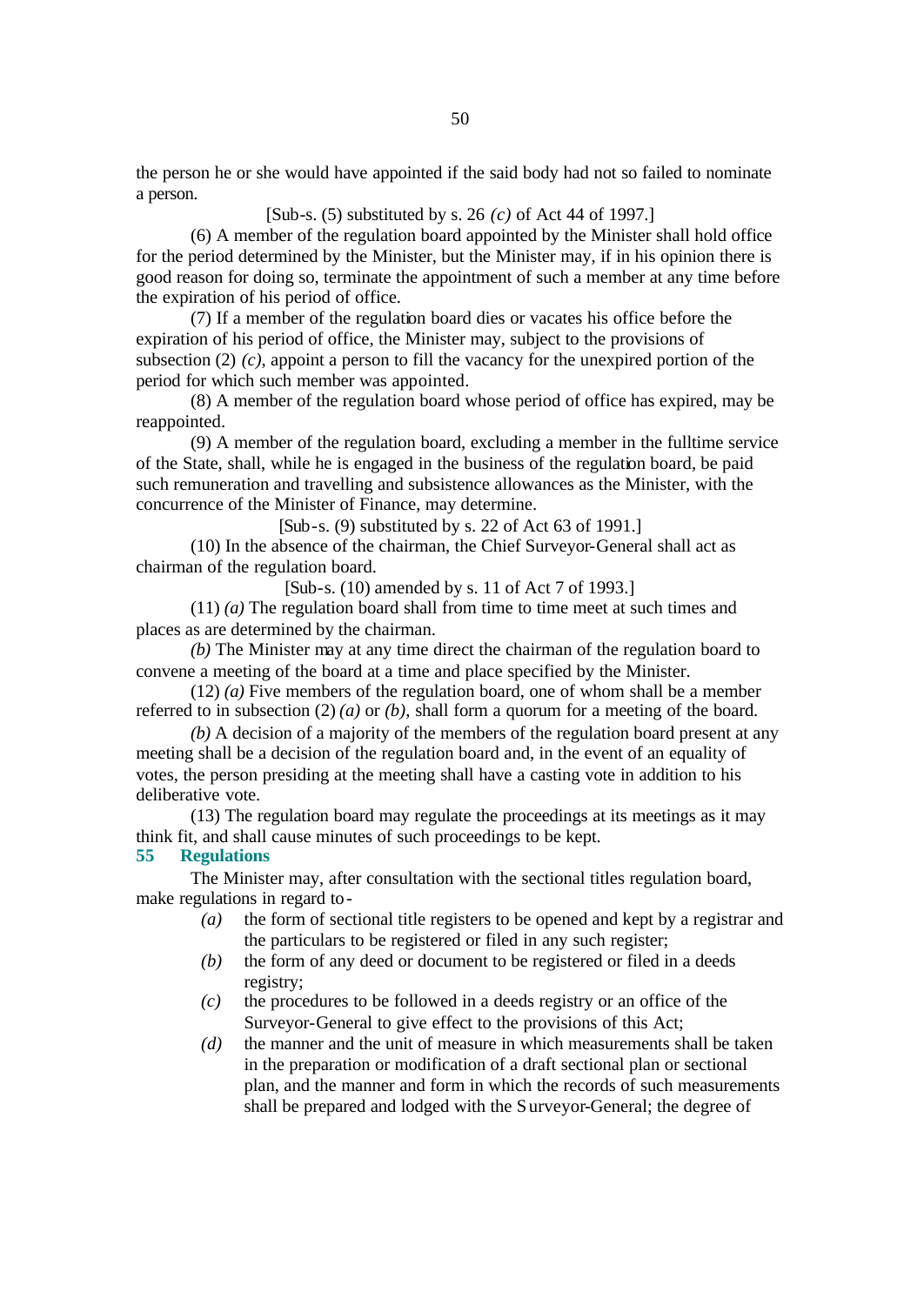accuracy to be obtained and the limit of error to be allowed in the taking of a measurement in the preparation or modification of a draft sectional plan or sectional plan; the steps to be taken by the Surveyor-General to test the correctness or accuracy of measurements of which the results are recorded on a draft sectional plan, sectional plan or other plan relating thereto or filed in his office in connection with a plan or sectional plan; and the steps to be taken by the Surveyor-General in the event of a measurement being inaccurate or incorrect to cause the defective sectional plans and relative title deeds to be amended;

[Para. *(d)* substituted by s. 23 of Act 63 of 1991.]

*(e)* the size of a draft sectional plan, sectional plan or other plan relating thereto, and the scale according to which and the manner in which such draft sectional plan, sectional plan or other plan shall be prepared; the information to be recorded thereon; the number of draft sectional plans, sectional plans or other plans to be supplied; and the circumstances in which the Surveyor-General may authorize a departure from a regulation made in terms of this paragraph if it is found that compliance with such regulation is impossible or unpractical;

[Para. *(e)* substituted by s. 10 of Act 7 of 1992.]

- *(f)* the method according to which draft sectional plans, sectional plans, buildings and sections shall be numbered;
- *(g)* the fees of office (if any) to be charged in respect of any act required or permitted to be done in or in relation to, or any matter in connection with, a deeds registry or office of a Surveyor-General, including any report made to the Court by the registrar or Surveyor-General in connection with any application or action to which he is not a party;
- *(h)* ......
- [Para. *(h)* deleted by s. 17 of Act 170 of 1993.]
- *(i)* ......

[Para. *(i)* deleted by s. 3 of Act 15 of 1993.]

*(j)* ......

[Para. *(j)* deleted by s. 27 of Act 44 of 1997.]

- *(k)* the procedure to be followed in arbitration proceedings under this Act and the powers and duties of arbitrators appointed under this Act;
- *(l)* the syllabus for the examination referred to in section 5 (2), and in regard to all matters incidental to conducting such examination;
- *(m)* the conditions under which copies of sectional plans may be issued by the Surveyor-General for judicial, information or other purposes;
- *(n)* any matter required or permitted to be prescribed by regulation under this Act; and
- *(o)* generally, any matter which he considers necessary or expedient to prescribe in order that the purposes of this Act may be achieved.

# **56 Notice of applications to Court**

Before any application is made to the Court for an order affecting the performance of any act in a deeds registry or office of a Surveyor-General, the applicant shall give notice in writing to the registrar or Surveyor-General concerned at least 21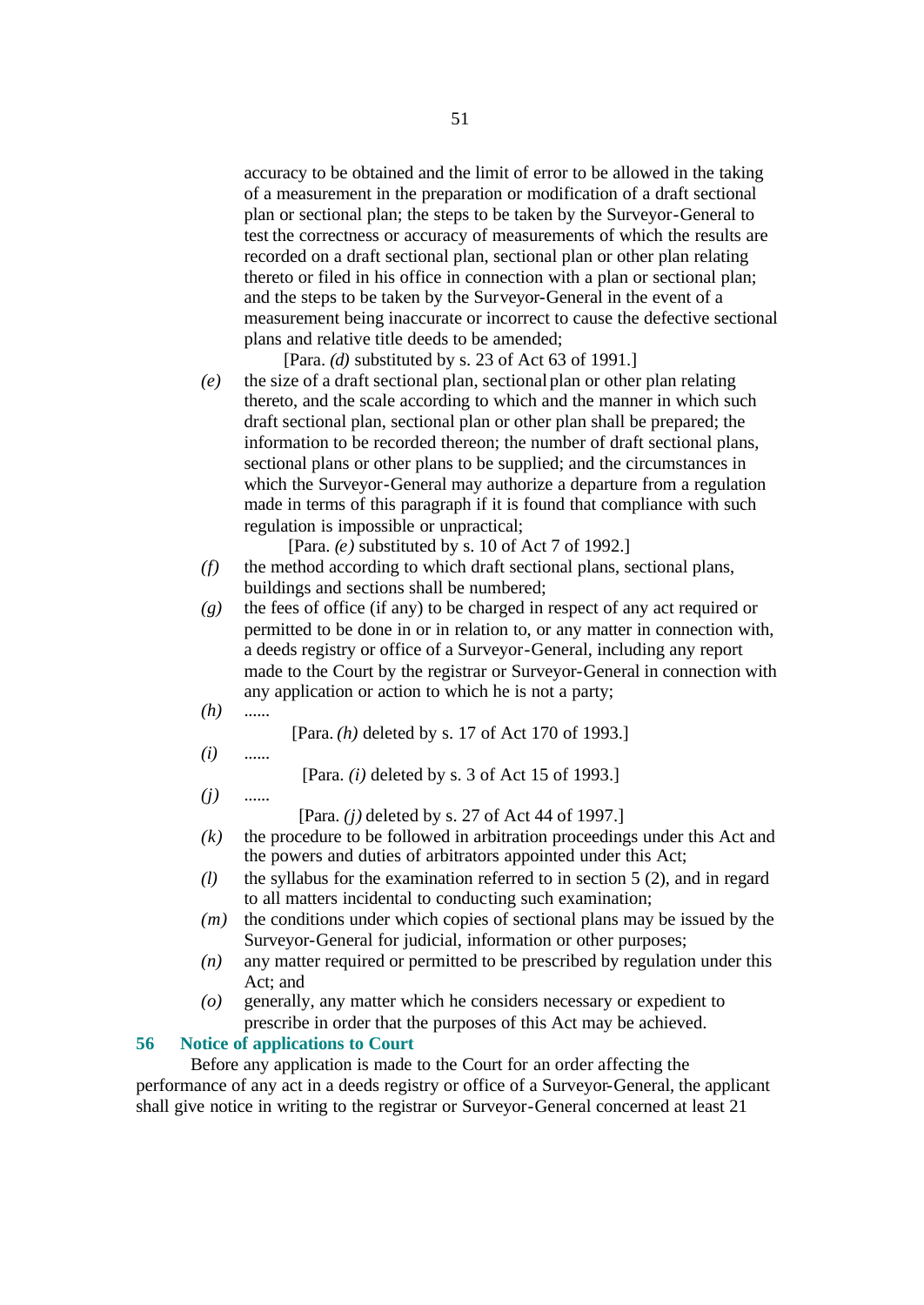days before the hearing of such application, and such registrar or Surveyor-General may submit to the Court such report thereon as he may deem fit.

# **57 Exemption from liability**

No act or omission of a registrar, Surveyor-General or any local authority, or of an official who is employed in a deeds registry or office of the Surveyor-General or local authority, in the course of the administration of this Act, shall make the State or that registrar, Surveyor-General, local authority or official liable for damages suffered by anyo ne in consequence of such act or omission: Provided that if a Court finds that such act or omission was *mala fide*, the State or local authority, as the case may be, shall be liable for such damages.

# **58 Powers of Surveyor-General regarding sectional plans registered in terms of Sectional Titles Act, 1971**

The Surveyor-General may perform any act in relation to a sectional plan registered by a registrar in terms of the Sectional Titles Act, 1971 (Act 66 of 1971), that he would be empowered to perform if such sectional plan had been approved by him in terms of this Act, and he shall in collaboration with the registrar arrange that the original sectional plan be filed in his office and that a certified copy thereof be furnished for filing in the office of the registrar.

[S. 58 substituted by s. 24 of Act 63 of 1991.]

# **59 Repeal of laws**

The laws specified in the Schedule are hereby repealed to the extent set out in the third column of the Schedule.

### **60 Savings and transitional provisions**

(1) Notwithstanding the repeal of the Sectional Titles Act, 1971 (Act 66 of 1971), by section 59 of this Act-

- *(a)* the registration of a sectional plan and the opening of a sectional title register in respect of a development scheme which had, prior to the date of coming into operation of this Act (in this section referred to as the commencement date), already been approved by a local authority in terms of the Sectional Titles Act, 1971, shall be completed or exercised in terms of the Sectional Titles Act, 1971, as if it had not been repealed: Provided that such sectional plans and the opening of the sectional title register shall be registered in a deeds registry within 24 months after commencement of the Sectional Titles Amendment Act, 1997, or such extended period as may be prescribed by regulation, failing which the approval shall lapse.
- *(b)* (i) a certificate of real right contemplated in section 25 shall be issued on application by the developer in respect of a right of extension of a building acquired in terms of section 18 of the Sectional Titles Act, 1971, and upon compliance with section 25 of this Act, this Act shall be applicable as if the reservation had been made in terms of this Act: Provided that a certificate of real right in terms of section 18 of the Sectional Titles Act, 1971, shall only be issued if the right of extension still vests in the developer;
	- (ii) the registrar shall not issue a certificate of real right as contemplated in subparagraph (i) unless a certificate is provided by a conveyancer stating that the consent of all owners of units in the scheme and of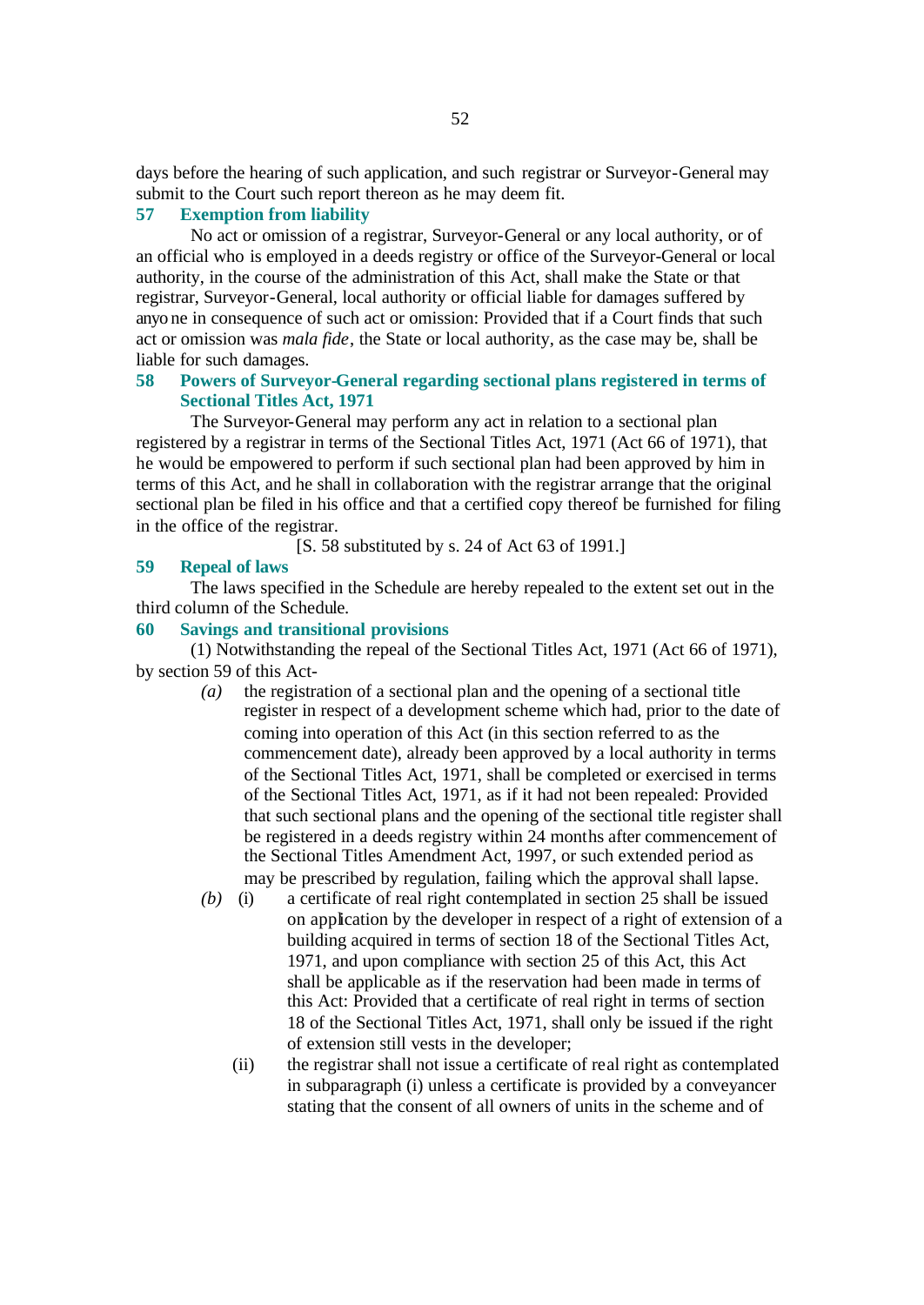all the mortgagees to the proposed extension has been obtained, which consent shall not unreasonably be withheld;

(iii) the developer shall obtain a certificate contemplated in subparagraph (i) within a period of 24 months after the commencement of the Sectional Titles Amendment Act, 1997, or such extended period as may be prescribed by regulation, failing which this right shall lapse.

[Sub-s. (1) substituted by s. 4 of Act 15 of 1993 and by s. 28 *(a)* of Act 44 of 1997.]

(2) The provisions of section 32 (1) and (2) shall not affect the participation quota of any section as reflected on any relevant sectional plan which was registered in terms of the Sectional Titles Act, 1971, prior to the commencement date.

(3) Where an owner has, prior to the commencement of this Act, acquired in terms of an agreement or been granted in terms of rules made under the Sectional Titles Act, 1971, the right to the exclusive use of a part or parts of common property, the body corporate concerned shall, if so requested after the commencement date by the owner, transfer such right to the owner by the registration of a notarial deed entered into by the parties, in which the body corporate shall represent the owners of all relevant sections as transferor.

[Sub-s. (3) substituted by s. 25 *(a)* of Act 63 of 1991 and by s. 28 *(b)* of Act 44 of 1997.]

(4) No provisions of this Act shall affect any vested right in respect of any exclusive use by an owner of a part or parts of common property conferred before the commencement date by rules made under the Sectional Titles Act, 1971, or any other vested right granted or obtained in terms of that Act, or arising from any agreement concluded before the commencement date.

(5) Any reference in any law or document to a body corporate established in terms of the Sectional Titles Act, 1971, as a 'Controlling Body' referred to in section 28 (3) of that Act, shall after the commencement date be construed as a reference to a 'Body Corporate' referred to in section 36 (3) of this Act.

(6) Rules decided on by unanimous resolution under the Sectional Titles Act, 1971, before the commencement date replacing rules contained in Schedule 1 to that Act, and at the said date not yet lodged with the registrar as contemplated in section 27 (3) of that Act, may be lodged within a period of six months after that date in terms of the said section as if that Act had not been repealed by section 59 of this Act, and shall, where not so lodged within the said period, lapse and be deemed in any such case to have been replaced, subject to addition, amendment or repeal as contemplated in section 35 (2) *(a)* of this Act, by prescribed management rules contemplated in the last-mentioned section.

(6A) Notwithstanding the provisions of subsection (6) the rules referred to in that subsection that were not lodged with the registrar within the period referred to in that subsection may be lodged with the registrar within a period of 12 months after the commencement of the Sectional Titles Amendment Act, 1991.

[Sub-s. (6A) inserted by s. 25 *(b)* of Act 63 of 1991.] (7) Subject to the provisions of subsection (4) of this section-

*(a)* unaltered rules contained in Schedule 1 to the Sectional Titles Act, 1971, and applying immediately prior to the commencement date in respect of any scheme, shall lapse on that date, and such rules shall be deemed to be replaced, subject to addition, amendment or repeal as contemplated in section 35 (2) *(a)* of this Act, by prescribed management rules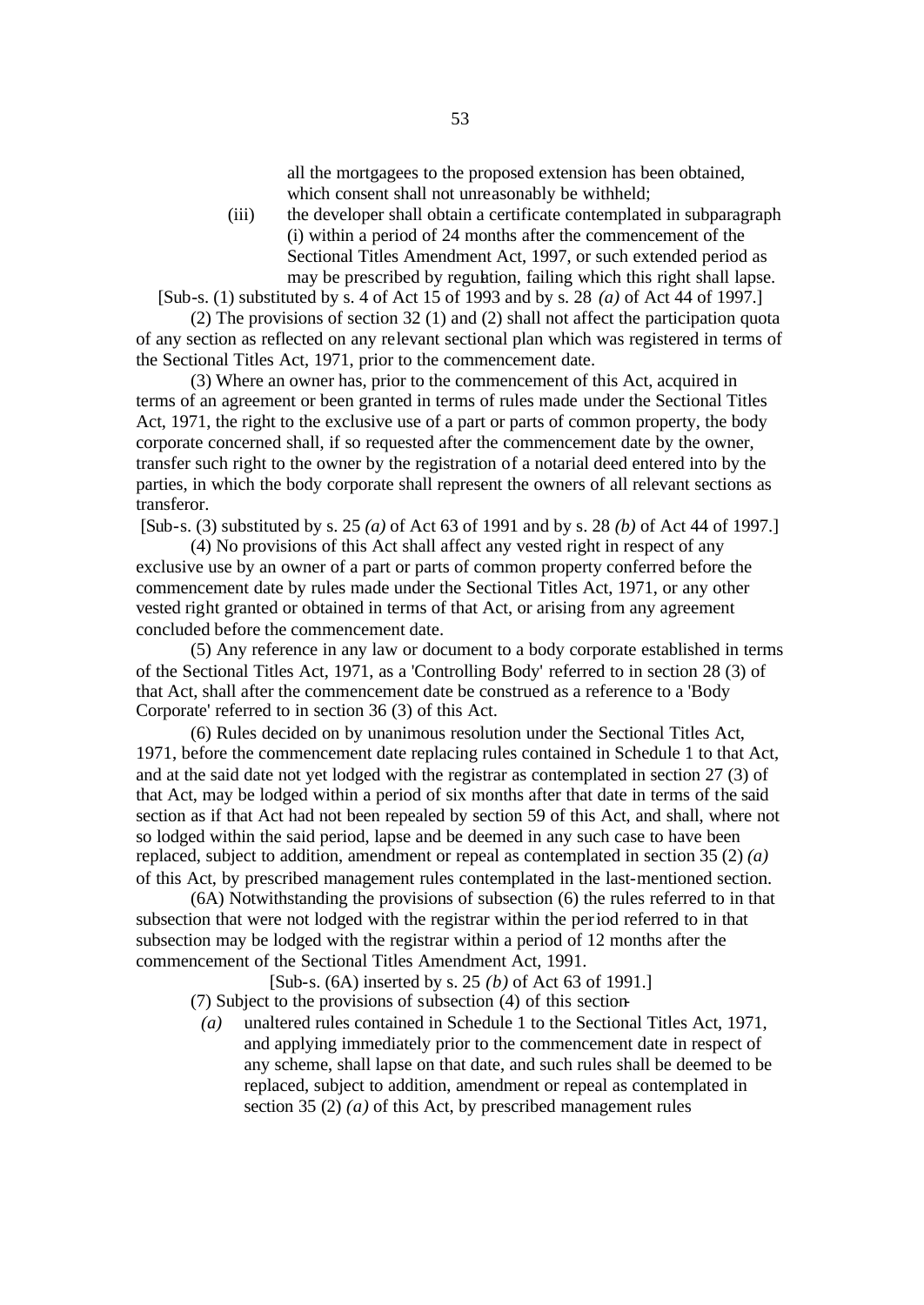contemplated in the last-mentioned section; and

*(b)* unaltered rules contained in Schedule 2 to the Sectional Titles Act, 1971, and so applying in respect of any scheme, shall lapse on that date, and such rules shall be deemed to be replaced, subject to addition, amendment or repeal as contemplated in section 35 (2) *(b)* of this Act, by prescribed conduct rules contemplated in the last-mentioned section.

(8) Subject to the provisions of subsection (4) of this section, any rules other than rules referred to in subsection (7) of this section, applying in respect of a scheme immediately prior to the commencement date, shall, subject to such substitution, addition, amendment or repeal as contemplated in paragraph *(a)* or *(b)* of section 35 (2) of this Act, as the case may be, remain in force after the said date, except to the extent that any such rule may be irreconcilable with any prescribed management rule contemplated in section 35 (2) *(a)*, in which case the management rule concerned shall apply: Provided that any such rules shall as from the commencement date be deemed to be supplemented by any rule for which it does not make provision but for which provision is made in the prescribed rules.

[Sub-s. (8) amended by s. 25 *(c)* of Act 63 of 1991.]

(9) Subject to the provisions of this section, anything done under a provision of a law repealed by section 59, shall be deemed to have been done under the corresponding provision of this Act.

# **60A Further savings and transitional provisions**

(1) Notwithstanding the repeal of a law mentioned in Schedule 2 to Proclamation R9 of 1997 (in this section referred to as the Proclamation)-

- *(a)* the registration of a sectional plan and the opening of a sectional title register in respect of a development scheme which was, prior to the date of commencement of the Proclamation (in this section referred to as the commencement date), already approved by a local authority under the provisions of any law mentioned in Schedule 2 to the Proclamation shall be completed or exercised in terms of the provisions of such law as if it had not been repealed: Provided that the application for the registration of such a sectional plan and the opening of such a sectional title register shall be registered within a period of twenty-four months after the commencement date;
- *(b)* a certificate of real right as contemplated in section 25 of this Act, shall be issued in respect of a right of extension of a building, acquired in terms of the provisions of any law mentioned in Schedule 2 to the Proclamation, after compliance with the provisions of section 25 of this Act: Provided that the contemplated certificate shall only be issued-
	- (i) if the right of extension still vests in the developer;
	- (ii) on production of a conveyancer's certificate to the effect that consent to the extension has been obtained from all registered owners of the units and all the mortgagees of registered bonds over units in the scheme or, if any person refuses to consent, on an order by a local or provincial division of the Supreme Court authorising the registrar to issue such certificate; and
	- (iii) within a period of twenty-four months after the commencement date.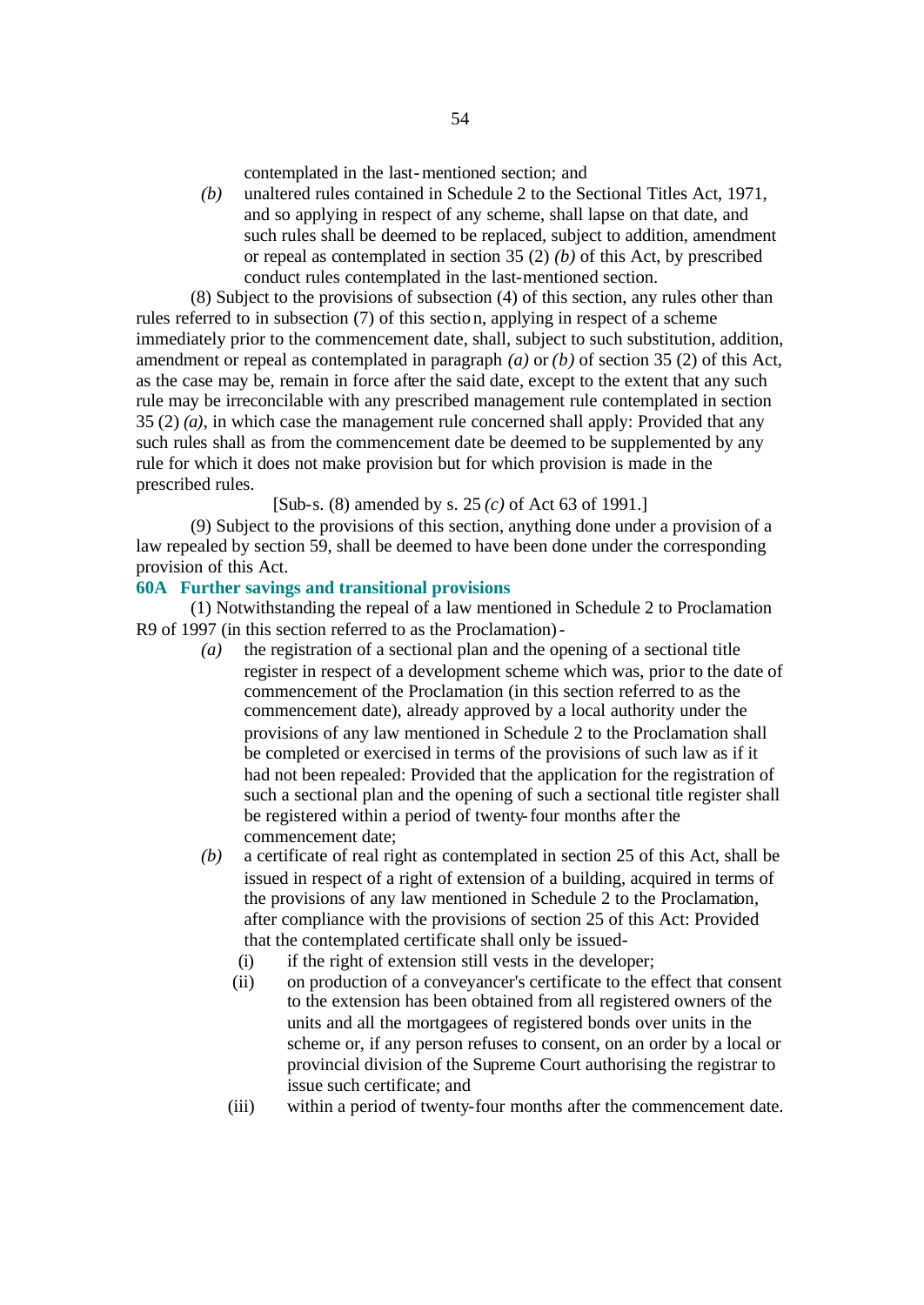(2) The provisions of section 32 (1) and (2) of this Act shall not affect the participation quota of any section as reflected on any relevant sectional plan which was registered in terms of any law mentioned in Schedule 2 to the Proclamation prior to the commencement date.

(3) Where an owner has, prior to the commencement date, acquired, in terms of an agreement or been granted in terms of rules made under any law mentioned in Schedule 2 to the Proclamation, the right to exclusive use of a part or parts of common property, the body corporate concerned shall, if so requested by the owner after the commencement date transfer such right to the owner by the registration of a notarial deed entered into by the parties, in which the body corporate shall represent the owners of all relevant sections as transferor.

(4) No provision of this Act shall affect any vested right in respect of any exclusive use by an owner of a part or parts of common property conferred before the commencement date by rules made under any law mentioned in Schedule 2 to the Proclamation or any other vested right granted or obtained in terms of such law, or arising from any agreement concluded before the commencement date.

(5) Any reference in any law or document to a body corporate established in terms of any law mentioned in Schedule 2 to the Proclamation as a 'Controlling Body' shall, after the commencement date be construed as a reference to a 'Body Corporate' referred to in section 36 (3) of this Act.

(6) Rules decided on by unanimous resolution under any law mentioned in Schedule 2 to the Proclamation before the commencement date replacing the rules contained in a schedule to such law, and at the said date not yet lodged with the registrar in terms of the provisions of such law, may be lodged within a period of twelve months after that date in terms of the said law as if that law had not been repealed by the Proclamation, and shall, where not so lodged within the said period, lapse and be deemed in any case to have been replaced, subject to addition, amendment or repeal as contemplated in section 35 (2) *(a)* of this Act, by prescribed management rules contemplated in the last-mentioned section.

(7) Subject to the provisions of subsection (4) of this section-

- *(a)* unaltered rules contained in a schedule to any law mentioned in Schedule 2 to the Proclamation and applying immediately prior to the commencement date in respect of any scheme, shall lapse on that date, and such rules shall be deemed to be replaced, subject to addition, amendment or repeal as contemplated in section 35 (2) *(a)* of this Act, by prescribed management rules as contemplated in the last-mentioned section;
- *(b)* unaltered rules contained in a schedule to any law mentioned in Schedule 2 to the Proclamation and so applying in respect of any scheme, shall lapse on that date, and such rules shall be deemed to be replaced, subject to addition, amendment or repeal as contemplated in section 35 (2) *(b)* of this Act, by prescribed conduct rules contemplated in the last-mentioned section.

(8) Subject to the provisions of subsection (4) of this section, any rules other than rules referred to in subsection (7) of this section, applying in respect of a scheme immediately prior to the commencement date, shall subject to such substitution, addition, amendment or repeal as contemplated in paragraph *(a)* or *(b)* of section 35 (2) of this Act,